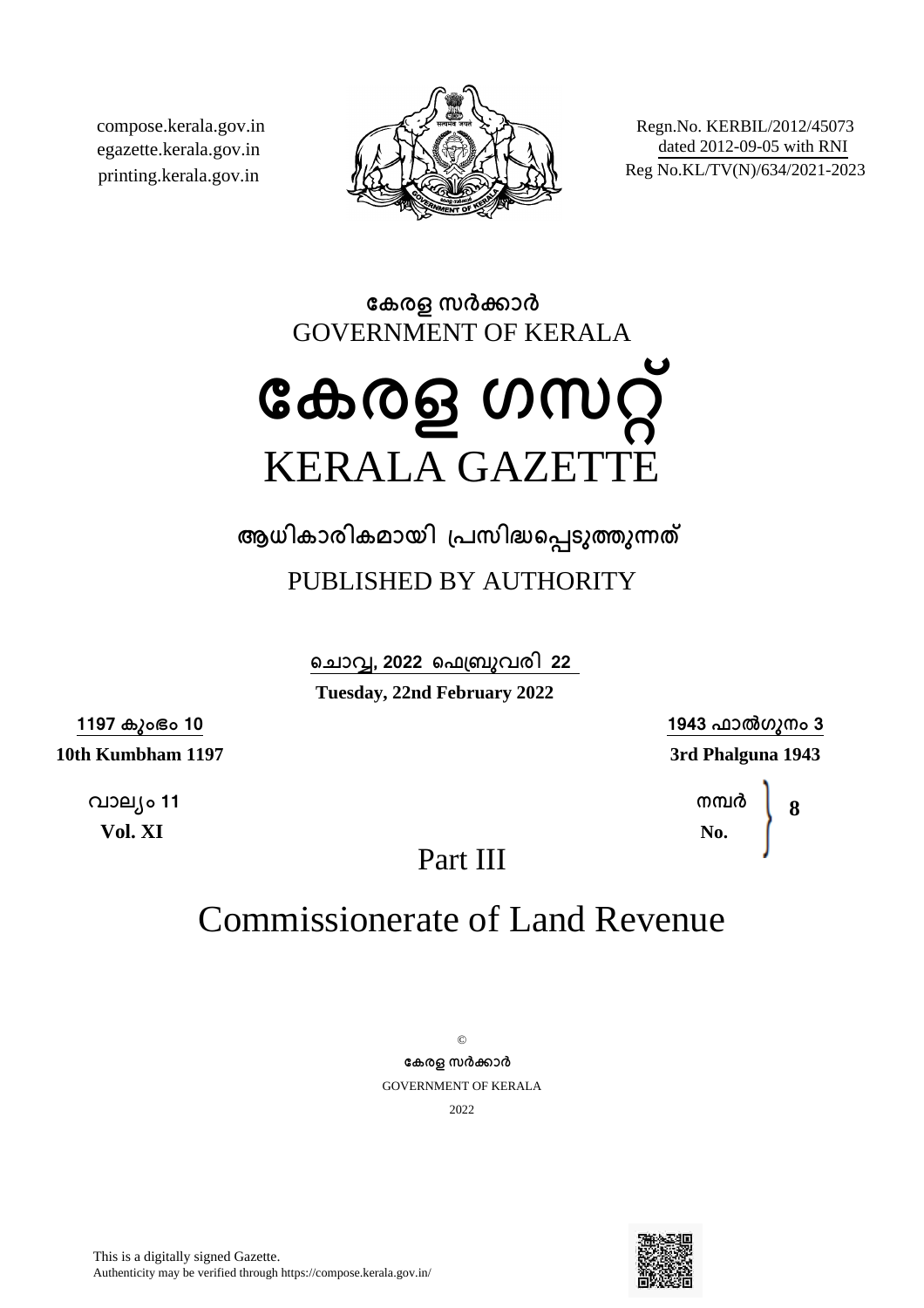## Ernakulam District

\_\_\_\_\_\_\_\_\_\_\_\_\_\_\_\_\_\_\_\_\_\_\_\_\_\_\_\_\_\_\_\_\_\_\_\_\_\_\_\_\_\_\_\_\_\_\_\_\_\_\_\_\_\_\_\_\_\_\_\_\_\_\_\_\_\_\_\_\_\_\_\_\_\_\_\_\_\_\_\_\_\_\_\_\_\_\_\_\_\_\_\_\_\_\_\_\_\_\_\_\_\_\_\_\_\_\_\_\_\_\_\_\_\_\_\_\_\_\_\_\_\_\_\_

### Kanayannur Taluk

### **NOTICE**

## No: A5/1392/22 30-12-2021

 Notice is hereby given to all to whom it may be concern that ANOOP S. SREENILAYAM HOUSE
THIRUVANKULAM DESOM, Ernakulam Village, Kanayannur Taluk of Ernakulam District has filed an application of a legal heirship certificate to produce before VARIOUS in respect of the legal heirs of late C. N. SREEDHARAN SREENILAYAM HOUSE THIRUVANKULAM DESOM who expired on 15-11-2019 and that it has been reported to this office that the persons named in the scheduled below are the legal heirs of the said late C. N. SREEDHARAN. that it is proposed to issue a legal heirship certificate according to this to the applicant . 

 Hence, it is proposed to issue a legal heir ship certificate accordingly in favour of the above said members for receiving the claims. objections, if any against the issue of the said legal heirship certificate should be filed in person before the Tahasildar , Kanayannur within 30 days from the date of publication of this notice in the Kerala Government Gazette. Belated applications and those sent by post will not be considered.

| SI.No | Name of the Legal Heirs | Relationship with the Deceased | Age |
|-------|-------------------------|--------------------------------|-----|
|       | ARUN S.                 | Son                            | 45  |
|       | ANOOP S.                | .Sor                           |     |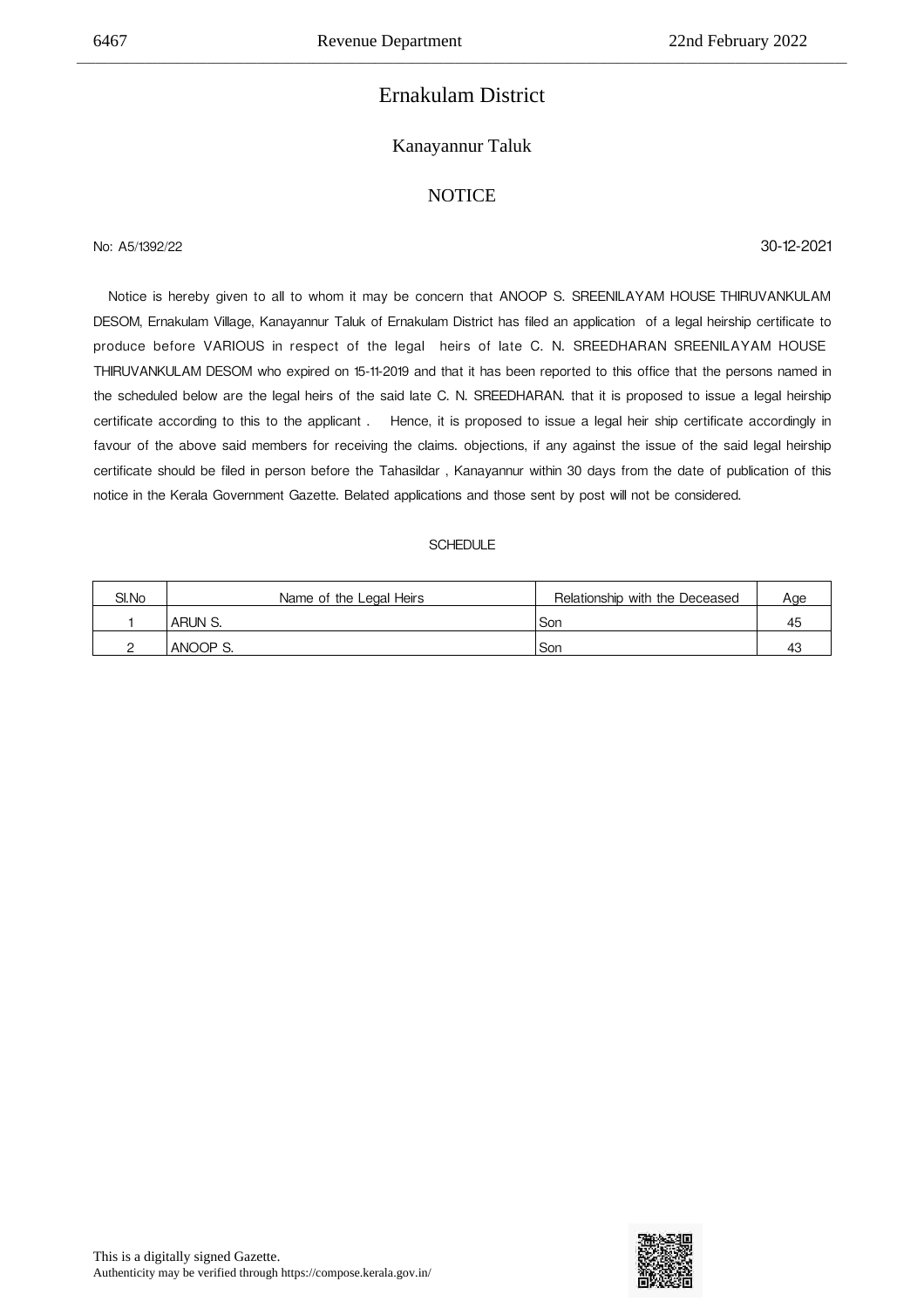## Ernakulam District

### Kanayannur Taluk

### **NOTICE**

No: H6-23461/21 31-12-2021

 Notice is hereby given to all to whom it may be concern that LAJPATH RAY PULLEPPADI DESOM
A C ORION FL AT NO 41/1143 F
FLAT NO 5 B
SHANTHI NIKETHAN, Ernakulam Village, Kanayannur Taluk of Ernakulam District has filed a n application of a legal heirship certificate to produce before VARIOUS in respect of the legal heirs of late SAVITHRI DEVI KACHOLIYA PULLEPPADI DESOM A C ORION FLAT NO 41/1143 F FLAT NO 5 B SHANTHI NIKETHAN who expir ed on 08-04-2021 and that it has been reported to this office that the persons named in the scheduled below are the legal heirs of the said late SAVITHRI DEVI KACHOLIYA. that it is proposed to issue a legal heirship certificate according to this to the applicant. Hence, it is proposed to issue a legal heir ship certificate accordingly in favour of the above said members for receiving the claims. objections, if any against the issue of the said legal heirship certificate should be filed in person before the Tahasildar , Kanayannur within 30 days from the date of publication of this notice in the Kerala Government Gazette. Belated applications and those sent by post will not be considered.

#### SCHEDULE

| SI.No | Name of the Legal Heirs                | Relationship with the Deceased | Age            |
|-------|----------------------------------------|--------------------------------|----------------|
|       | ILAJPATH RAY                           | Husband                        | 60             |
|       | AKHIL KACHOLIYA                        | Son                            | 39             |
|       | <b>IBACHANI CHANCHALBEN KUNDANBHAI</b> | Daughter                       | 4 <sup>1</sup> |

## No: H6-23066/21 27-12-2021

Notice is hereby given to all to whom it may be concern that SUNIL KUMAR P K KADAVANTHRA KALATHIL HOUSE BHATTATHIRIPPAD ROAD, Elamkulam Village, Kanayannur Taluk of Ernakulam District has filed an application of a legal heirship certificate to produce before VARIOUS in respect of the legal heirs of late DHROAPATHY A N KADAVANTHRA KALATHIL HOUSE 
BHATTATHIRIPPAD ROAD who expired on 09-09-2021 and that it has been reported to this office that the persons named in the scheduled below are the legal heirs of the said late DHROAPATHY A N. that it is proposed to issue a legal heirship certificate according to this to the applicant . Hence, it is proposed to issue a legal heir ship certificate accordingly in favour of the above said members for receiving the claims. objections, if any against the issue of the said legal heirship certificate should be filed in person before the Tahasildar , Kanayannur within 30 days from the date of publication of this notice in the Kerala Government Gazette. Belated applications and those sent by post will not be considered.

| SI.No | Heirs<br>the Legal H<br>Name of | Relationship with<br>-<br>the<br>Deceased | Aae |
|-------|---------------------------------|-------------------------------------------|-----|
|       | D<br>.SASIKUMAP                 | Sor                                       | 64  |

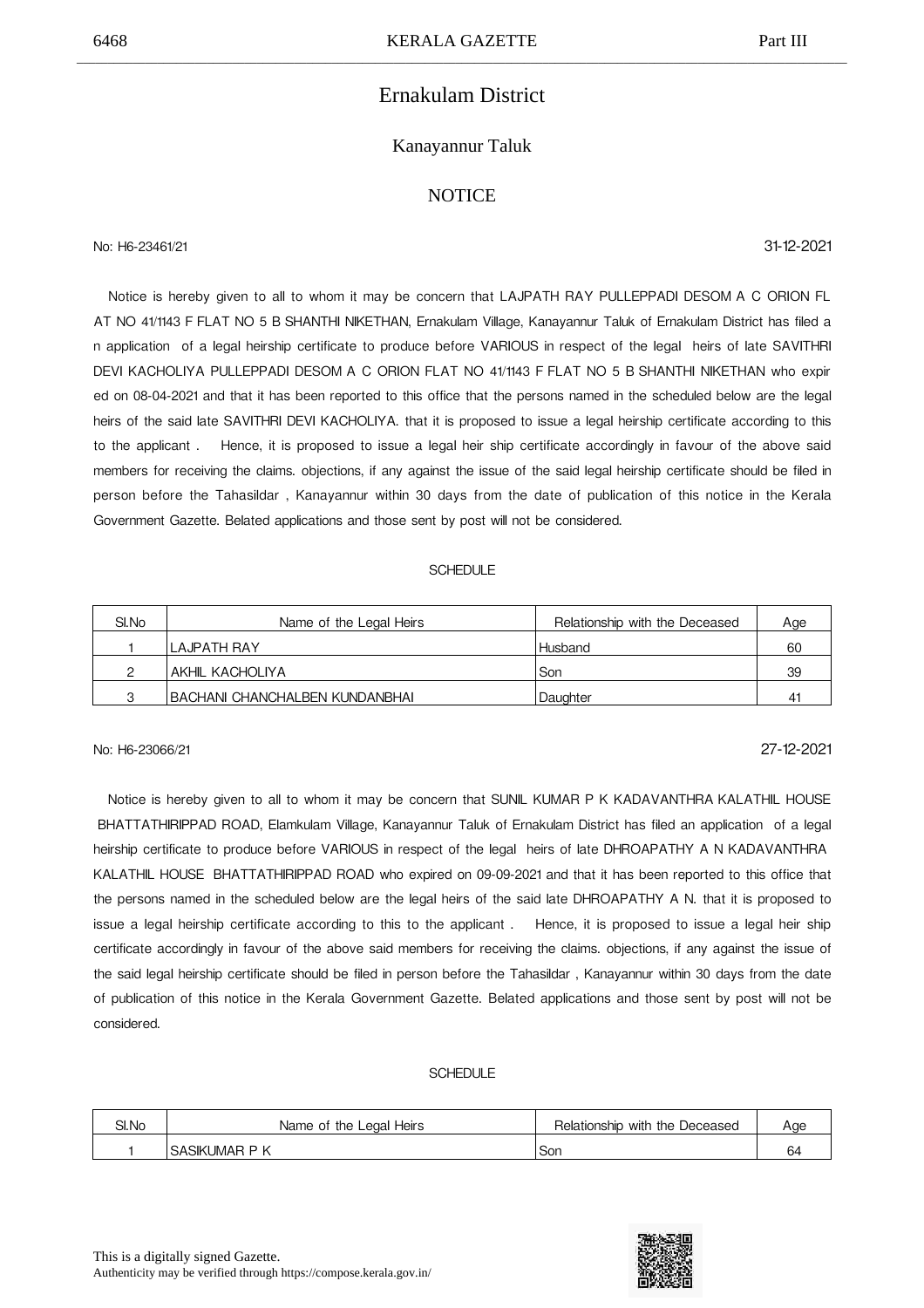| C | IMEENA JAYARAJ     | Son            | 57 |
|---|--------------------|----------------|----|
| З | ISUNIL KUMAR P K   | Son            | 54 |
|   | <b>SADANANDAN</b>  | Son in law     | 65 |
| 5 | ISONIYA SADANANDAN | Grand Daughter | 31 |
| 6 | ISANJAY S          | l Grand Son    | 26 |

\_\_\_\_\_\_\_\_\_\_\_\_\_\_\_\_\_\_\_\_\_\_\_\_\_\_\_\_\_\_\_\_\_\_\_\_\_\_\_\_\_\_\_\_\_\_\_\_\_\_\_\_\_\_\_\_\_\_\_\_\_\_\_\_\_\_\_\_\_\_\_\_\_\_\_\_\_\_\_\_\_\_\_\_\_\_\_\_\_\_\_\_\_\_\_\_\_\_\_\_\_\_\_\_\_\_\_\_\_\_\_\_\_\_\_\_\_\_\_\_\_\_\_\_

## No: H6-23092/21 27-12-2021

 Notice is hereby given to all to whom it may be concern that SREEKUMAR P G KADAVANTHRA DESOM
SREENILAY AM HOUSE
GIRINAGAR, Elamkulam Village, Kanayannur Taluk of Ernakulam District has filed an application of a legal heirship certificate to produce before VARIOUS in respect of the legal heirs of late C N GOPALAKRISHNA MENON KADAVANTHRA DESOM
SREENILAYAM HOUSE
GIRINAGAR who expired on 21-09-2021 and that it has been reported t o this office that the persons named in the scheduled below are the legal heirs of the said late C N GOPALAKRISHNA MENON. that it is proposed to issue a legal heirship certificate according to this to the applicant. Hence, it is proposed to issue a legal heir ship certificate accordingly in favour of the above said members for receiving the claims. objections, if any against the issue of the said legal heirship certificate should be filed in person before the Tahasildar , Kanayannur within 30 days from the date of publication of this notice in the Kerala Government Gazette. Belated applications and those sent by post will not be considered.

#### SCHEDULE

| SI.No          | Name of the Legal Heirs | Relationship with the Deceased | Age |
|----------------|-------------------------|--------------------------------|-----|
|                | P K RUGHMANI            | Wife                           | 93  |
| $\overline{2}$ | P G SREELATHA           | Daughter                       | 64  |
| 3              | SREEDEVI P G            | Daughter                       | 63  |
| 4              | SREEKUMAR P G           | Son                            | 61  |
| 5              | SREEKALA P G            | Daughter                       | 60  |
| 6              | SREEMANI SASI KUMAR     | Daughter                       | 57  |

## No: H6-23378/21 30-12-2021

 Notice is hereby given to all to whom it may be concern that ROOPA ABRAHAM KADAVANTHRA DESOM 
FLAT NO 4/B ELEGANT HEIGHTS INDIRA NAGAR, Elamkulam Village, Kanayannur Taluk of Ernakulam District has filed an application of a legal heirship certificate to produce before VARIOUS in respect of the legal heirs of late ABRAHAM MATHEW KADAVANTHRA DESOM FLAT NO 4/B ELEGANT HEIGHTS INDIRA NAGAR who expired on 10-11-2021 and that it has been reported to this office that the persons named in the scheduled below are the legal heirs of the said late ABRAHAM MATHEW, that it is proposed to issue a legal heirship certificate according to this to the applicant. Hence, i t is proposed to issue a legal heir ship certificate accordingly in favour of the above said members for receiving the claims. objections, if any against the issue of the said legal heirship certificate should be filed in person before the Tahasildar , Kanayannur within 30 days from the date of publication of this notice in the Kerala Government Gazette. Belated applications and those sent by post will not be considered.

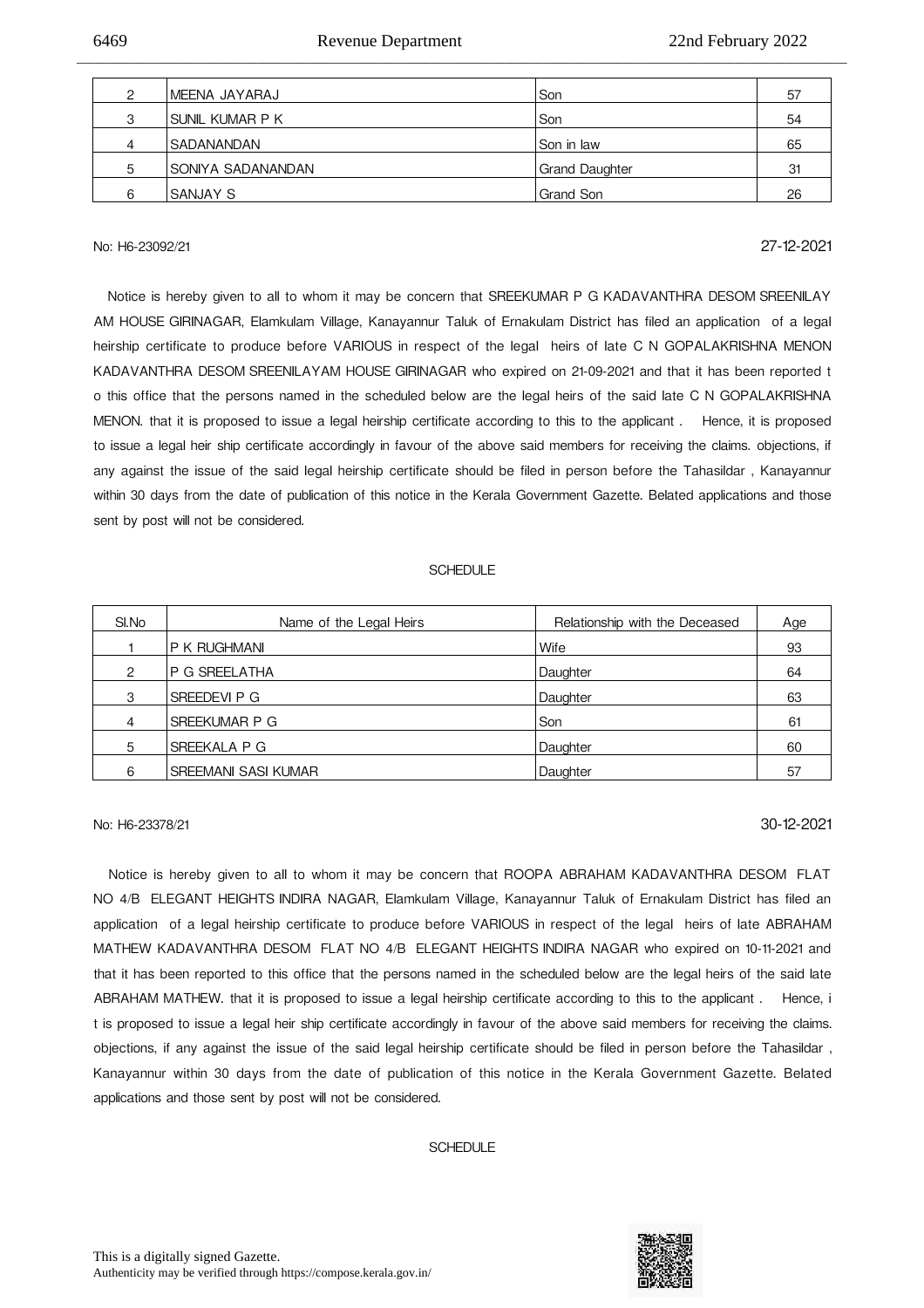| SI.No | Name of the Legal Heirs | Relationship with the Deceased | Age |
|-------|-------------------------|--------------------------------|-----|
|       | <b>ROOPA ABRAHAM</b>    | Wife                           | 49  |
| ◠     | IMATHEW P ABRAHAM       | Son                            | 26  |
| 3     | <b>TERESA ABRAHAM</b>   | Daughter                       | 24  |
|       | IMARIA ABRAHAM          | Daughter                       | 22  |

## No: H6-23468/21 31-12-2021

 Notice is hereby given to all to whom it may be concern that JERRY P CHERIAN CHANGAMPUZHA NAGAR DESOM PULINATTU HOUSE PARIJATHAM ROAD, ThrikkakkaraNorth Village, Kanayannur Taluk of Ernakulam District has filed an application of a legal heirship certificate to produce before VARIOUS in respect of the legal heirs of late P C KORAKUNJU CHANGAMPUZHA NAGAR DESOM
PULINATTU HOUSE
PARIJATHAM ROAD who expired on 14-10-2021 an d that it has been reported to this office that the persons named in the scheduled below are the legal heirs of the said late P C KORAKUNJU, that it is proposed to issue a legal heirship certificate according to this to the applicant. Hence, it is proposed to issue a legal heir ship certificate accordingly in favour of the above said members for receiving the claims. objections, if any against the issue of the said legal heirship certificate should be filed in person before the Tahasildar , Kanayannur within 30 days from the date of publication of this notice in the Kerala Government Gazette. Belated applications and those sent by post will not be considered.

#### **SCHEDULE**

| SI.No | Name of the Legal Heirs  | Relationship with the Deceased | Age |
|-------|--------------------------|--------------------------------|-----|
|       | JERRY P CHERIAN          | Son                            | 47  |
|       | ISUSY KORAKUNJU          | Wife                           | 72  |
| 3     | ISURIYA KORAH P          | Daughter                       | 40  |
| 4     | IPREETHA KORAH PULINADAN | Daughter                       | 44  |

## No: H6-23499/21 31-12-2021

Notice is hereby given to all to whom it may be concern that P PREMAJA KADAVANTHRA DESOM VRINDAVAN HOUSE
ANAMTHURUTHYCHIRA ROAD, Elamkulam Village, Kanayannur Taluk of Ernakulam District has filed an application of a legal heirship certificate to produce before VARIOUS in respect of the legal heirs of late P K SADANANDAN KADAVANTHRA DESOM VRINDAVAN HOUSE ANAMTHURUTHYCHIRA ROAD who expired on 26-07-2021 and that it ha s been reported to this office that the persons named in the scheduled below are the legal heirs of the said late P K SADANANDAN. that it is proposed to issue a legal heirship certificate according to this to the applicant. Hence, it is proposed to issue a legal heir ship certificate accordingly in favour of the above said members for receiving the claims. objections, if any against the issue of the said legal heirship certificate should be filed in person before the Tahasildar , Kanayannur within 30 days from the date of publication of this notice in the Kerala Government Gazette. Belated applications and those sent by post will not be considered.

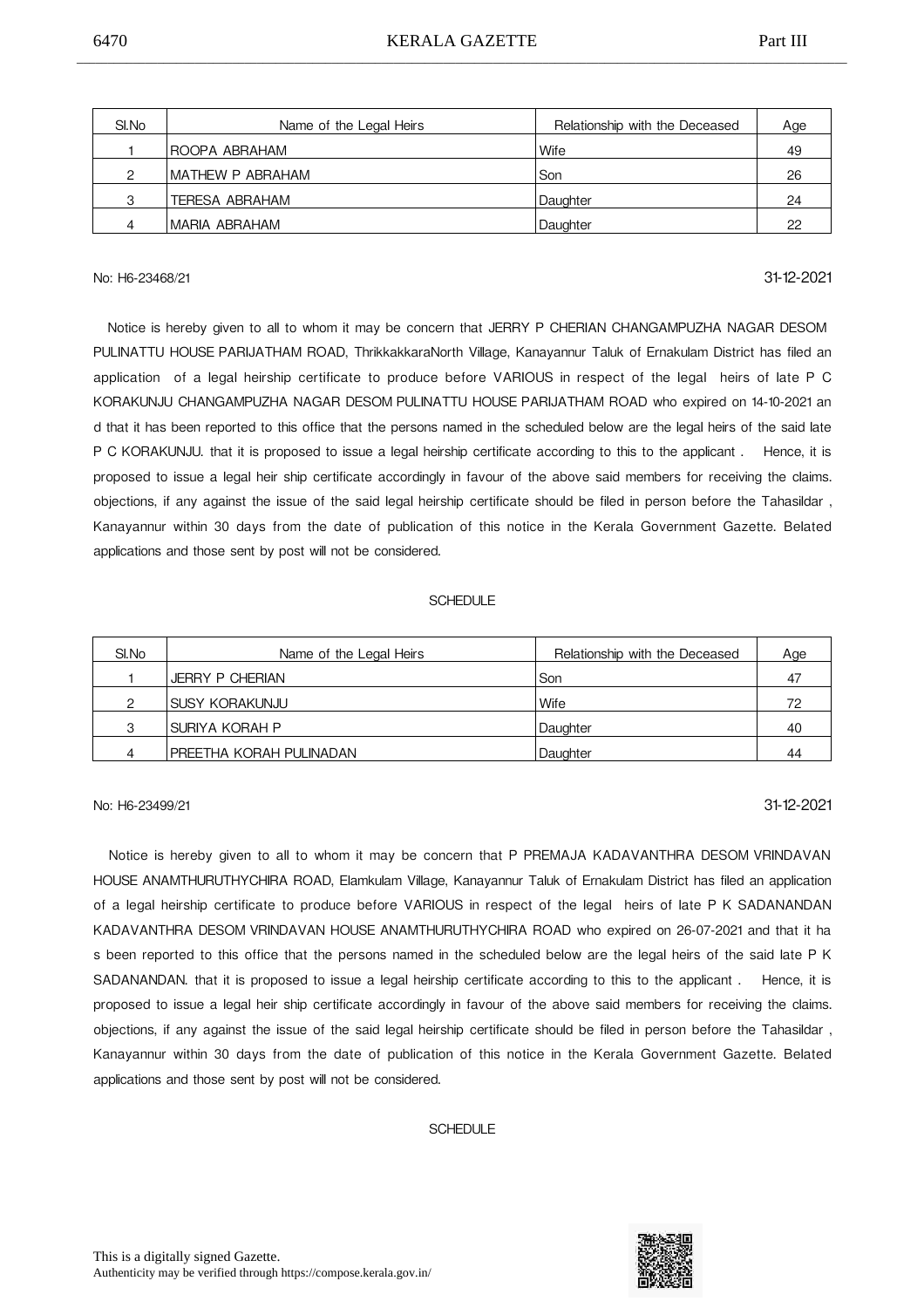| SI.No | Name of the Legal Heirs | Relationship with the Deceased | Age |
|-------|-------------------------|--------------------------------|-----|
|       | IP PRFMAJA              | l Wife                         | 73  |
|       | 'SINDHU SADANANDAN      | Daughter                       | 50  |
|       | VRINDA SADANANDAN       | Daughter                       | 48  |

\_\_\_\_\_\_\_\_\_\_\_\_\_\_\_\_\_\_\_\_\_\_\_\_\_\_\_\_\_\_\_\_\_\_\_\_\_\_\_\_\_\_\_\_\_\_\_\_\_\_\_\_\_\_\_\_\_\_\_\_\_\_\_\_\_\_\_\_\_\_\_\_\_\_\_\_\_\_\_\_\_\_\_\_\_\_\_\_\_\_\_\_\_\_\_\_\_\_\_\_\_\_\_\_\_\_\_\_\_\_\_\_\_\_\_\_\_\_\_\_\_\_\_\_

## No: H6-23399/21 30-12-2021

 Notice is hereby given to all to whom it may be concern that SHYAMA JAYAKUMAR KADAVANTHRA DESOM MANGHATU HOUSE
MANGHATU LANE, Elamkulam Village, Kanayannur Taluk of Ernakulam District has filed an application of a legal heirship certificate to produce before VARIOUS in respect of the legal heirs of late ARAVINDAKSHA MENON K KADAVANTHRA DESOM
MANGHATU HOUSE
MANGHATU LANE who expired on 11-09-2020 and that it has been reporte d to this office that the persons named in the scheduled below are the legal heirs of the said late ARAVINDAKSHA MENON K, that it is proposed to issue a legal heirship certificate according to this to the applicant. Hence, it is proposed to issue a legal heir ship certificate accordingly in favour of the above said members for receiving the claims. objections, if any against the issue of the said legal heirship certificate should be filed in person before the Tahasildar , Kanayannur within 30 days from the date of publication of this notice in the Kerala Government Gazette. Belated applications and those sent by post will not be considered.

#### **SCHEDULE**

| SI.No         | Name of the Legal Heirs | Relationship with the Deceased | Age |
|---------------|-------------------------|--------------------------------|-----|
|               | <b>SAROJAM V P</b>      | Wife                           | 76  |
| $\mathcal{P}$ | V P KRISHNA KUMAR       | Son                            | 60  |
| 3             | <b>SOBHA RANJITH</b>    | Daughter                       | 58  |
| 4             | IPRASANNAKUMAR V P      | Son                            | 56  |
| 5             | SHYAMA JAYAKUMAR        | Daughter                       | 54  |
| 6             | <b>SREEKALA SHAJI</b>   | Daughter                       | 51  |

## No: H6-23475/21 31-12-2021

Notice is hereby given to all to whom it may be concern that JOY K S KALOOR DESOM KOIMAKAD PONOTH ROAD , Elamkulam Village, Kanayannur Taluk of Ernakulam District has filed an application of a legal heirship certificate to produce before VARIOUS in respect of the legal heirs of late DEVASSY K O KALOOR DESOM KOIMAKAD PONOTH ROAD 
 who expired on 10-10-2021 and that it has been reported to this office that the persons named in the scheduled below are the legal heirs of the said late DEVASSY K O. that it is proposed to issue a legal heirship certificate according to this to the applicant. Hence, it is proposed to issue a legal heir ship certificate accordingly in favour of the above said members for receiving the claims, objections, if any against the issue of the said legal heirship certificate should be filed in person before the Tahasildar , Kanayannur within 30 days from the date of publication of this notice in the Kerala Government Gazette. Belated applications and those sent by post will not be considered.

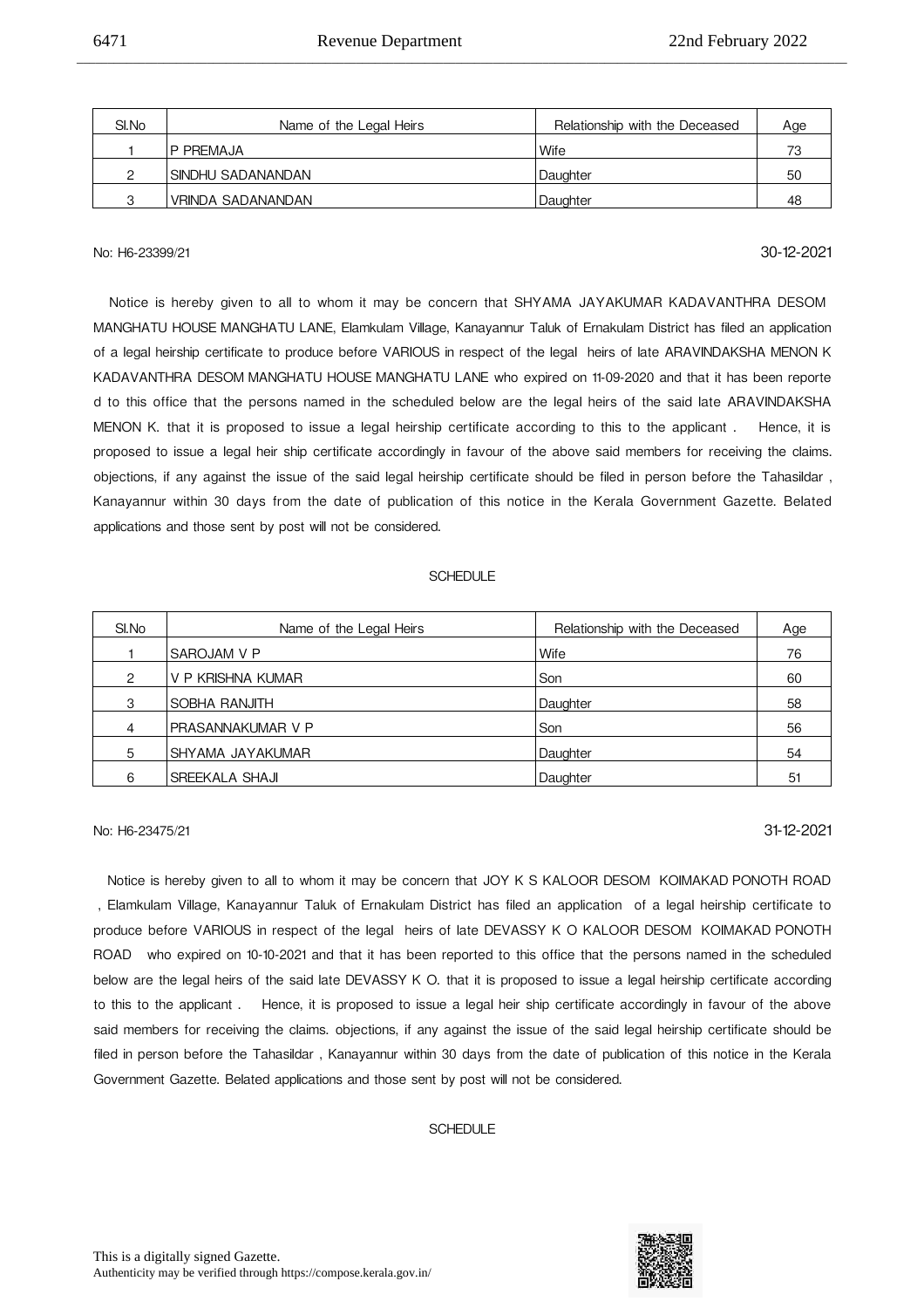| SI.No | Name of the Legal Heirs | Relationship with the Deceased | Age |
|-------|-------------------------|--------------------------------|-----|
|       | 'JESSY THAMPI           | Daughter                       | 66  |
|       | JOY K S                 | Son                            | 64  |
|       | JANCY ANTO              | Daughter                       | 62  |

## No: H6-23469/21 31-12-2021

Notice is hereby given to all to whom it may be concern that CHANDRIKA BAI IDAPPALLY DESOM ILLIKKAT HOUSE V P MARAKKAR ROAD, ThrikkakkaraNorth Village, Kanayannur Taluk of Ernakulam District has filed an application of a legal heirship certificate to produce before VAROIUS in respect of the legal heirs of late C K UDAYAN IDAPPALLY DESOM
ILLIKKAT HOUSE
V P MARAKKAR ROAD who expired on 22-12-2015 and that it has been reported to this office that the persons named in the scheduled below are the legal heirs of the said late C K UDAYAN. that it is proposed to issue a legal heirship certificate according to this to the applicant. Hence, it is proposed to issue a legal heir ship certificate accordingly in favour of the above said members for receiving the claims. objections, if any against the issue of the said legal heirship certificate should be filed in person before the Tahasildar , Kanayannur within 30 days from the date of publication of this notice in the Kerala Government Gazette. Belated applications and those sent by post will not be considered.

#### **SCHEDULE**

| SI.No | Name of the Legal Heirs    | Relationship with the Deceased | Age |
|-------|----------------------------|--------------------------------|-----|
|       | ICHANDRIKA BAI             | 'Wife                          | 79  |
| ◠     | <b>IDYNE I U</b>           | Son                            | 56  |
| 3     | ILYDA UDAYAN               | Daughter                       | 54  |
| Δ     | <b>VIDYA UDAYAN MURALI</b> | Daughter                       | 47  |

## No: H6-23470/21 31-12-2021

 Notice is hereby given to all to whom it may be concern that OMANA PRABHAKARAN PUDUPPALLIPPURAM KARA DESOM PRABHA BHAVAN PANACHIKKAL SOBHA ROAD, ThrikkakkaraNorth Village, Kanayannur Taluk of Ernakulam District has filed an application of a legal heirship certificate to produce before VARIOUS in respect of the legal heirs of late PRABHAKARAN PANACHIKAL KRISHNANKUTTY PUDUPPALLIPPURAM KARA DESOM
PRABHA BHAVAN EDAPPALLY P O who expired on 15-04-2021 and that it has been reported to this office that the persons named in the scheduled below are the legal heirs of the said late PRABHAKARAN PANACHIKAL KRISHNANKUTTY. that it is proposed to issue a legal heirship certificate according to this to the applicant . 

 Hence, it is proposed to issue a legal heir ship certificate accordingly in favour of the above said members for receiving the claims. objections, if any against the issue of the said legal heirship certificate should be filed in person before the Tahasildar , Kanayannur within 30 days from the date of publication of this notice in the Kerala Government Gazette. Belated applications and those sent by post will not be considered.

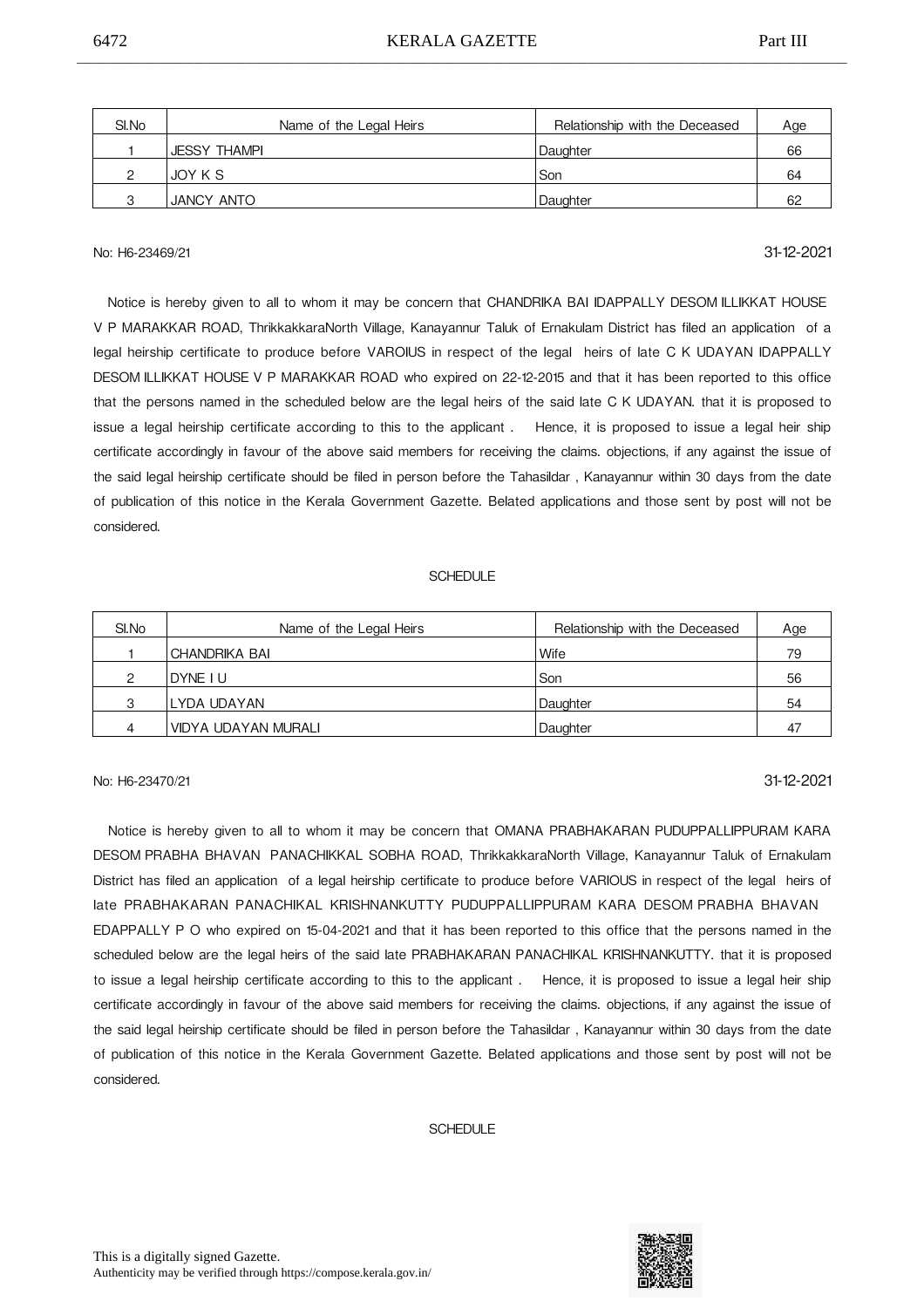| SI.No | Name of the Legal Heirs | Relationship with the Deceased | Age |
|-------|-------------------------|--------------------------------|-----|
|       | OMANA PRABHAKARAN       | Wife                           | 69  |
|       | JIBIN RAJ P             | Son                            | 27  |
| ◠     | <b>JYOTHI PRABHA P</b>  | Daughter                       | 35  |

\_\_\_\_\_\_\_\_\_\_\_\_\_\_\_\_\_\_\_\_\_\_\_\_\_\_\_\_\_\_\_\_\_\_\_\_\_\_\_\_\_\_\_\_\_\_\_\_\_\_\_\_\_\_\_\_\_\_\_\_\_\_\_\_\_\_\_\_\_\_\_\_\_\_\_\_\_\_\_\_\_\_\_\_\_\_\_\_\_\_\_\_\_\_\_\_\_\_\_\_\_\_\_\_\_\_\_\_\_\_\_\_\_\_\_\_\_\_\_\_\_\_\_\_

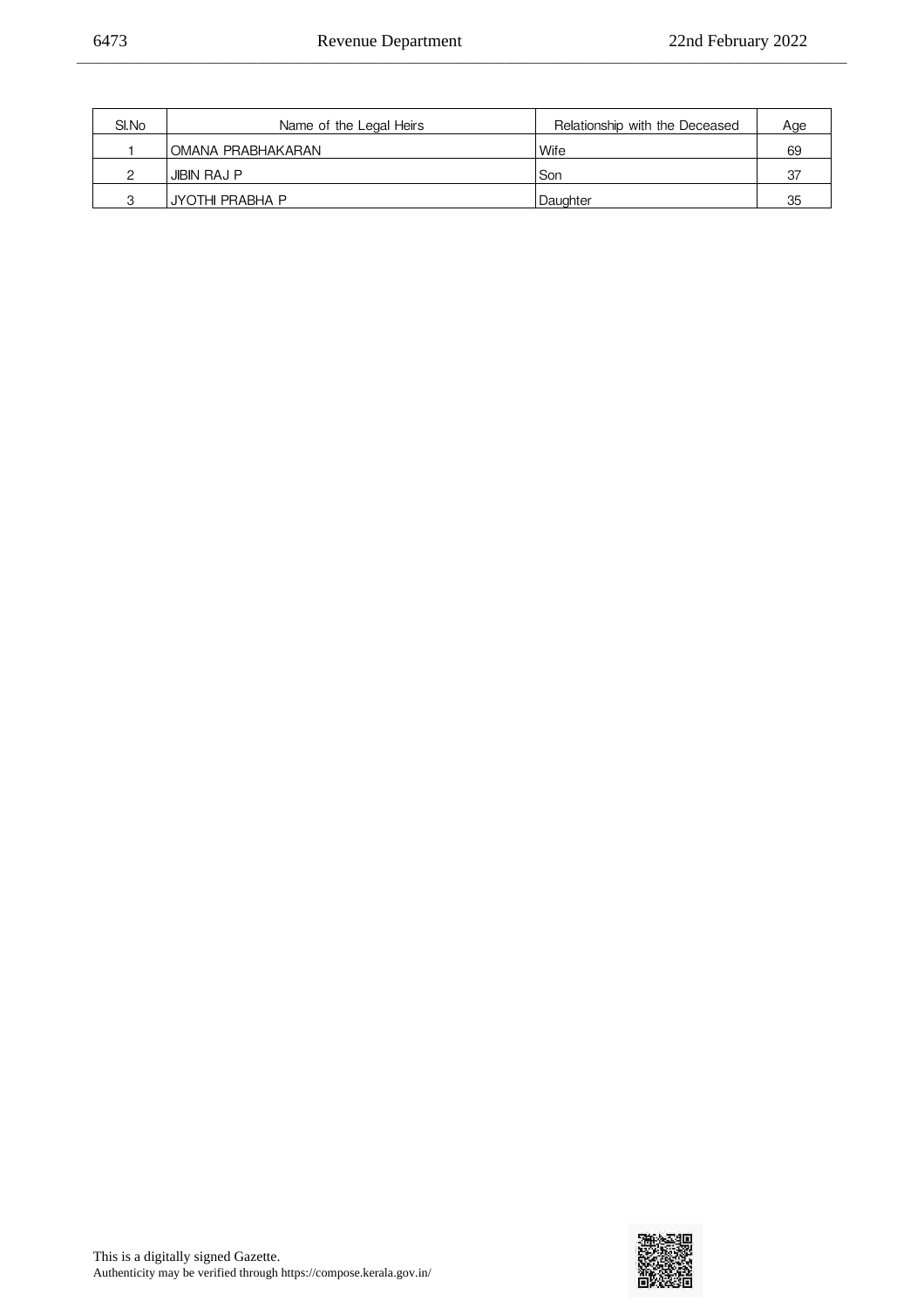നം.എ 5-15079/2021 17/02/2022

കണയന്തർ താലൂക്കിൽ ഇടപ്പള്ളി സൗത്ത് വില്ലേജിൽ ശ്രീമതി. ബേബി മോഹിനി എ. എസ്. സമർ പ്പിച്ച അനന്തരാവകാശ സര്ട്ടിഫിക്കറ്റിനായുള്ള അപേക്ഷയിന്മേല് ടി കക്ഷിയുടെയും പരേതന്റെയും പേര് തെറ്റായി പ്രസിദ്ധീകരിച്ചിരിക്കുന്നത് (ഗസറ്റ് നം. 45, പേജ് നം. 12279, തീയതി. നവംബർ 16, 2021) ബേബി മാഹിനി എ. എസ്. എന്നും സുഗുണന് കെ. എ. എന്നും തിരുത്തി വായിക്കേണ്ടതാണ്.

(ഒപ്പ്)<br>തഹസിൽദാർ

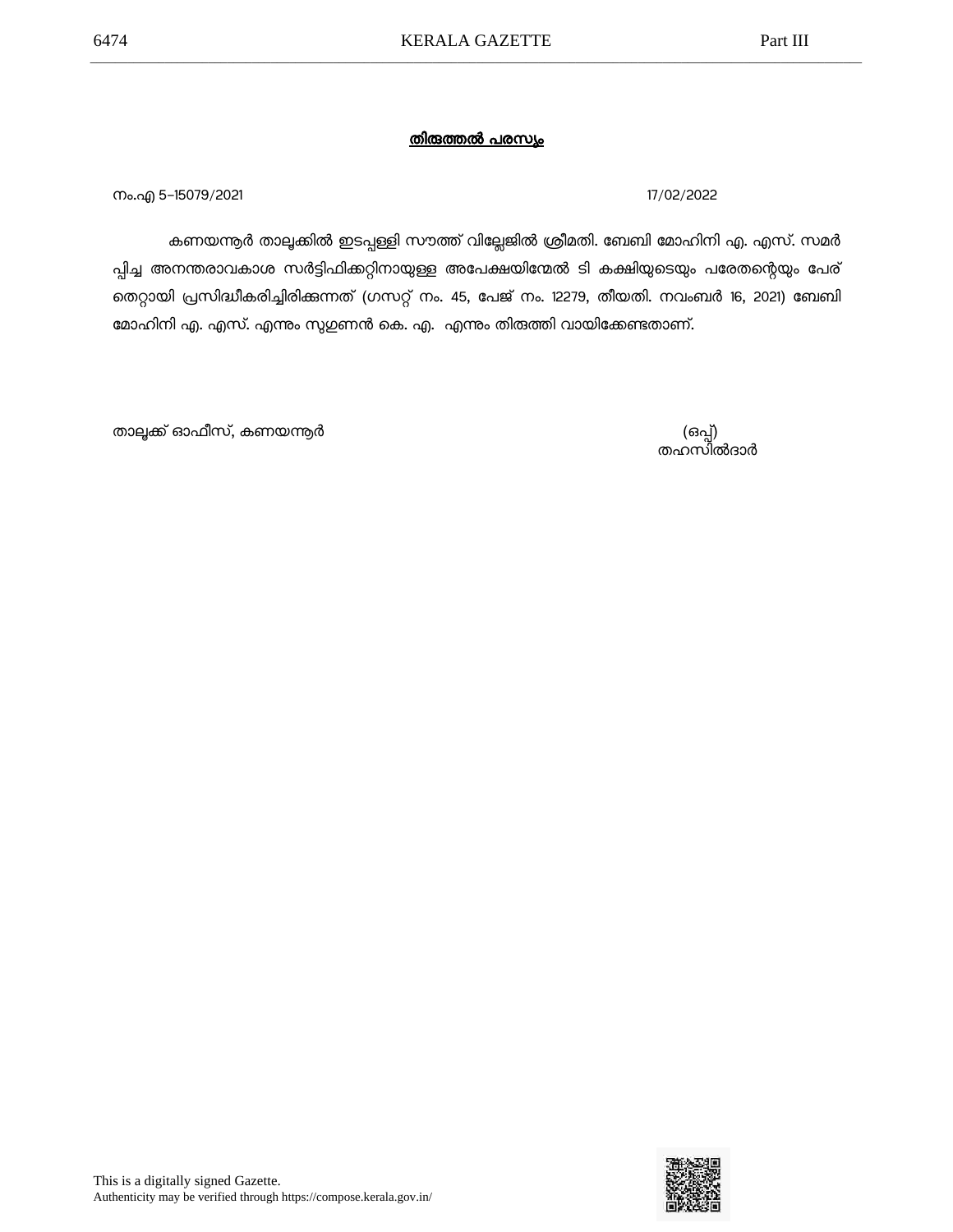നം.എ 5-14842/2021 17/02/2022

കണയന്തർ താലൂക്കിൽ ചേരാനല്ലൂർ വില്ലേജിൽ സി. ജി. സുന്ദരിയുടെ അനന്തരാവകാശ സർ ട്ടിഫിക്കറ്റിനായുള്ള അപേക്ഷയിന്മേല് പ്രസിദ്ധീകരിച്ച ഗസറ്റില് (ഗസറ്റ് നം. 45, പേജ് നം. 12308, തീയതി. നവംബർ 16, 2021) ടിയാളുടെ മകന്റെ പേര് എം. യു. മോഹനൻ എന്ന് തെറ്റായി വന്നിരിക്കുന്നത് എം. .യു. മാഹന് എന്ന് തിരുത്തി വായിക്കേണ്ടതാണ്.

(ഒപ്പ്)<br>തഹസിൽദാർ

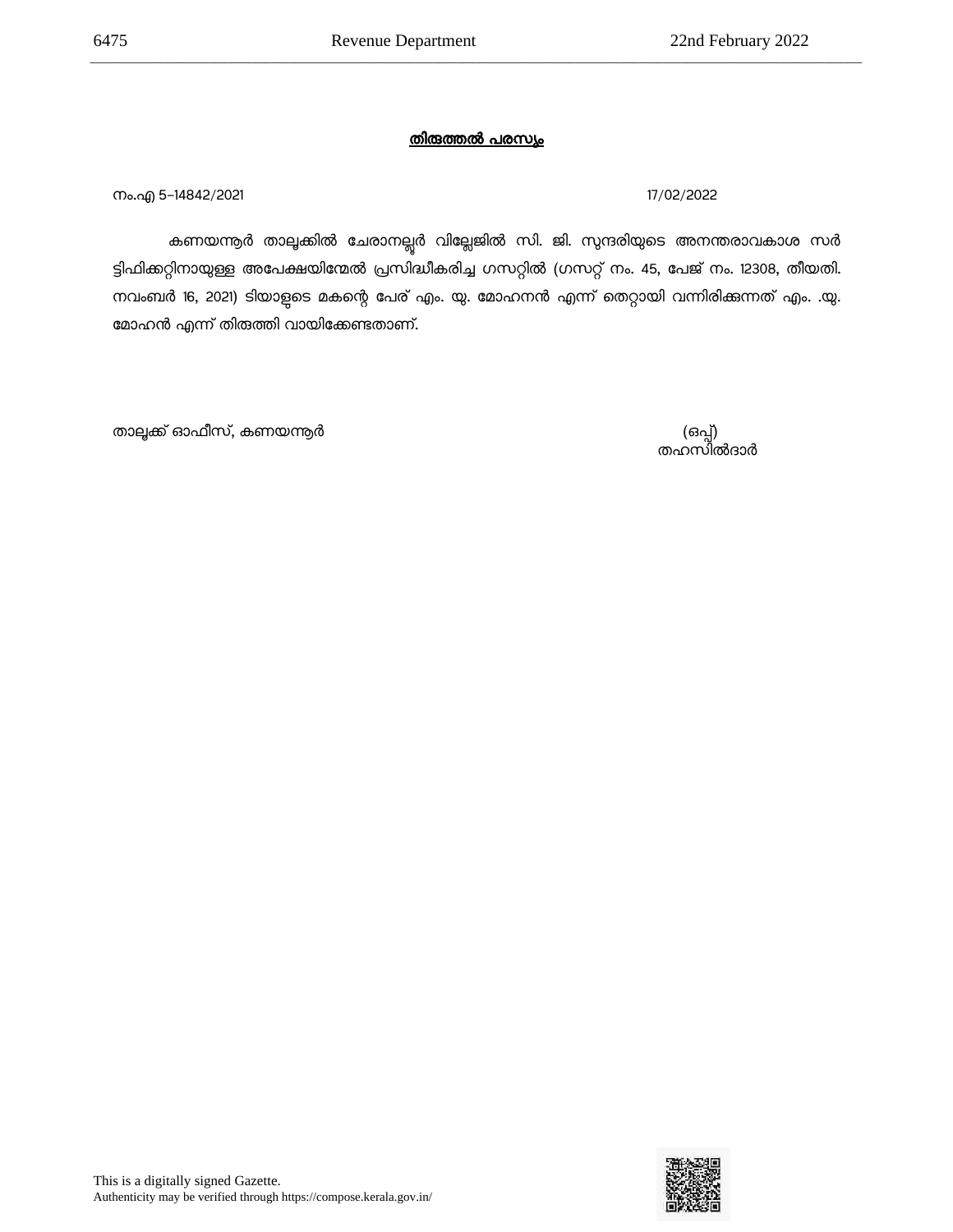നം.എ 5–11945/2021 **17/02/2022** 

കണയന്നൂര് താലൂക്കില് മരട് വില്ലേജില് ശ്രീ. സിമേഷ് എസ്. സമര്പ്പിച്ച അനന്തരാവകാശ സര് ട്ടിഫിക്കറ്റിനായുള്ള അപേക്ഷയിന്മേല് പരേതന്റെ പേര് സി. കെ. സാമശേഖരന് എന്ന് തെറ്റായി പ്രസിദ്ധപ്പെടുത്തിയിരിക്കുന്നത് (ഗസറ്റ് നം. 36, പേജ് നം. 7434, തീയതി. സെപ്തംബര് 14, 2021) സി. കെ. സാമനാഥന് എന്നു തിരുത്തി വായിക്കേണ്ടതാണ്.

(ഒപ്പ്)<br>തഹസിൽദാർ

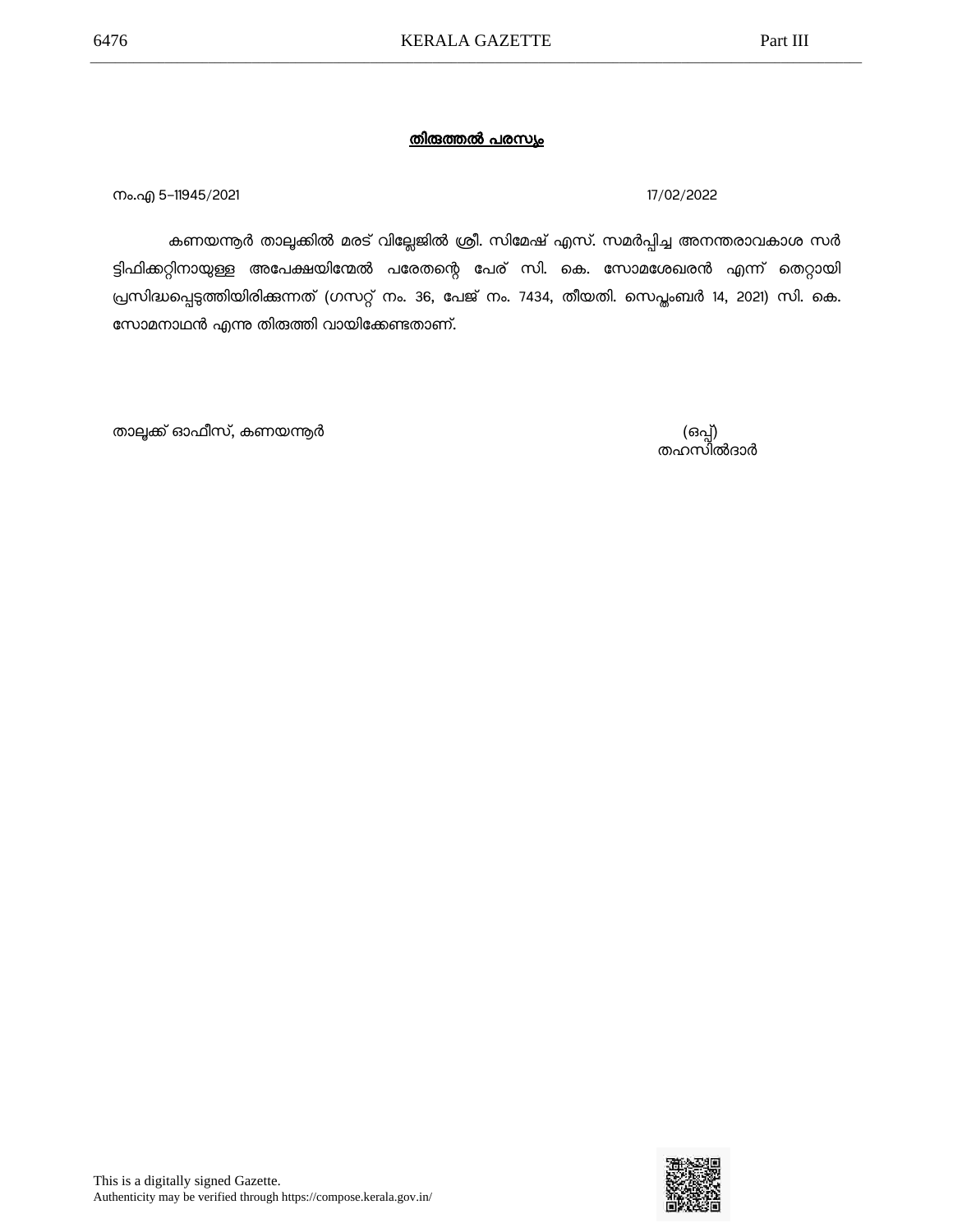## Ernakulam District

\_\_\_\_\_\_\_\_\_\_\_\_\_\_\_\_\_\_\_\_\_\_\_\_\_\_\_\_\_\_\_\_\_\_\_\_\_\_\_\_\_\_\_\_\_\_\_\_\_\_\_\_\_\_\_\_\_\_\_\_\_\_\_\_\_\_\_\_\_\_\_\_\_\_\_\_\_\_\_\_\_\_\_\_\_\_\_\_\_\_\_\_\_\_\_\_\_\_\_\_\_\_\_\_\_\_\_\_\_\_\_\_\_\_\_\_\_\_\_\_\_\_\_\_

### Kanayannur Taluk

### **NOTICE**

നമര:എ5-22764/2021 31-12-2021

കണയന്ത്യർ താലൂക്കിൽ ചേരനല്ലർ വില്ലേജിൽ വടുതല ദേശത്ത് രോഹിണി വീട്ടിൽ താമസിച്ചുവരവെ അന്തരിച്ചപോയ വി രാധാകൃഷ്ണ കുറ്റപ്പ് എന്നയാളടെ അവകാശികൾക്ക് വിവിധ ആവശ്യത്തിന് ഹാജരാക്കുന്നതിനായി അനന്തരാവകാശ സർട്ടിഫിക്കറ്റിനായി പരേതൻറെ ഭാര്യ ചന്ദ്രിക കെ ബോധിപ്പിച്ച അപേക്ഷ ബന്ധപ്പെട്ട വില്ലേജ് ഓഫീസർ മുഖാന്തിരം അവകാശ വിചാരണ നടത്തി വന്ന റിപ്പോർട്ടം മരണ സർട്ടിഫിക്കറ്റം പരിശോധിച്ചതിൽ ടിയാൻ 26-05-2021-ൽ മരണപ്പെട്ടതായും പരേതൻറെ നിയമാനുസ്തത അവകാശികളായി താഴെ പറയുന്നവർ മാത്രമേയുള്ളവെന്നും അറിവായിരിക്കുന്നു. അതന്സരിച്ച് അവകാശ സർട്ടിഫിക്കററ് നൽകന്നതിൽ ആർക്കെങ്കിലും ആക്ഷേപമുള്ളപക്ഷം ആയത് ഈ പരസ്യം കേരള ഗവൺമെൻറ് ഗസറ്റിൽ പ്രസിദ്ധീകരിച്ച് 30 ദിവസത്തിനുള്ളിൽ ഈ ഓഫീസിൽ നേരിട്ട് രേഖാമൂലം ബോധിപ്പിച്ച കൊള്ളേണ്ടതം കാലാവധി കഴിഞ്ഞും തപാൽ മാർഗവും ലഭിക്കുന്ന ആക്ഷേപങ്ങൾ സ്വീകരിക്കുന്നതല്ലാത്തതമാകന്നു.

| ക്രമ നമ്പർ | പേര്               | പരേതൻ /പരേതയുമായുള്ള ബന്ധം | വയസ് |
|------------|--------------------|----------------------------|------|
|            | ചന്ദ്രിക കെ        | ്രാര്യ                     | h    |
|            | രാധിക ആർ കുറ്റപ്പ് | മകൾ                        |      |

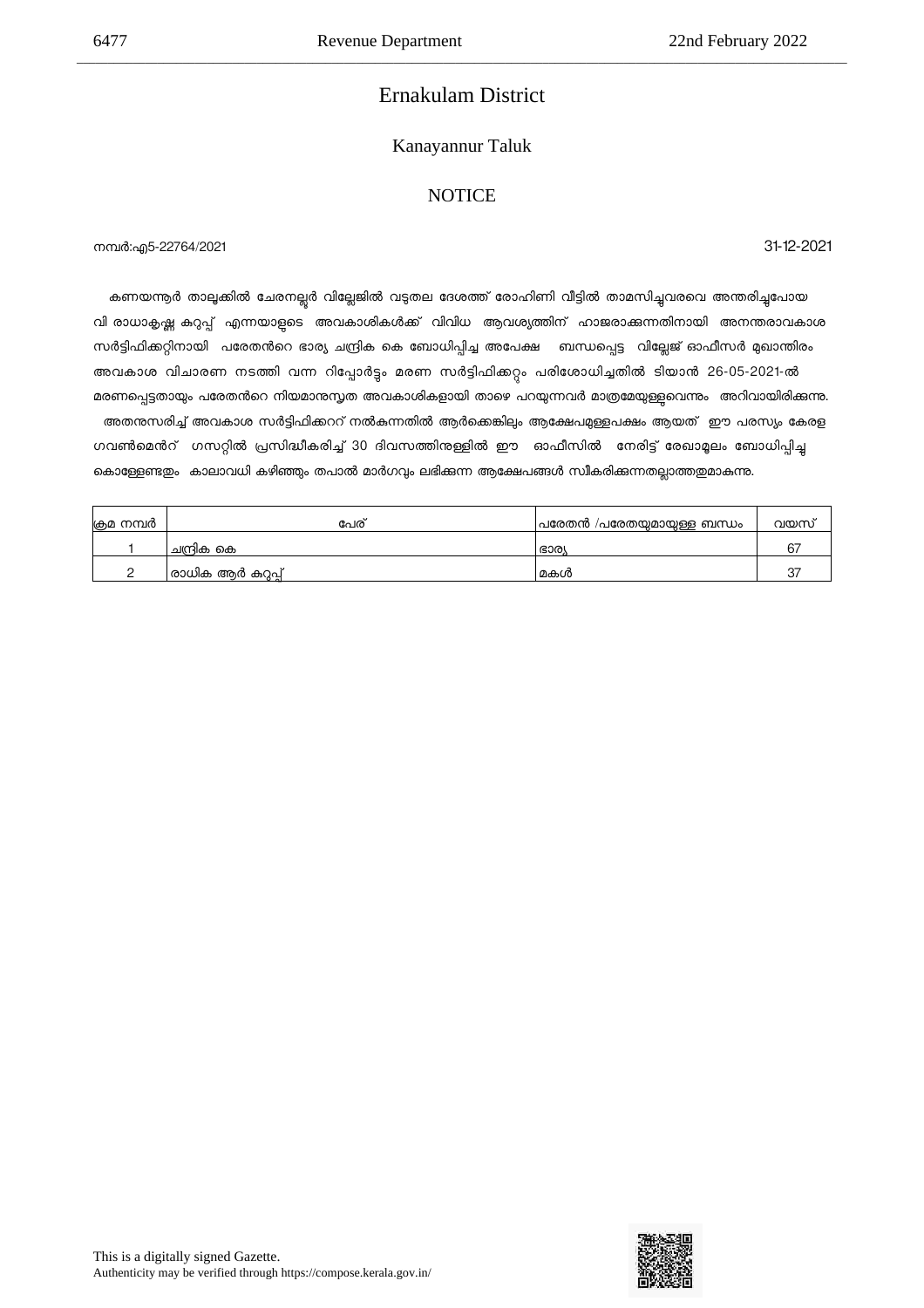## Ernakulam District

### Kanayannur Taluk

### **NOTICE**

No: H6-23393/21 30-12-2021

 Notice is hereby given to all to whom it may be concern that SHYAMALA KALOOR DESOM
MADATHIPARAMBIL HOUSE
DESHABHIMANI ROAD, Elamkulam Village, Kanayannur Taluk of Ernakulam District has filed an application of a legal heirship certificate to produce before VARIOUS in respect of the legal heirs of late MANOHARAN KALOOR DESOM MADATHIPARAMBIL HOUSE
DESHABHIMANI ROAD who expired on 22-06-2010 and that it has been reported to this offic e that the persons named in the scheduled below are the legal heirs of the said late MANOHARAN. that it is proposed to issue a legal heirship certificate according to this to the applicant . Hence, it is proposed to issue a legal heir ship certificate accordingly in favour of the above said members for receiving the claims. objections, if any against the issue of the said legal heirship certificate should be filed in person before the Tahasildar , Kanayannur within 30 days from the date of publication of this notice in the Kerala Government Gazette. Belated applications and those sent by post will not be considered.

#### SCHEDULE

| SI.No | Name of the Legal Heirs | Relationship with the Deceased | Age |
|-------|-------------------------|--------------------------------|-----|
|       | I SHY AMAL A            | Wife                           | 62  |
|       | <b>VINEETHA RAJESH</b>  | Daughter                       | 39  |
| ◠     | VIJITHA SREEKUMAR       | Daughter                       | 37  |

## No: H6-23466/21 31-12-2021

 Notice is hereby given to all to whom it may be concern that ABRAHAM GEORGE NJALAKAM DESOM
KONAT HOU SE CHANGAMPUZHA NAGAR P O KALAMASSERY, ThrikkakkaraNorth Village, Kanayannur Taluk of Ernakulam District has filed an application of a legal heirship certificate to produce before VARIOUS in respect of the legal heirs of late GEORGE ABRAHAM NJALAKAM DESOM KONAT HOUSE CHANGAMPUZHA NAGAR P O KALAMASSERY who expir ed on 22-08-2021 and that it has been reported to this office that the persons named in the scheduled below are the legal heirs of the said late GEORGE ABRAHAM. that it is proposed to issue a legal heirship certificate according to this to the applicant . 

 Hence, it is proposed to issue a legal heir ship certificate accordingly in favour of the above said members fo r receiving the claims. objections, if any against the issue of the said legal heirship certificate should be filed in person before the Tahasildar , Kanayannur within 30 days from the date of publication of this notice in the Kerala Government Gazette. Belated applications and those sent by post will not be considered.

| SI.No | the Legal<br>Heirs<br>Name of | Relationship with the D<br>Deceased | Aae            |
|-------|-------------------------------|-------------------------------------|----------------|
|       | ORGE<br>ANNIE<br>GE(          | 'Wife                               | $\alpha$<br>ou |

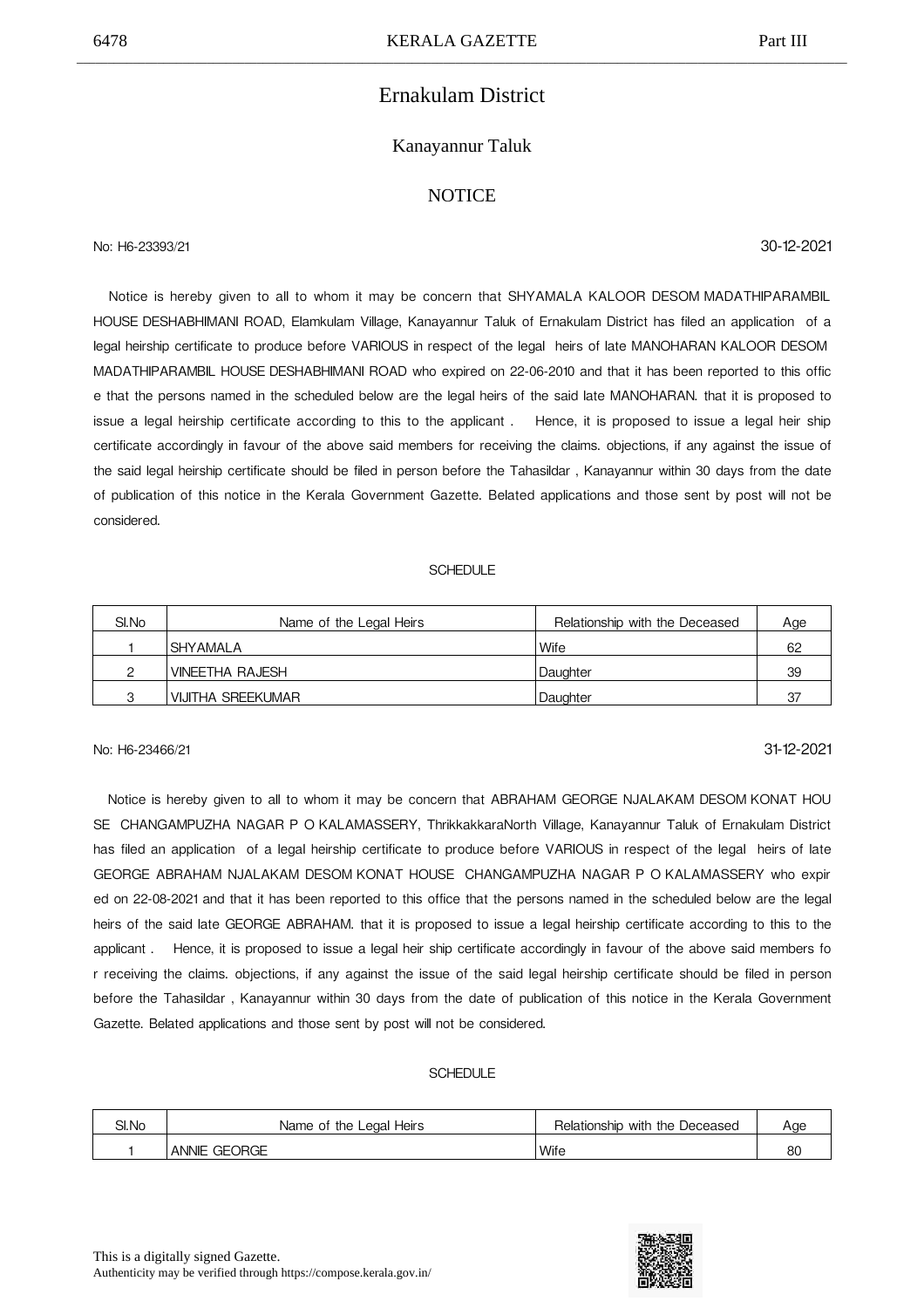| <b>JACOB EAPEN</b><br><b>PRIYA</b> | , Daughter | 54 |
|------------------------------------|------------|----|
| ABRAHAM GEORGE                     | Son        |    |

\_\_\_\_\_\_\_\_\_\_\_\_\_\_\_\_\_\_\_\_\_\_\_\_\_\_\_\_\_\_\_\_\_\_\_\_\_\_\_\_\_\_\_\_\_\_\_\_\_\_\_\_\_\_\_\_\_\_\_\_\_\_\_\_\_\_\_\_\_\_\_\_\_\_\_\_\_\_\_\_\_\_\_\_\_\_\_\_\_\_\_\_\_\_\_\_\_\_\_\_\_\_\_\_\_\_\_\_\_\_\_\_\_\_\_\_\_\_\_\_\_\_\_\_

No: H6-590/22 06-01-2022

 Notice is hereby given to all to whom it may be concern that K B ANAND KALOOR DESOM
SIVASAKTHI HOUSE KATTAKKARA CROSS ROAD, Elamkulam Village, Kanayannur Taluk of Ernakulam District has filed an application of a legal heirship certificate to produce before VARIOUS in respect of the legal heirs of late K BALAGOPALAN KALOOR DESOM
SIVASAKTHI HOUSE 
KATTAKKARA CROSS ROAD
 who expired on 01-03-2010 and that it has been reported to this office that the persons named in the scheduled below are the legal heirs of the said late K BALAGOPALAN. that it is proposed to issue a legal heirship certificate according to this to the applicant. Hence, it is proposed to issue a lega l heir ship certificate accordingly in favour of the above said members for receiving the claims. objections, if any against the issue of the said legal heirship certificate should be filed in person before the Tahasildar , Kanayannur within 30 days from the date of publication of this notice in the Kerala Government Gazette. Belated applications and those sent by post will not be considered.

### SCHEDULE

| SI.No | Heirs<br>Name of the Legal I       | Relationship with the Deceased | Aae      |
|-------|------------------------------------|--------------------------------|----------|
|       | ANAND<br>$\mathcal{L}$<br><b>B</b> | Son                            | F(<br>JU |

## No: H6-591/22 06-01-2022

 Notice is hereby given to all to whom it may be concern that SHIBU JACOB KONTHURUTHY PULLEPADY DESOM KONTHURUTHY HOUSE KOTTAKANAL ROAD NEAR LISIE HOSPITAL, Ernakulam Village, Kanayannur Taluk of Ernakula m District has filed an application of a legal heirship certificate to produce before VARIOUS in respect of the legal heirs of late K K JACOB PULLEPADY DESOM KONTHURUTHY HOUSE KOTTAKANAL ROAD NEAR LISIE HOSPITAL who expired on 16-09-2021 and that it has been reported to this office that the persons named in the scheduled below are the legal heirs of the said late K K JACOB. that it is proposed to issue a legal heirship certificate according to this to the applicant . 

 Hence, it is proposed to issue a legal heir ship certificate accordingly in favour of the above said members fo r receiving the claims. objections, if any against the issue of the said legal heirship certificate should be filed in person before the Tahasildar , Kanayannur within 30 days from the date of publication of this notice in the Kerala Government Gazette. Belated applications and those sent by post will not be considered.

#### SCHEDULE

| SI.No | Name of the Legal Heirs  | Relationship with the Deceased | Age |
|-------|--------------------------|--------------------------------|-----|
|       | <b>Sr.LINCY</b>          | Daughter                       | 55  |
|       | ISHIBU JACOB KONTHURUTHY | Son                            | 52  |

## No: H6-640/22 07-01-2022

Notice is hereby given to all to whom it may be concern that MARY RANI CYRIAC COCHIN UNIVERSITY DESOM

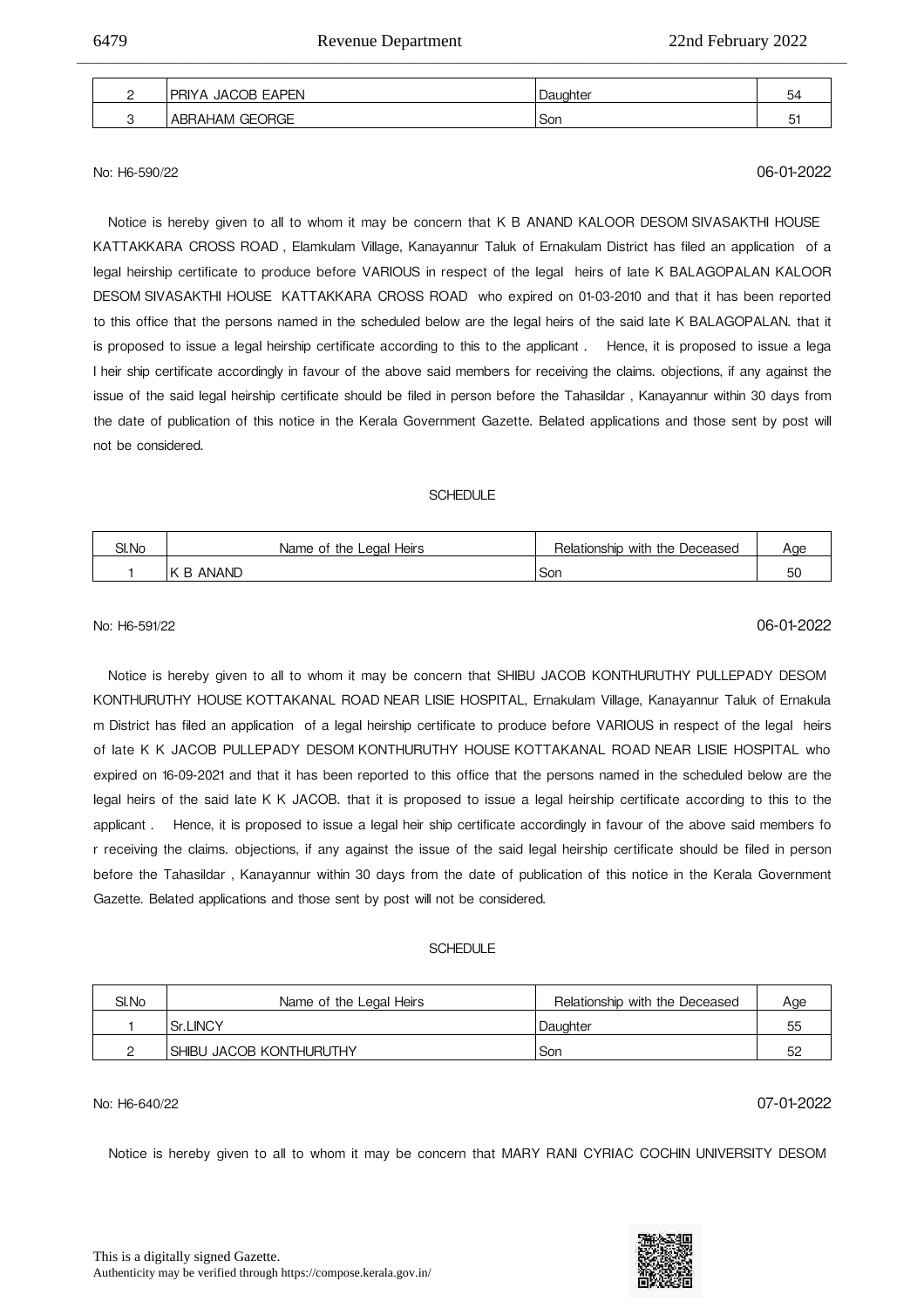KALAPURACKAL HOUSE TNRA-110 KUSAT P O, ThrikkakkaraNorth Village, Kanayannur Taluk of Ernakulam District has filed an application of a legal heirship certificate to produce before VARIOUS in respect of the legal heirs of late MARY PAUL KOOLA COCHIN UNIVERSITY DESOM KALAPURACKAL HOUSE TNRA-110 KUSAT P O who expired on 21-08-20 21 and that it has been reported to this office that the persons named in the scheduled below are the legal heirs of the said late MARY PAUL KOOLA. that it is proposed to issue a legal heirship certificate according to this to the applicant . Hence, it is proposed to issue a legal heir ship certificate accordingly in favour of the above said members for receiving

the claims. objections, if any against the issue of the said legal heirship certificate should be filed in person before the Tahasildar , Kanayannur within 30 days from the date of publication of this notice in the Kerala Government Gazette. Belated applications and those sent by post will not be considered.

#### SCHEDULE

| SI.No | Name of the Legal Heirs | Relationship with the Deceased | Age |
|-------|-------------------------|--------------------------------|-----|
|       | TONY FRANCIS            | Son                            | 65  |
|       | <b>IHONEY JOSEPH</b>    | Daughter                       | -61 |
|       | IMARY RANI CYRIAC       | Daughter                       | 58  |

## No: H6-641/22 07-01-2022

 Notice is hereby given to all to whom it may be concern that BENNY C R PUTHUPPALLYPPURAM KARA DESOM CHAYIKKODATH HOUSE, ThrikkakkaraNorth Village, Kanayannur Taluk of Ernakulam District has filed an application of a legal heirship certificate to produce before VARIOUS in respect of the legal heirs of late BABY CHAYIKODATH HOUSE
M A SAJEEV ROAD
EDAPPALLY who expired on 25-11-2021 and that it has been reported to this office that the persons named in the scheduled below are the legal heirs of the said late BABY. that it is proposed to issue a legal heirship certificate according to this to the applicant . Hence, it is proposed to issue a legal heir ship certificate accordingly in favour of the above said members for receiving the claims. objections, if any against the issue of the said legal heirship certificate should be filed in person before the Tahasildar , Kanayannur within 30 days from the date of publication of this notice in the Kerala Government Gazette. Belated applications and those sent by post will not be considered.

#### **SCHEDULE**

| SI.No | Name of the Legal Heirs | Relationship with the Deceased | Age |
|-------|-------------------------|--------------------------------|-----|
|       | IBENNY C R              | l Son                          | 53  |
|       | IBETTY GEORGE           | Daughter                       | 54  |
|       | I ELIZABATH BENCY       | Daughter                       | 50  |

## No: H6-650/22 07-01-2022

Notice is hereby given to all to whom it may be concern that L M JACOB GANDHI NAGAR DESOM MATTATHIL HOUSE
, Elamkulam Village, Kanayannur Taluk of Ernakulam District has filed an application of a legal heirship certificate to produce before VARIOUS in respect of the legal heirs of late MARY JACOB GANDHI NAGAR DESOM MATTATHIL HOUSE
 who expired on 14-12-2021 and that it has been reported to this office that the persons named in the scheduled below are the legal heirs of the said late MARY JACOB. that it is proposed to issue a legal heirship certificate according to

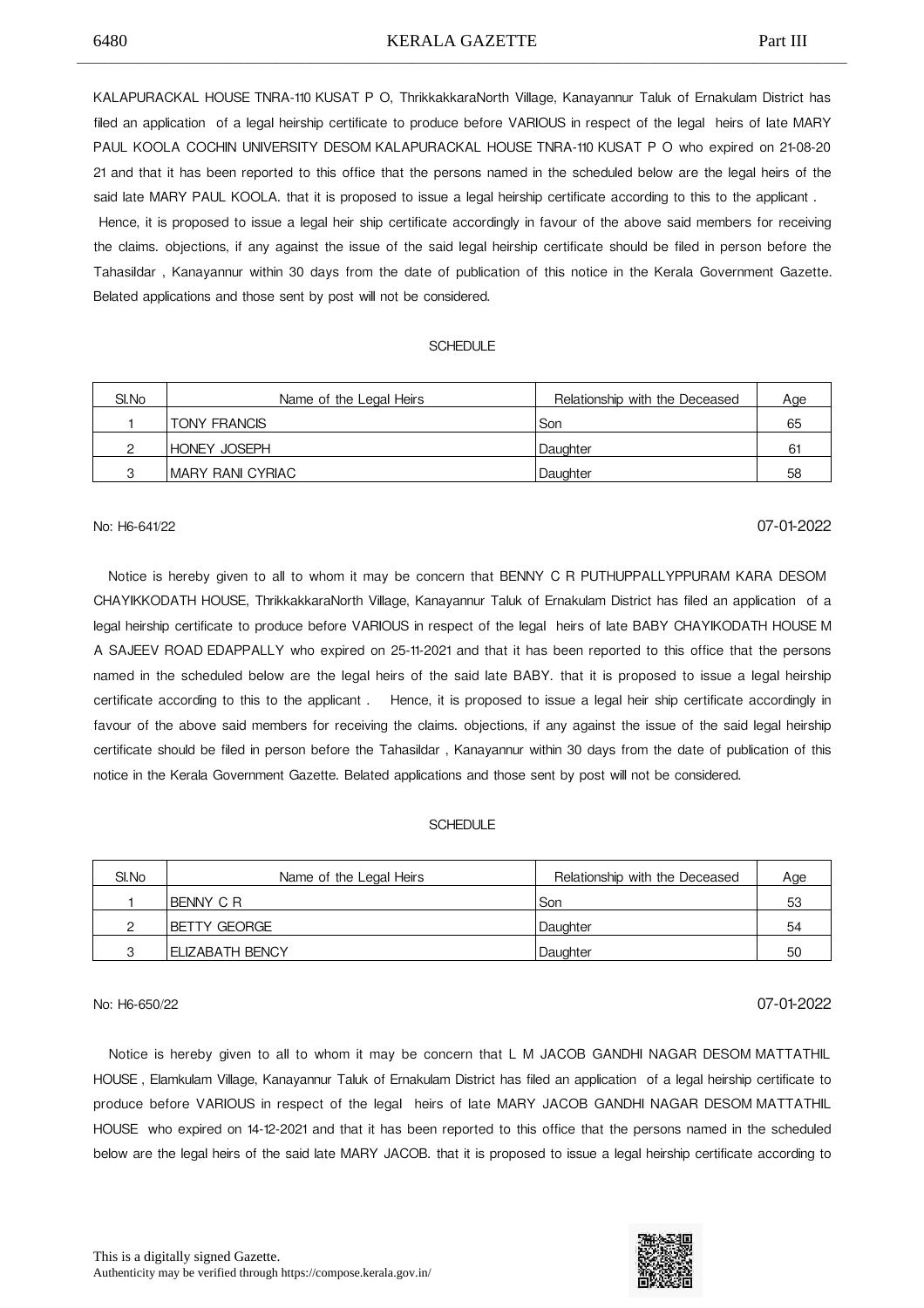this to the applicant . Hence, it is proposed to issue a legal heir ship certificate accordingly in favour of the above sai d members for receiving the claims. objections, if any against the issue of the said legal heirship certificate should be filed in person before the Tahasildar , Kanayannur within 30 days from the date of publication of this notice in the Kerala Government Gazette. Belated applications and those sent by post will not be considered.

\_\_\_\_\_\_\_\_\_\_\_\_\_\_\_\_\_\_\_\_\_\_\_\_\_\_\_\_\_\_\_\_\_\_\_\_\_\_\_\_\_\_\_\_\_\_\_\_\_\_\_\_\_\_\_\_\_\_\_\_\_\_\_\_\_\_\_\_\_\_\_\_\_\_\_\_\_\_\_\_\_\_\_\_\_\_\_\_\_\_\_\_\_\_\_\_\_\_\_\_\_\_\_\_\_\_\_\_\_\_\_\_\_\_\_\_\_\_\_\_\_\_\_\_

#### **SCHEDULE**

| SI.No | Name of the Legal Heirs | Relationship with the Deceased | Age |
|-------|-------------------------|--------------------------------|-----|
|       | L M JACOB               | <b>Husband</b>                 | 70  |
| ◠     | AJIT JACOB              | Son                            | 41  |
| 3     | <b>BIJIT JACOB</b>      | Son                            | 39  |
|       | ROHIT JACOB             | Son                            | 34  |

## No: H6-651/22 07-01-2022

Notice is hereby given to all to whom it may be concern that LEENA LALU KADAVANTHRA DESOM THUNDATHIL HOUSE, Elamkulam Village, Kanayannur Taluk of Ernakulam District has filed an application of a legal heirship certificate to produce before VARIOUS in respect of the legal heirs of late FRANCIS LALU KADAVANTHRA DESOM THUNDATHIL HOUSE who expired on 23-10-1995 and that it has been reported to this office that the persons named in the scheduled below are the legal heirs of the said late FRANCIS LALU. that it is proposed to issue a legal heirship certificate according to this to the applicant . Hence, it is proposed to issue a legal heir ship certificate accordingly in favour of the above said members for receiving the claims. objections, if any against the issue of the said legal heirship certificate should be filed in person before the Tahasildar , Kanayannur within 30 days from the date of publication of this notice in the Kerala Government Gazette. Belated applications and those sent by post will not be considered.

### **SCHEDULE**

| SI.No | Name of the Legal Heirs | Relationship with the Deceased | Age |
|-------|-------------------------|--------------------------------|-----|
|       | LEENA LALU              | Wife                           | 54  |
| ∩     | ANISH JOSEPH MANUEL     | Son                            | -27 |
| ◠     | ANITTA MARIYA           | Daughter                       | 26  |

## No: H6-674/22 07-01-2022

Notice is hereby given to all to whom it may be concern that K K SUDHEER VALLARPADAM DESOM KOCHUTHA RA HOUSE, Mulavukad Village, Kanayannur Taluk of Ernakulam District has filed an application of a legal heirship certificate to produce before VARIOUS in respect of the legal heirs of late KUNJAN K K VALLARPADAM DESOM KOCHUTHARA HOUSE who expired on 03-07-1989 and that it has been reported to this office that the persons named in the scheduled below are the legal heirs of the said late KUNJAN K K. that it is proposed to issue a legal heirship certificate according to this to the applicant . 

 Hence, it is proposed to issue a legal heir ship certificate accordingly in favour of th e above said members for receiving the claims. objections, if any against the issue of the said legal heirship certificate should be filed in person before the Tahasildar , Kanayannur within 30 days from the date of publication of this notice in the Kerala Government Gazette. Belated applications and those sent by post will not be considered.

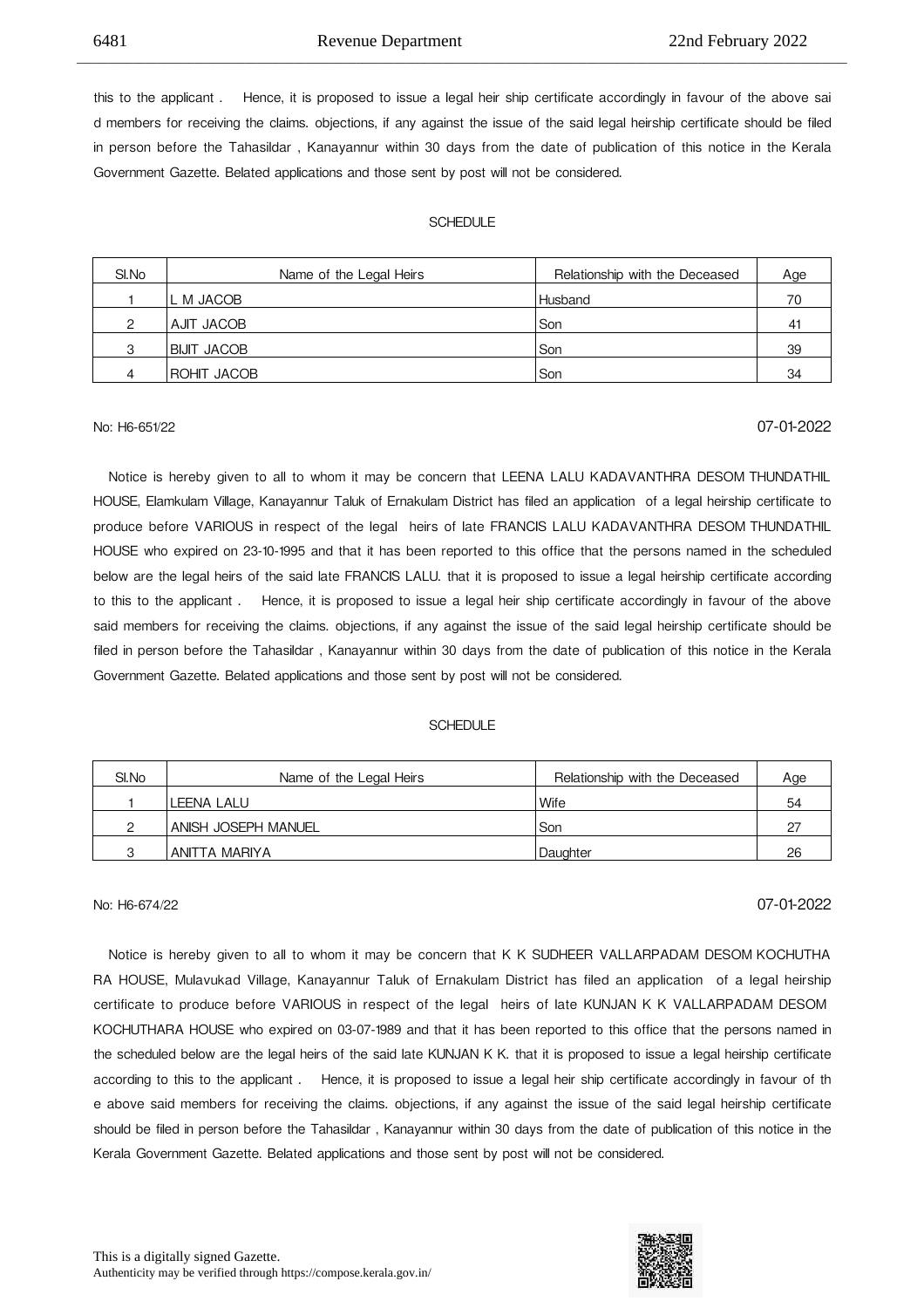### **SCHEDULE**

| SI.No          | Name of the Legal Heirs | Relationship with the Deceased | Age |
|----------------|-------------------------|--------------------------------|-----|
|                | IRAJAMMA K K            | Daughter                       | 73  |
| $\overline{2}$ | <b>JANARDHANAN K K</b>  | Son                            | 68  |
| 3              | <b>SUHASINI</b>         | Daughter                       | 62  |
| 4              | AJITHAKUMARI K K        | Daughter                       | 59  |
| 5              | <b>BALASUBRAMANIAN</b>  | Son                            | 57  |
| 6              | SUDHEER K K             | Son                            | 54  |
| $\overline{7}$ | ISOUMINI K K            | Daughter                       | 52  |
| 8              | SUNIL T S               | <b>Grand Son</b>               | 38  |
| 9              | SHANIL T S              | Grand Son                      | 36  |
| 10             | IMANU T S               | Grand Son                      | 34  |

## No: H6-675/22 07-01-2022

 Notice is hereby given to all to whom it may be concern that SAJ MOHAN N P KADAVANTHRA DESOM NALADITHUNDIYIL HOUSE, Elamkulam Village, Kanayannur Taluk of Ernakulam District has filed an application of a legal heirship certificate to produce before VARIOUS in respect of the legal heirs of late KUNJAPPAN KADAVANTHRA DESOM NALADITHUNDIYIL HOUSE who expired on 19-05-2011 and that it has been reported to this office that the persons named in the scheduled below are the legal heirs of the said late KUNJAPPAN. that it is proposed to issue a legal heirship certificate according to this to the applicant . 

 Hence, it is proposed to issue a legal heir ship certificate accordingly in favour of the above said members for receiving the claims. objections, if any against the issue of the said legal heirship certificate should be filed in person before the Tahasildar , Kanayannur within 30 days from the date of publication of this notice in the Kerala Government Gazette. Belated applications and those sent by post will not be considered.

| SI.No | Name of the Legal Heirs | Relationship with the Deceased | Age          |
|-------|-------------------------|--------------------------------|--------------|
|       | JANAKI P K              | Wife                           | 61           |
|       | ISAJ MOHAN N P          | Son                            | $4^{\prime}$ |
| ◠     | ISMITHA SURENDRAN       | Daughter                       | 44           |

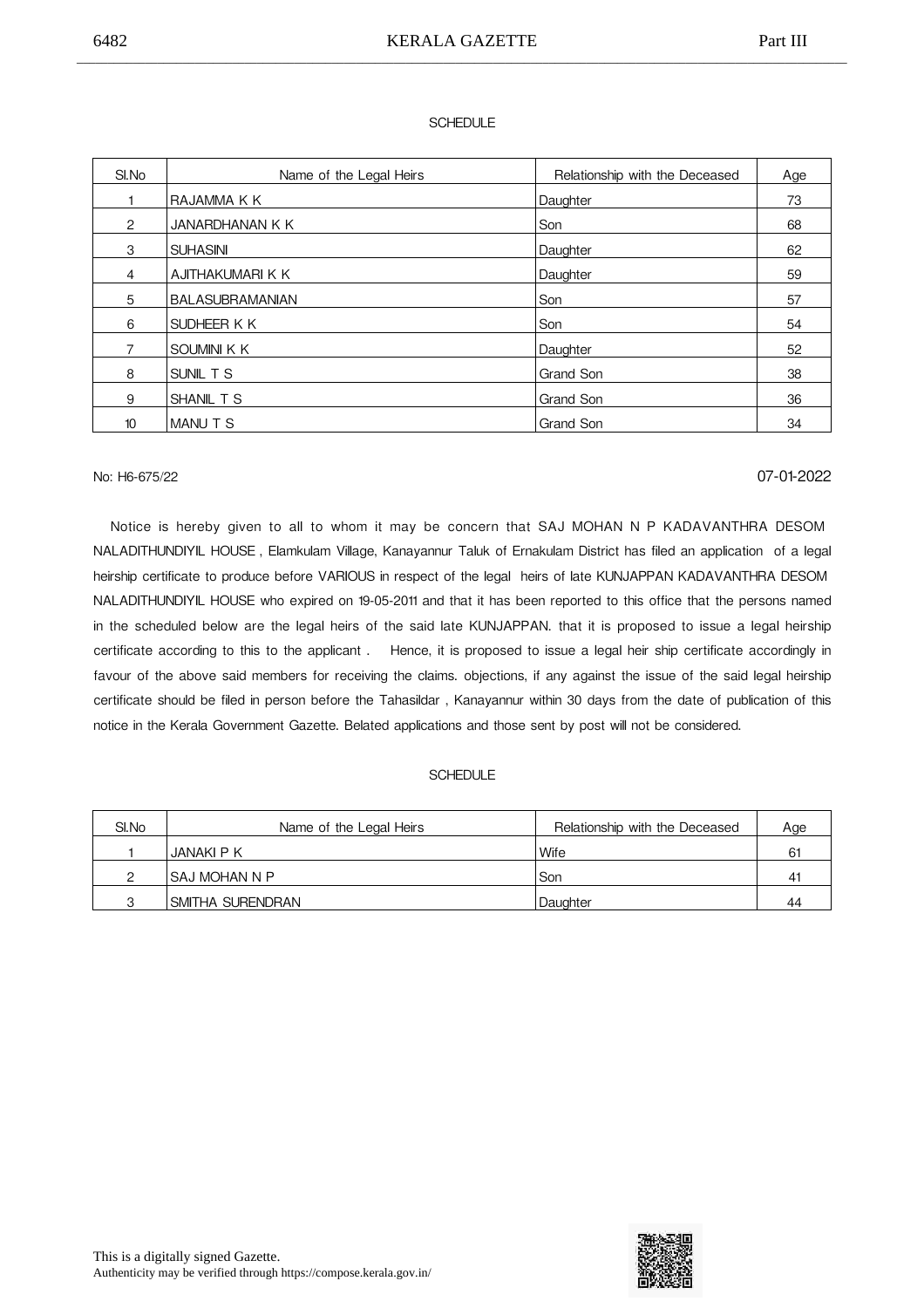\_\_\_\_\_\_\_\_\_\_\_\_\_\_\_\_\_\_\_\_\_\_\_\_\_\_\_\_\_\_\_\_\_\_\_\_\_\_\_\_\_\_\_\_\_\_\_\_\_\_\_\_\_\_\_\_\_\_\_\_\_\_\_\_\_\_\_\_\_\_\_\_\_\_\_\_\_\_\_\_\_\_\_\_\_\_\_\_\_\_\_\_\_\_\_\_\_\_\_\_\_\_\_\_\_\_\_\_\_\_\_\_\_\_\_\_\_\_\_\_\_\_\_\_

നം.എ 5-564/2022 18/02/2022

കണയന്നൂര് താലൂക്കില് മുളന്തുരുത്തി വില്ലേജില് ശ്രീമതി. രമ്യ ആര്. മേനാന് സമര്പ്പിച്ച അപേക്ഷയിന്മേൽ പ്രസിദ്ധീകരിച്ച ഗസറ്റിൽ പരേതന്റെ മേൽവിലാസത്തിൽ പ്ലാമൂട്ടിൽ എന്ന് തെറ്റായി പ്രസിദ്ധീകരിച്ചിരിക്കുന്നത് (ഗസറ്റ് നം. 6, പേജ് നം.4883) രമ്യ നിവാസ് എന്ന് തിരുത്തി വായിക്കേണ്ടതാണ്.

(ഒപ്പ്)<br>തഹസിൽദാർ

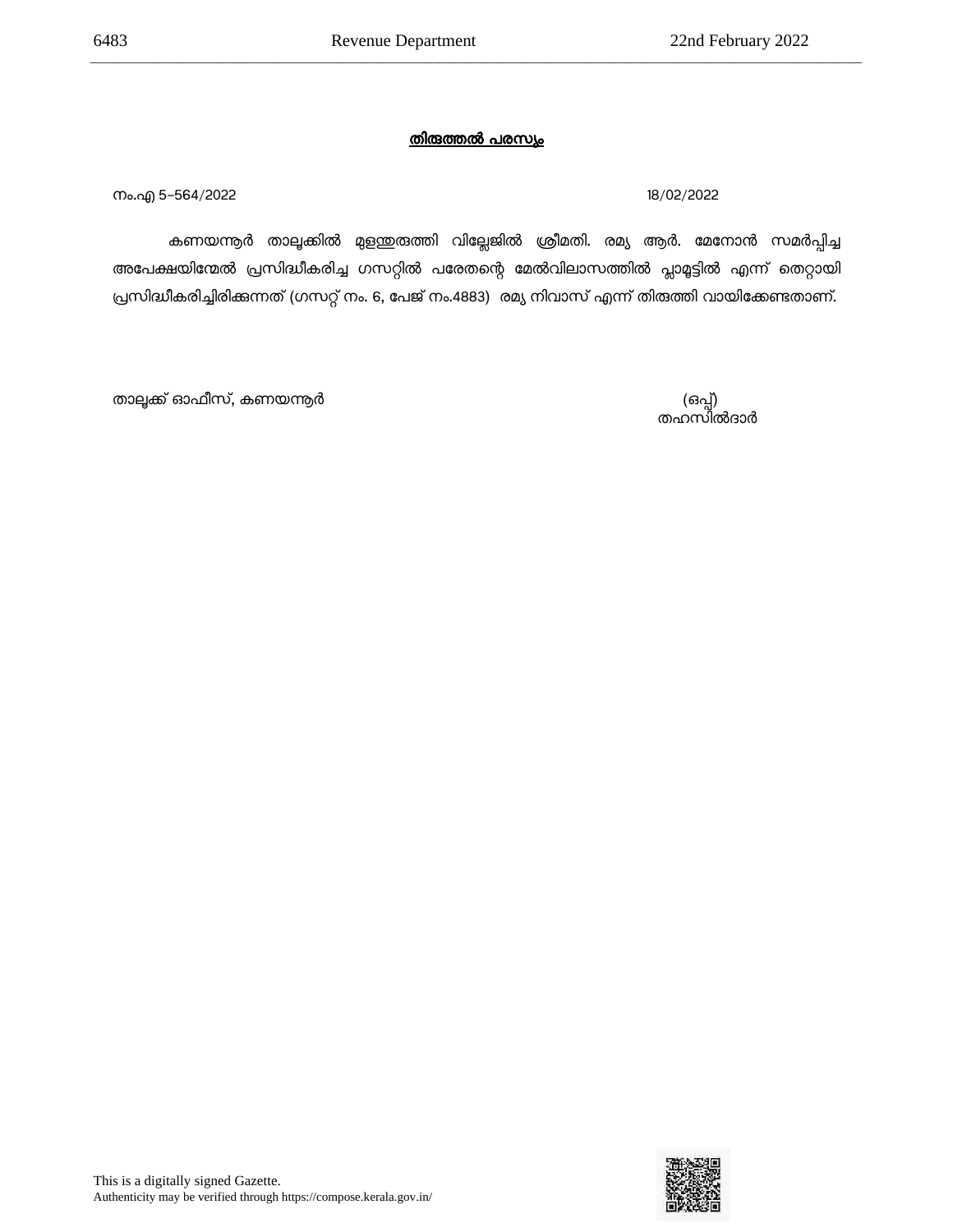നം.എ 5–17733/2021 19/02/2022 **19/02/2022** 

കണയന്നൂര് താലൂക്കില് മരട് വില്ലേജില് ശ്രീ. മാഹനകൃഷ്ണന് മേനാന് സമര്പ്പിച്ച അനന്തരാവകാശ സര്ട്ടിഫിക്കറ്റിനായുള്ള അപേക്ഷയിന്മേല് പ്രസിദ്ധീകരിച്ച ഗസറ്റില് (ഗസറ്റ് നം. 50, പേജ് നം.17434, തീയതി. ഡിസംബര് 21, 2021) ക്രമ നം. 6ആയി വന്നിരിക്കുന്ന സുരേഷ് രാജനെ ഒഴിവാക്കി തിരുത്തി വായിക്കേണ്ടതാണ്.

(ഒപ്പ്)<br>തഹസിൽദാർ

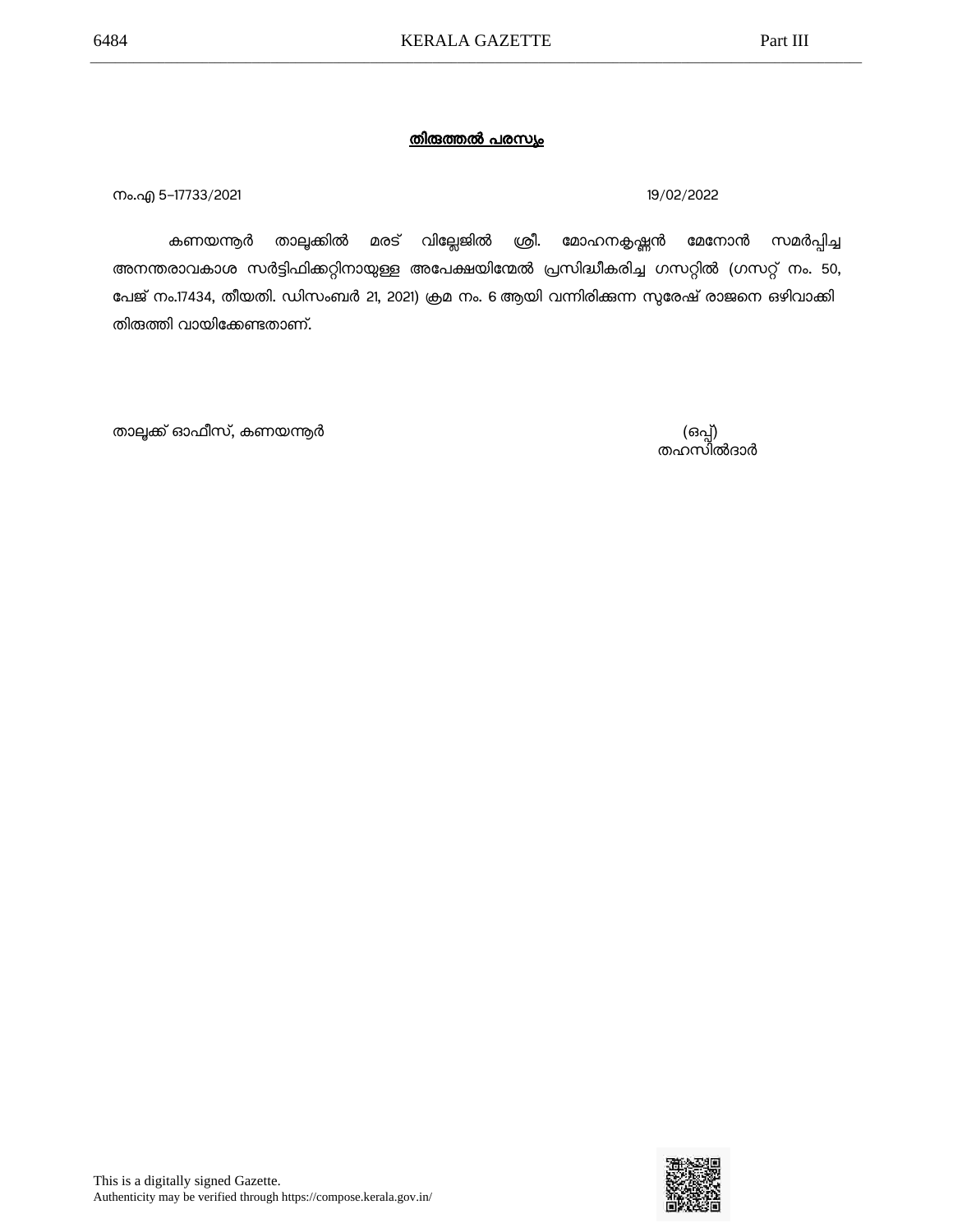നം.എ 5-17622/2021 19/02/2022

കണയന്നൂര് താലൂക്കില് മണകുന്നം വില്ലേജില് ശ്രീമതി. സുശമ സമര്പ്പിച്ച അനന്തരാവകാശ സര്ട്ടിഫിക്കറ്റിനായുള്ള അപേക്ഷയിന്മേല് പ്രസിദ്ധീകരിച്ച ഗസറ്റില് (ഗസറ്റ് നം. 51, പേജ് നം.18548, തീയതി. ഡിസംബര് 28, 2021) ക്രമ നം. 2ആയി വന്നിരിക്കുന്ന ജയശ്രീയെ ഒഴിവാക്കി തിരുത്തി വായിക്കേണ്ടതാണ്.

താലൂക്ക് ഓഫീസ്, കണയന്ത്യർ

(ഒപ്പ്)<br>തഹസിൽദാർ

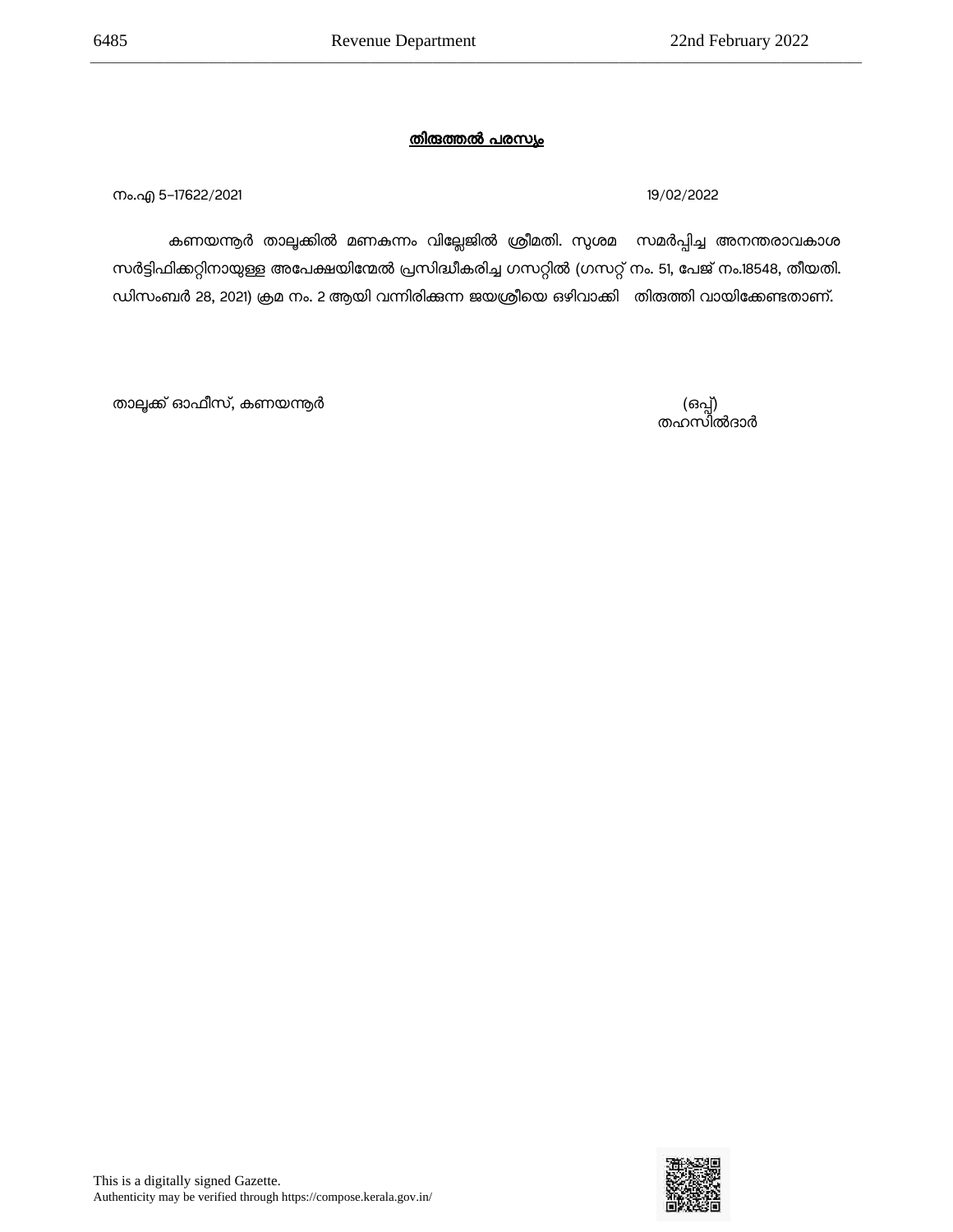നം.എ 5–20364/2021 സം.എ സ്വസ്ത സ്വസ്ത സ്വസ്ത സ്വസ്ത സ്വസ്ത സ്വസ്ത സ്വസ്ത സ്വസ്ത സ്വസ്ത സ്വസ്ത സ്വസ്ത സ്വസ്ത സ്വ

കണയന്തർ താലൂക്കിൽ തിരുവാങ്കളം വില്ലേജിൽ പ്രിയങ്ക പി. – യുടെ അനന്തരാവകാശ സർട്ടിഫിക്കറ്റിനായുള്ള അപേക്ഷയിന്മേൽ അവകാശികളിലൊരാളായ അഭിലാഷ് പി. നമ്പ്യാർ ന്റെ പരേതന്മമായുള്ള ബന്ധം സഹോദരി എന്ന് തെറ്റായി പ്രസിദ്ധീകരിച്ചിരിക്കുന്നത് (ഗസറ്റ് നം. 06, പേജ് നം.4891, തീയതി. February 8, 2022) മകന് എന്ന് തിരുത്തി വായിക്കേണ്ടതാണ്.

താലൂക്ക് ഓഫീസ്, കണയന്ത്യർ (ഒപ്പ്) എന്നാണ് (ഒപ്പ്) എന്നാണ് (ഒപ്പ്)

തഹസിൽദാർ

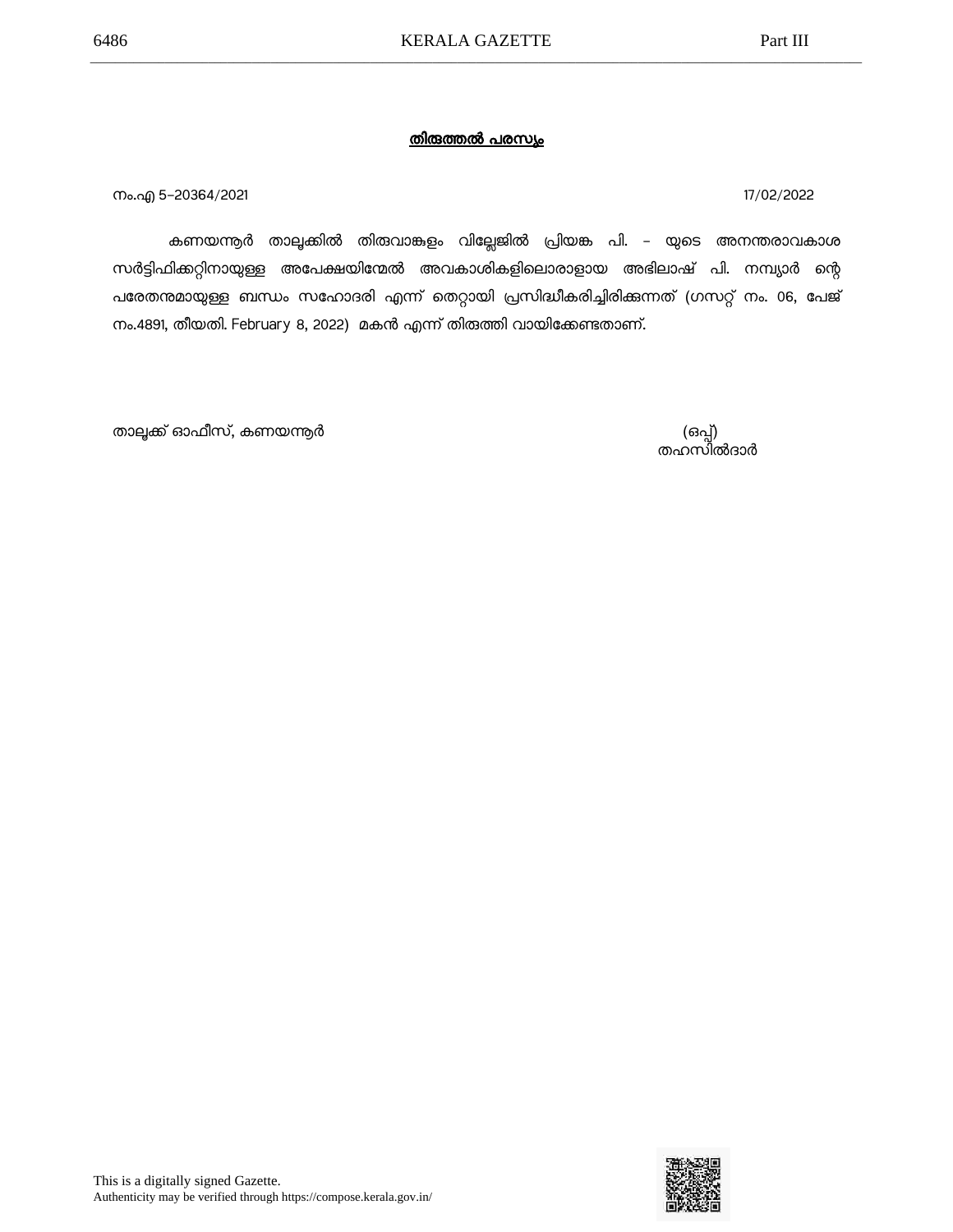## Ernakulam District

\_\_\_\_\_\_\_\_\_\_\_\_\_\_\_\_\_\_\_\_\_\_\_\_\_\_\_\_\_\_\_\_\_\_\_\_\_\_\_\_\_\_\_\_\_\_\_\_\_\_\_\_\_\_\_\_\_\_\_\_\_\_\_\_\_\_\_\_\_\_\_\_\_\_\_\_\_\_\_\_\_\_\_\_\_\_\_\_\_\_\_\_\_\_\_\_\_\_\_\_\_\_\_\_\_\_\_\_\_\_\_\_\_\_\_\_\_\_\_\_\_\_\_\_

### Kanayannur Taluk

### **NOTICE**

No: a5/3182/22 10-02-2022

 Notice is hereby given to all to whom it may be concern that SHAILAJA SOMAN KOCHUKURUVINNIL HOUSE MAMPUZHA DESOM, Amballur Village, Kanayannur Taluk of Ernakulam District has filed an application of a legal heirship certificate to produce before VARIOUS in respect of the legal heirs of late BHASKARAN, GOURI BHASKARAN KOCHUKURUVINNIL HOUSE
MAMPUZHA DESOM who expired on 24-01-1994 , 25/01/2000 and that it has been reported to this office that the persons named in the scheduled below are the legal heirs of the said late BHASKARAN, GOURI BHASKARAN. that it is proposed to issue a legal heirship certificate according to this to the applicant. Hence, it is proposed to issue a legal heir ship certificate accordingly in favour of the above said members for receiving the claims. objections, if any against the issue of the said legal heirship certificate should be filed in person before the Tahasildar , Kanayannur within 30 days from the date of publication of this notice in the Kerala Government Gazette. Belated applications and those sent by post will not be considered.

#### SCHEDULE

| SI.No | Name of the Legal Heirs | Relationship with the Deceased | Age |
|-------|-------------------------|--------------------------------|-----|
|       | VINODINI                | Daughter                       | 58  |
|       | ISHAILAJA SOMAN         | Daughter                       | 52  |

#### No: A5/20364(A)/21 13-11-2021

 Notice is hereby given to all to whom it may be concern that PRIYANKA P. POORNASREE HOUSE, PARAPPILLIL ROAD
THIRUVANKULAM, Thiruvankulam Village, Kanayannur Taluk of Ernakulam District has filed an application of a legal heirship certificate to produce before VARIOUS in respect of the legal heirs of late GEETHA U. K. POORNASREE HOUSE, PARAPPILLIL ROAD THIRUVANKULAM who expired on 09-09-2021 and that it has been reported to this office that the persons named in the scheduled below are the legal heirs of the said late GEETHA U. K.. that it is proposed to issue a legal heirship certificate according to this to the applicant. Hence, it is proposed to issue a legal heir ship certificate accordingly in favour of the above said members for receiving the claims. objections, if any against the issue of the said legal heirship certificate should be filed in person before the Tahasildar , Kanayannur within 30 days from the date of publication of this notice in the Kerala Government Gazette. Belated applications and those sent by post will not be considered.

| SI.No | Name of the Legal Heirs | Relationship with the Deceased | Age |
|-------|-------------------------|--------------------------------|-----|
|       | IPRIYANKA P.            | Daughter                       | 37  |
|       | ABHILASH P NAMBIAR      | Son                            | 39  |

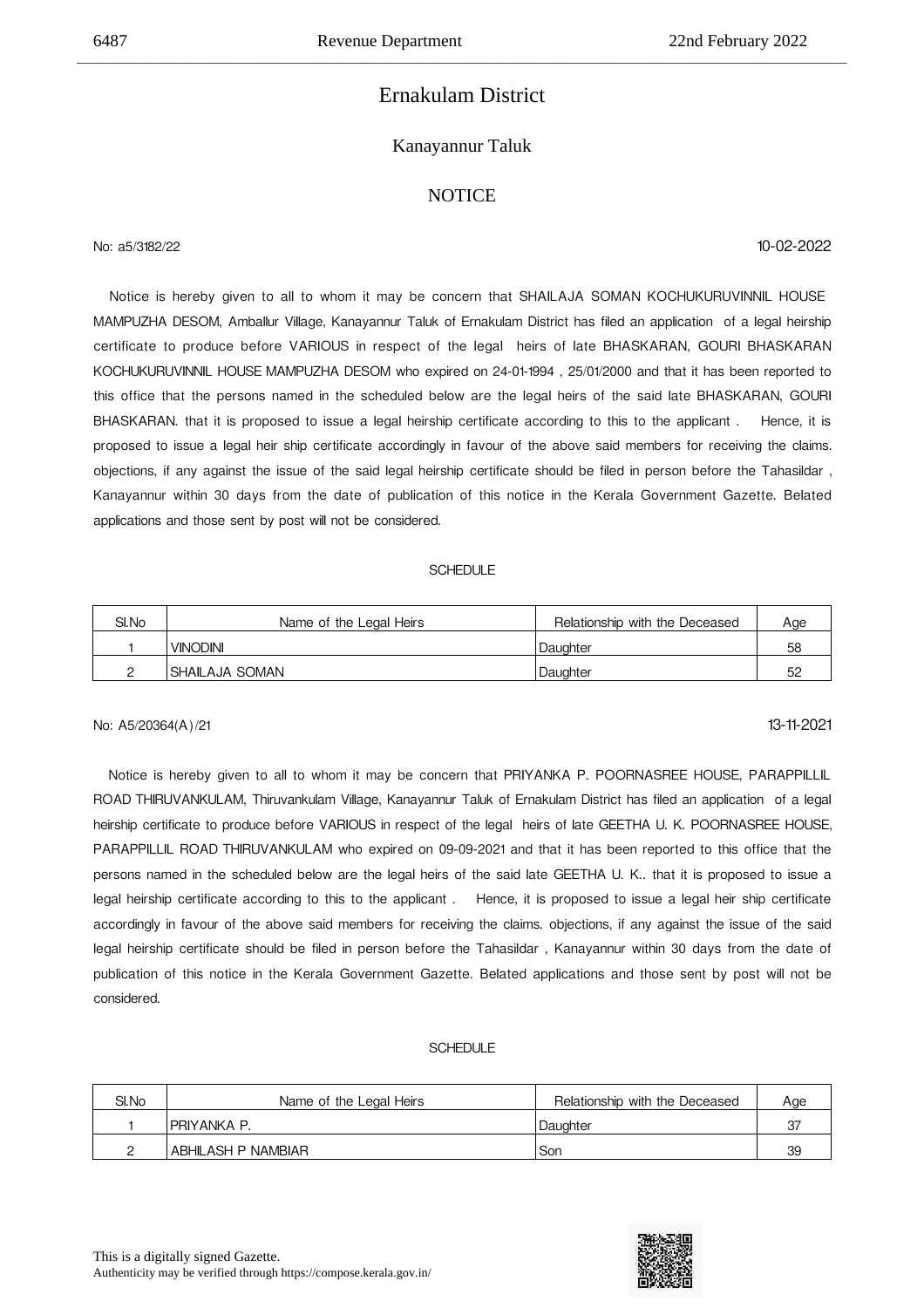## No: A5/2195/21 27-01-2022

 Notice is hereby given to all to whom it may be concern that NITHA RAMACHANDRAN 31/792 A1 AKASH APARTMENTS,
PONNUIRUNNI DESOM, Poonithura Village, Kanayannur Taluk of Ernakulam District has filed an application of a legal heirship certificate to produce before VARIOUS in respect of the legal heirs of late RAMACHANDRAN K, PADMINI RAMACHANDRAN 31/792 A1 AKASH APARTMENTS, PONNUIRUNNI DESOM who expired on 30-06-1986, 2-03-2009 and that it has been reported to this office that the persons named in the scheduled below are the legal heirs of the said late RAMACHANDRAN K, PADMINI RAMACHANDRAN. that it is proposed to issue a legal heirship certificate according to this to the applicant . 

 Hence, it is proposed to issue a legal heir ship certificate accordingly in favour of th e above said members for receiving the claims. objections, if any against the issue of the said legal heirship certificate should be filed in person before the Tahasildar , Kanayannur within 30 days from the date of publication of this notice in the Kerala Government Gazette. Belated applications and those sent by post will not be considered.

#### **SCHEDULE**

| SI.No | Heirs<br>Name of the Legal    | Relationship with the Deceased | Aae |
|-------|-------------------------------|--------------------------------|-----|
|       | RAMACHANDRAN<br><b>INITHA</b> | Daughter                       | 44  |

## No: A5/2164/22 25-01-2022

 Notice is hereby given to all to whom it may be concern that LOVELINE OLIVER 2502, CHANDERKUNJ ARMY TOWE R C, SILVER SAND ISLAND, EROOR DESOM, Nadama Village, Kanayannur Taluk of Ernakulam District has filed an application of a legal heirship certificate to produce before VARIOUS in respect of the legal heirs of late ELIZABETH OLIVER 2502, CHANDERKUNJ ARMY TOWER C, SILVER SAND ISLAND, EROOR DESOM who expired on 17-01-2022 and that it has been reported to this office that the persons named in the scheduled below are the legal heirs of the said late ELIZABETH OLIVER. that it is proposed to issue a legal heirship certificate according to this to the applicant. Hence, it is proposed to issue a legal heir ship certificate accordingly in favour of the above said members for receiving the claims. objections, if any against the issue of the said legal heirship certificate should be filed in person before the Tahasildar , Kanayannur within 30 days from the date of publication of this notice in the Kerala Government Gazette. Belated applications and those sent by post will not be considered.

#### **SCHEDULE**

| SI.No | Name of the Legal Heirs | Relationship with the Deceased | Age |
|-------|-------------------------|--------------------------------|-----|
|       | ILOVELINE OLIVER        | Husband                        | 75  |
| ◠     | ASHISH OLIVER           | Son                            | 44  |
| 3     | <b>AVINASH OLIVER</b>   | Son                            | 43  |
| 4     | <b>ARCHANA LOPEZ</b>    | Daughter                       | 4   |

## No: A5/2235/22 27-01-2022

Notice is hereby given to all to whom it may be concern that ELSIKUTTY JACOB KARIPPARAMBIL HOUSE
EDAPPAL

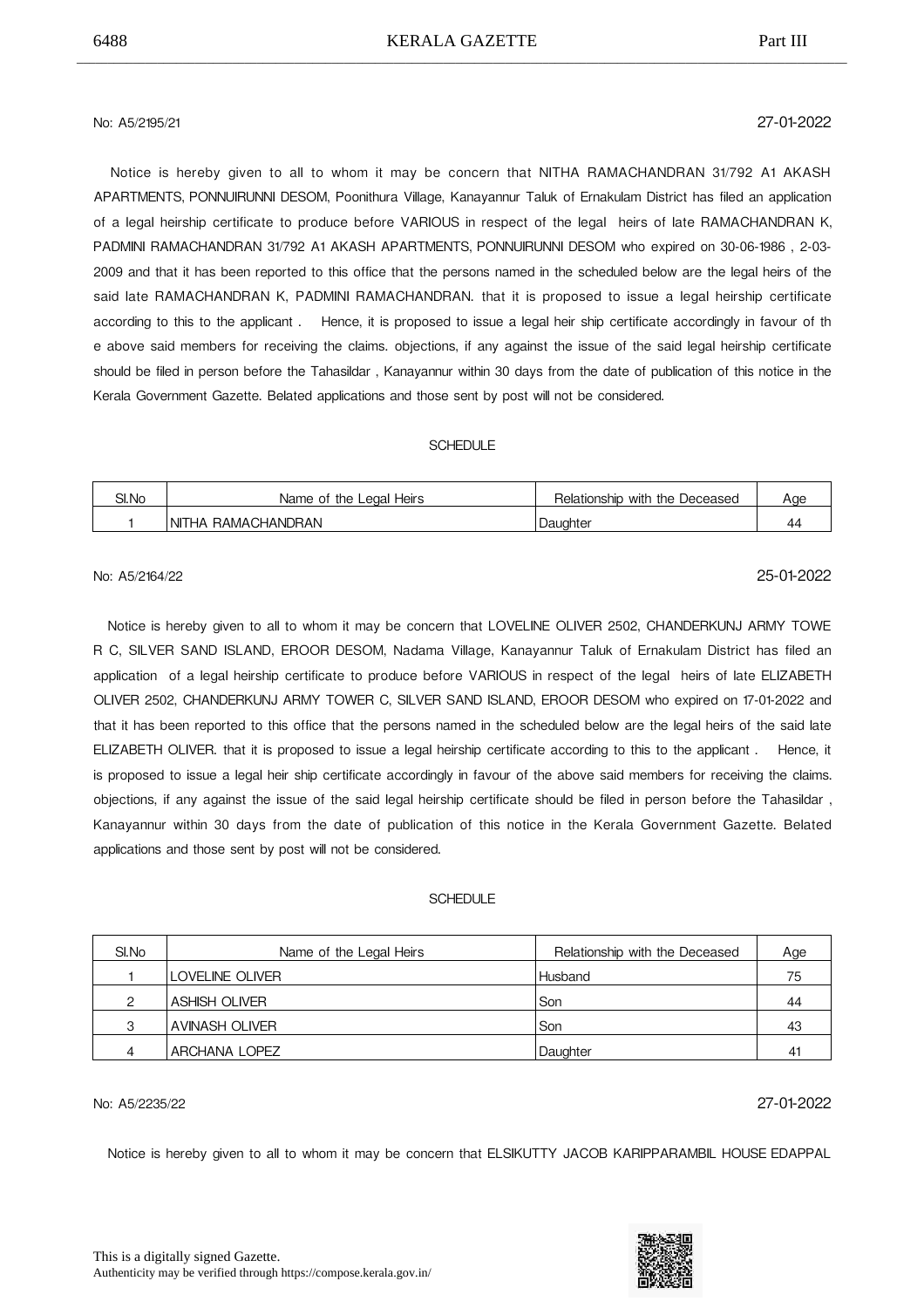LY DESOM, EdappallyNorth Village, Kanayannur Taluk of Ernakulam District has filed an application of a legal heirship certificate to produce before VARIOUS in respect of the legal heirs of late JACOB THOMAS KARIPPARAMBIL HOUSE EDAPPALLY DESOM who expired on 08-08-2021 and that it has been reported to this office that the persons named in the scheduled below are the legal heirs of the said late JACOB THOMAS. that it is proposed to issue a legal heirship certificate according to this to the applicant . 

 Hence, it is proposed to issue a legal heir ship certificate accordingly in favour of the above said members for receiving the claims. objections, if any against the issue of the said legal heirship certificate should be filed in person before the Tahasildar , Kanayannur within 30 days from the date of publication of this notice in the Kerala Government Gazette. Belated applications and those sent by post will not be considered.

\_\_\_\_\_\_\_\_\_\_\_\_\_\_\_\_\_\_\_\_\_\_\_\_\_\_\_\_\_\_\_\_\_\_\_\_\_\_\_\_\_\_\_\_\_\_\_\_\_\_\_\_\_\_\_\_\_\_\_\_\_\_\_\_\_\_\_\_\_\_\_\_\_\_\_\_\_\_\_\_\_\_\_\_\_\_\_\_\_\_\_\_\_\_\_\_\_\_\_\_\_\_\_\_\_\_\_\_\_\_\_\_\_\_\_\_\_\_\_\_\_\_\_\_

#### SCHEDULE

| SI.No | Name of the Legal Heirs | Relationship with the Deceased | Age |
|-------|-------------------------|--------------------------------|-----|
|       | IELSIKUTTY JACOB        | Wife                           | 70  |
|       | ISANJU JACOB            | Son                            | 42  |
|       | ISEAJU JACOB            | Son                            | 36  |

## No: A5/2553/22 31-01-2022

 Notice is hereby given to all to whom it may be concern that ALEY GEORGE PENATTU(PUNNALATH) CHOTTANIKKARA DESOM, Kanayannur Village, Kanayannur Taluk of Ernakulam District has filed an application of a legal heirship certificate to produce before VARIOUS in respect of the legal heirs of late P K GEORGE PENATTU(PUNNALATH) CHOTTANIKKARA DESOM who expired on 09-08-2002 and that it has been reported to this office that the persons named in the scheduled below are the legal heirs of the said late P K GEORGE. that it is proposed to issue a legal heirship certificate according to this to the applicant . 

 Hence, it is proposed to issue a legal heir ship certificate accordingly in favour of the above said members for receiving the claims. objections, if any against the issue of the said legal heirship certificate should be filed in person before the Tahasildar , Kanayannur within 30 days from the date of publication of this notice in the Kerala Government Gazette. Belated applications and those sent by post will not be considered.

#### **SCHEDULE**

| SI.No | Name of the Legal Heirs | Relationship with the Deceased | Age |
|-------|-------------------------|--------------------------------|-----|
|       | ALEY GEORGE             | Wife                           | 74  |
| ◠     | ALICE GEORGE            | Daughter                       | 52  |
| З     | P G JOY                 | Son                            | 50  |
|       | <b>LILLY GEORGE</b>     | Daughter                       | 45  |

No: A5/2554/22 29-01-2022

 Notice is hereby given to all to whom it may be concern that THERRAKKAL PEETHAMBHARAN SHALINI THERRAKKA L HOUSE, KUREEKKAD DESOM, Kanayannur Village, Kanayannur Taluk of Ernakulam District has filed an application of a legal heirship certificate to produce before VARIOUS in respect of the legal heirs of late SAJITH MOHAN THERRAKKAL HOUSE, KUREEKKAD DESOM who expired on 04-08-2018 and that it has been reported to this office that the persons named in the scheduled below are the legal heirs of the said late SAJITH MOHAN. that it is proposed to issue a legal

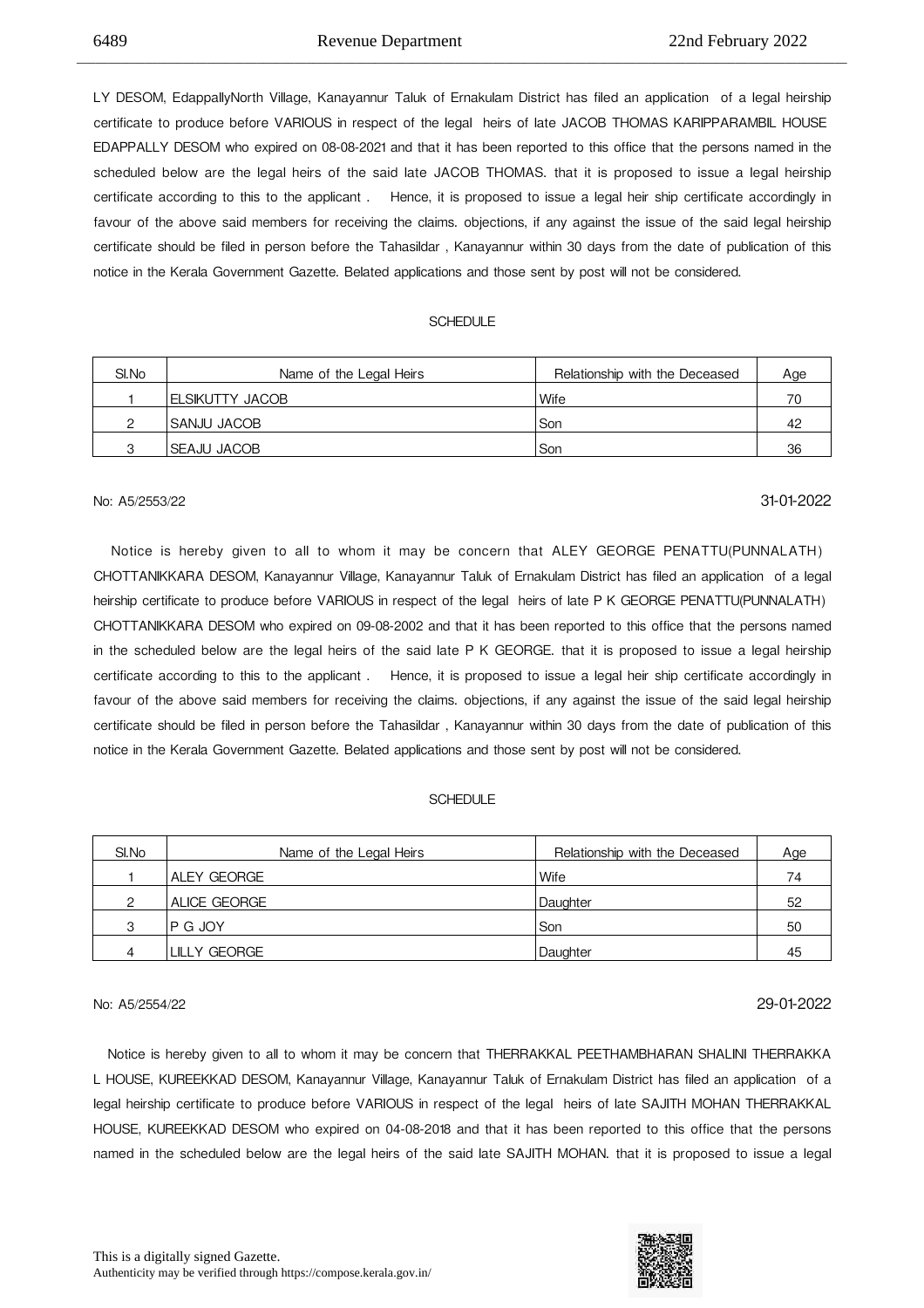#### 6490 KERALA GAZETTE Part III \_\_\_\_\_\_\_\_\_\_\_\_\_\_\_\_\_\_\_\_\_\_\_\_\_\_\_\_\_\_\_\_\_\_\_\_\_\_\_\_\_\_\_\_\_\_\_\_\_\_\_\_\_\_\_\_\_\_\_\_\_\_\_\_\_\_\_\_\_\_\_\_\_\_\_\_\_\_\_\_\_\_\_\_\_\_\_\_\_\_\_\_\_\_\_\_\_\_\_\_\_\_\_\_\_\_\_\_\_\_\_\_\_\_\_\_\_\_\_\_\_\_\_\_

heirship certificate according to this to the applicant. Minor(s) is/are under the protection of SI.No 2 in the below list. Hence, it is proposed to issue a legal heir ship certificate accordingly in favour of the above said members for receiving the claims. objections, if any against the issue of the said legal heirship certificate should be filed in person before the Tahasildar , Kanayannur within 30 days from the date of publication of this notice in the Kerala Government Gazette. Belated applications and those sent by post will not be considered.

### SCHEDULE

| SI.No | Name of the Legal Heirs          | Relationship with the Deceased | Age |
|-------|----------------------------------|--------------------------------|-----|
|       | THERRAKKAL PEETHAMBHARAN SHALINI | l Mother                       | 64  |
|       | IDIVYA S. SASIDHARAN             | Wife                           | -37 |
|       | <b>PRANAV T S</b>                | Son                            |     |

## No: A5/2555/22 03-01-2022

 Notice is hereby given to all to whom it may be concern that DAISY JOSEPH PUREPARAMBIL HOUSE, CHOTTANIKKARA, Kanayannur Village, Kanayannur Taluk of Ernakulam District has filed an application of a legal heirship certificate to produce before VARIOUS in respect of the legal heirs of late ANTONY P V PUREPARAMBIL HOUSE, CHOTTANIKKARA who expired on 22-11-2020 and that it has been reported to this office that the persons named in the scheduled below are the legal heirs of the said late ANTONY P V. that it is proposed to issue a legal heirship certificate according to this to the applicant . 

 Hence, it is proposed to issue a legal heir ship certificate accordingly in favour of th e above said members for receiving the claims. objections, if any against the issue of the said legal heirship certificate should be filed in person before the Tahasildar , Kanayannur within 30 days from the date of publication of this notice in the Kerala Government Gazette. Belated applications and those sent by post will not be considered.

### **SCHEDULE**

| SI.No | Name of the Legal Heirs | Relationship with the Deceased | Aae |
|-------|-------------------------|--------------------------------|-----|
|       | IDAISY JOSEPH           | Wife                           | 43  |
|       | ANNAKUTTY VARGHESE      | <b>Mother</b>                  | 86  |

## No: A5/2588/22 27-01-2022

 Notice is hereby given to all to whom it may be concern that SIBI SAJAL MATTAMPARAMBATH HOUSE, KUMBALAM DESOM, Kumbalam Village, Kanayannur Taluk of Ernakulam District has filed an application of a legal heirship certificate to produce before VARIOUS in respect of the legal heirs of late AMMU PARAMESWARAN MATTAMPARAMBATH HOUSE, KUMBALAM DESOM who expired on 01-10-2021 and that it has been reported to this office that the persons named in the scheduled below are the legal heirs of the said late AMMU PARAMESWARAN, that it is proposed to issue a legal heirship certificate according to this to the applicant . 

 Hence, it is proposed to issue a legal heir ship certificate accordingly in favour of the above said members for receiving the claims. objections, if any against the issue of the said legal heirship certificate should be filed in person before the Tahasildar , Kanayannur within 30 days from the date of publication of this notice in the Kerala Government Gazette. Belated applications and those sent by post will not be considered.



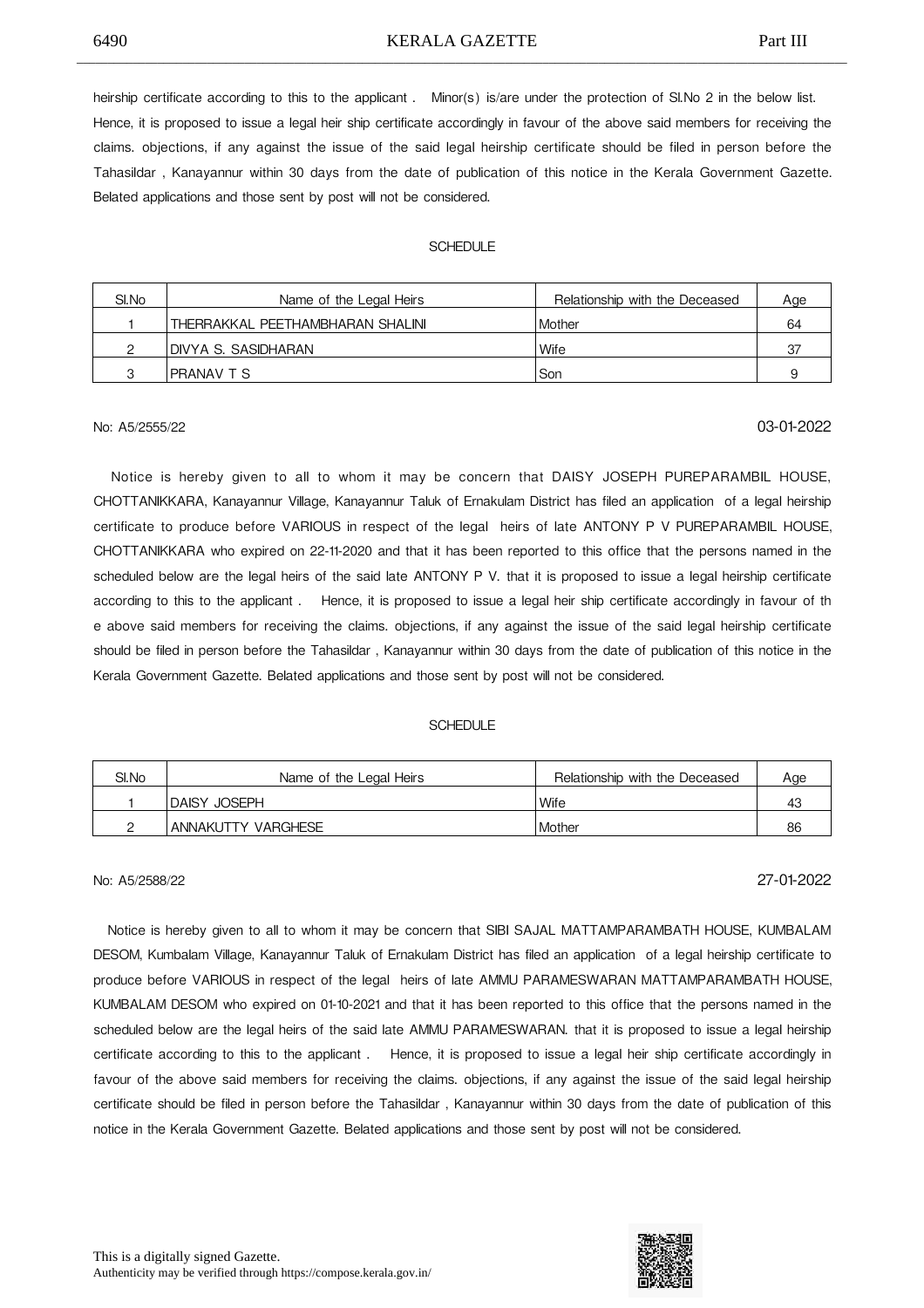### SCHEDULE

\_\_\_\_\_\_\_\_\_\_\_\_\_\_\_\_\_\_\_\_\_\_\_\_\_\_\_\_\_\_\_\_\_\_\_\_\_\_\_\_\_\_\_\_\_\_\_\_\_\_\_\_\_\_\_\_\_\_\_\_\_\_\_\_\_\_\_\_\_\_\_\_\_\_\_\_\_\_\_\_\_\_\_\_\_\_\_\_\_\_\_\_\_\_\_\_\_\_\_\_\_\_\_\_\_\_\_\_\_\_\_\_\_\_\_\_\_\_\_\_\_\_\_\_

| SI.No | Name of the Legal Heirs | Relationship with the Deceased | Age |
|-------|-------------------------|--------------------------------|-----|
|       | <b>SIBI SAJAL</b>       | Daughter                       | 49  |
|       | SINDHU P.               | Daughter                       | -53 |

## No: A5/2587/22 27-01-2022

 Notice is hereby given to all to whom it may be concern that SIBI SAJAL MATTAMPARAMBATH HOUSE, KUMBALAM DESOM, Kumbalam Village, Kanayannur Taluk of Ernakulam District has filed an application of a legal heirship certificate to produce before VARIOUS in respect of the legal heirs of late K K PARAMESWARAN MATTAMPARAMBATH HOUSE, KUMBALAM DESOM who expired on 23-09-2021 and that it has been reported to this office that the persons named in the scheduled below are the legal heirs of the said late K K PARAMESWARAN, that it is proposed to issue a legal heirship certificate according to this to the applicant. Hence, it is proposed to issue a legal heir ship certificate accordingly in favour of the above said members for receiving the claims, objections, if any against the issue of the said legal heirship certificate should be filed in person before the Tahasildar , Kanayannur within 30 days from the date of publication of this notice in the Kerala Government Gazette. Belated applications and those sent by post will not be considered.

#### SCHEDULE

| SI.No | Name of the Legal Heirs | Relationship with the Deceased | Age |
|-------|-------------------------|--------------------------------|-----|
|       | <b>SIBI SAJAL</b>       | Daughter                       | 49  |
|       | SINDHU P.               | Daughter                       | 53  |

## No: A5/2601/22 31-01-2022

 Notice is hereby given to all to whom it may be concern that JINS K SHAJI KOLANGATHU HOUSE, KARIKKOD DESOM , Mulanthuruthi Village, Kanayannur Taluk of Ernakulam District has filed an application of a legal heirship certificate to produce before VARIOUS in respect of the legal heirs of late SHIBI SHAJI KOLANGATHU HOUSE, KARIKKOD DESOM who expired on 30-04-2018 and that it has been reported to this office that the persons named in the scheduled below are the legal heirs of the said late SHIBI SHAJI. that it is proposed to issue a legal heirship certificate according to this to the applicant . 

 Hence, it is proposed to issue a legal heir ship certificate accordingly in favour of the above said members fo r receiving the claims. objections, if any against the issue of the said legal heirship certificate should be filed in person before the Tahasildar , Kanayannur within 30 days from the date of publication of this notice in the Kerala Government Gazette. Belated applications and those sent by post will not be considered.

| SI.No | Name of the Legal Heirs | Relationship with the Deceased | Age |
|-------|-------------------------|--------------------------------|-----|
|       | <b>JINS K SHAJI</b>     | Son                            | 25  |
|       | JINCY K SHAJI           | Daughter                       | nr  |

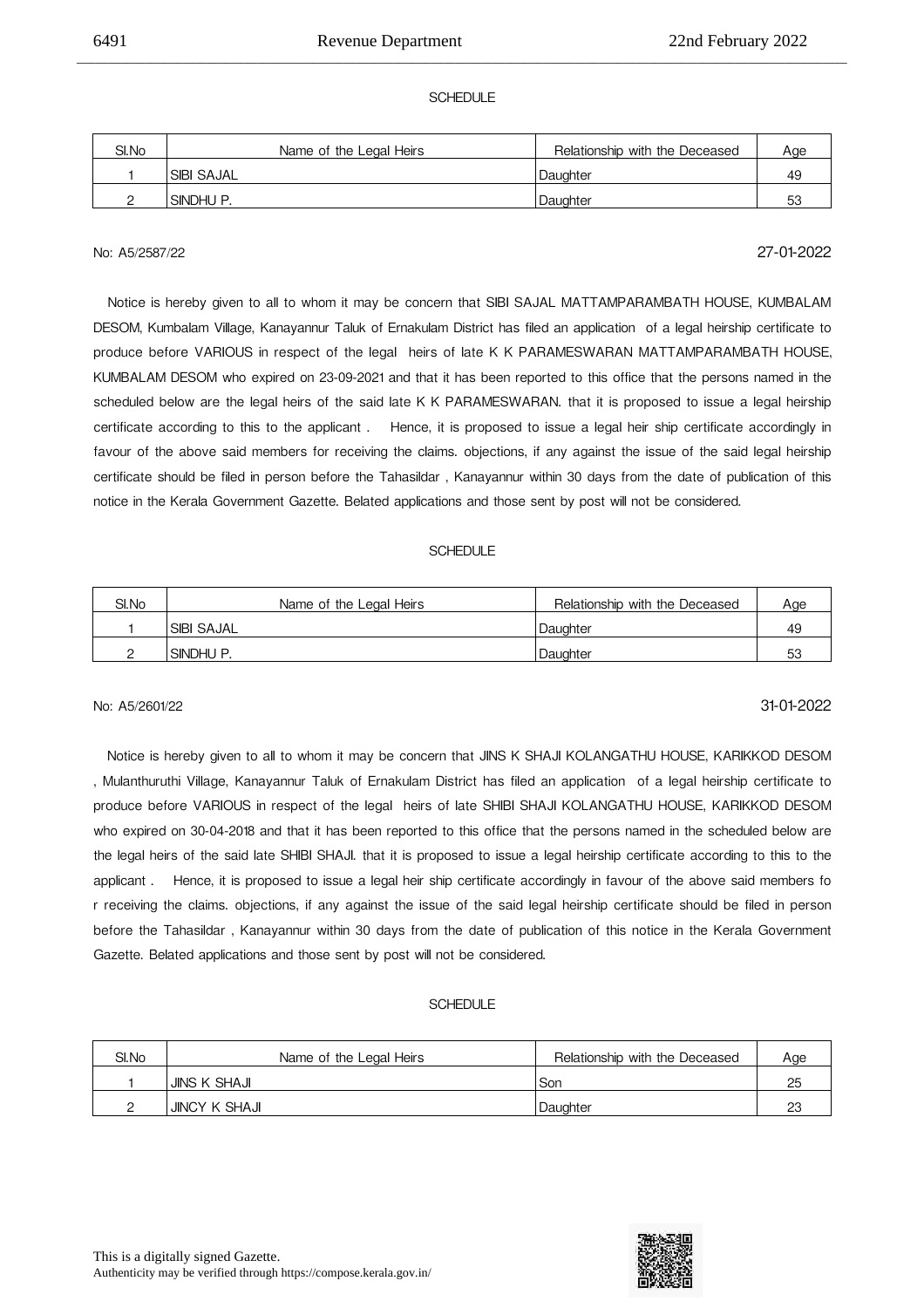## Ernakulam District

### Kanayannur Taluk

### **NOTICE**

No: A5/1962/21 20-01-2022

Notice is hereby given to all to whom it may be concern that PANKAJAKSHI VADAKKEPARAMBIL HOUSE KAIPPATT UR DESOM, Kaippattur Village, Kanayannur Taluk of Ernakulam District has filed an application of a legal heirship certificate to produce before VARIOUS in respect of the legal heirs of late VELAYUDHAN VADAKKEPARAMBIL HOUSE KAIPPATTUR DESOM who expired on 08-01-2021 and that it has been reported to this office that the persons named in the scheduled below are the legal heirs of the said late VELAYUDHAN. that it is proposed to issue a legal heirship certificate according to this to the applicant . 

 Hence, it is proposed to issue a legal heir ship certificate accordingly in favour of the above said members for receiving the claims. objections, if any against the issue of the said legal heirship certificate should be filed in person before the Tahasildar , Kanayannur within 30 days from the date of publication of this notice in the Kerala Government Gazette. Belated applications and those sent by post will not be considered.

### **SCHEDULE**

| SI.No | Name of the Legal Heirs | Relationship with the Deceased | Age |
|-------|-------------------------|--------------------------------|-----|
|       | IPANKAJAKSHI            | l Wife                         | 73  |
|       | GIRIJA CHANDRASEKHARAN  | Daughter                       | 51  |
|       | <b>SURESH</b>           | l Son                          | 49  |

## No: A5/2056/22 13-01-2022

Notice is hereby given to all to whom it may be concern that A S KUMARI ENCHARAKUNNIL HOUSE CHERANELLO OR DESOM, Cheranellur Village, Kanayannur Taluk of Ernakulam District has filed an application of a legal heirship certificate to produce before VARIOUS in respect of the legal heirs of late E O THANKAPPAN ENCHARAKUNNIL HOUSE CHERANELLOOR DESOM who expired on 20-12-2021 and that it has been reported to this office that the persons named in the scheduled below are the legal heirs of the said late E O THANKAPPAN. that it is proposed to issue a legal heirship certificate according to this to the applicant. Hence, it is proposed to issue a legal heir ship certificate accordingly in favour of the above said members for receiving the claims. objections, if any against the issue of the said legal heirship certificate should be filed in person before the Tahasildar , Kanayannur within 30 days from the date of publication of this notice in the Kerala Government Gazette. Belated applications and those sent by post will not be considered.

| SI.No | Name of the Legal Heirs | Relationship with the Deceased | Age         |
|-------|-------------------------|--------------------------------|-------------|
|       | IA S KUMARI             | Wife                           | 75          |
|       | E T RENU                | Daughter                       | 47          |
|       | IMANJUSHA E T           | Daughter                       | $4^{\circ}$ |

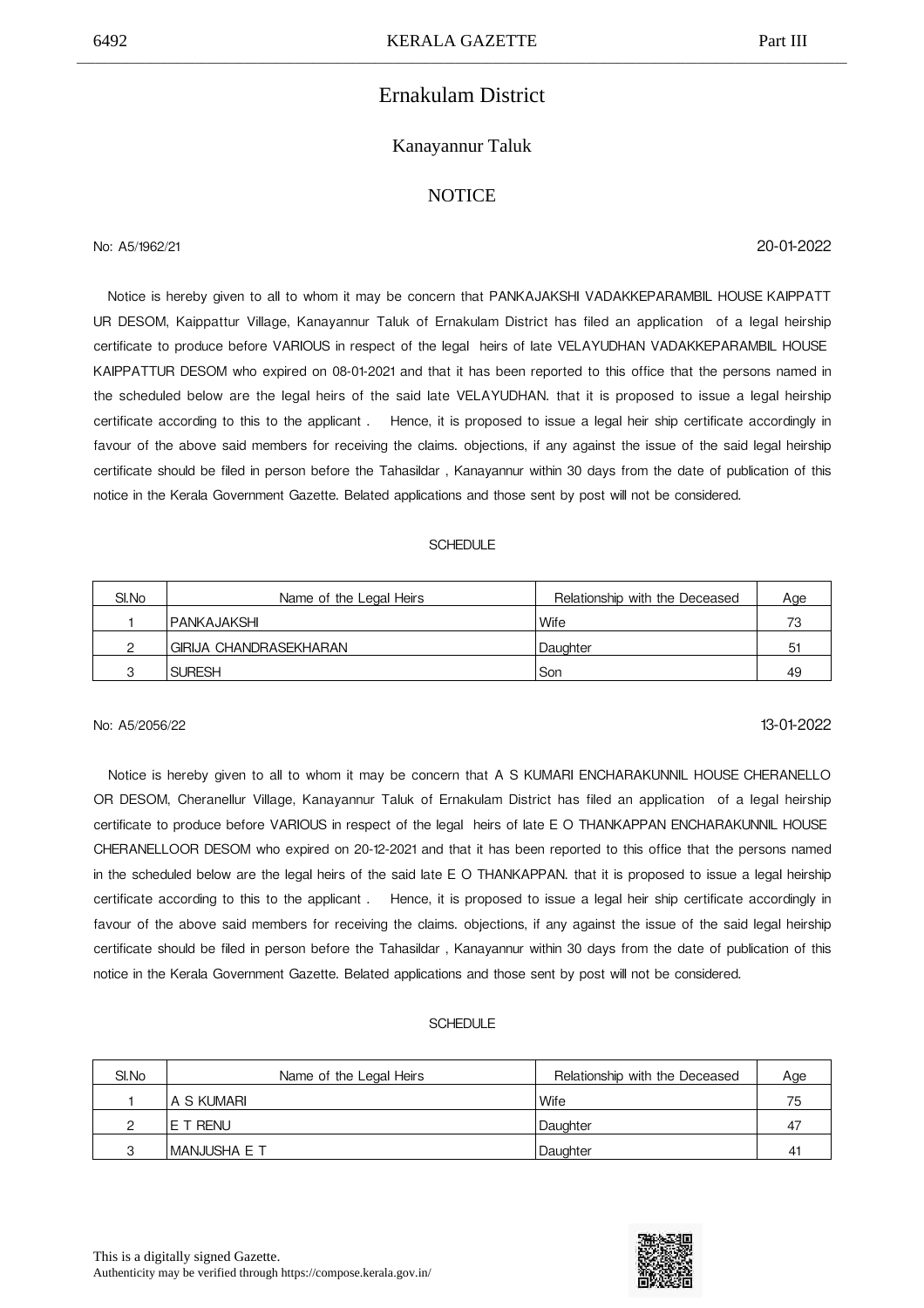## No: A5/2083/22 22-01-2022

 Notice is hereby given to all to whom it may be concern that ELSY OUSEPH CHEMBISSERIL HOUSE
NADAMA DESO M, Nadama Village, Kanayannur Taluk of Ernakulam District has filed an application of a legal heirship certificate to produce before VARIOUS in respect of the legal heirs of late C O OUSEPH CHEMBISSERIL HOUSE
NADAMA DESOM who expired on 15-10-2021 and that it has been reported to this office that the persons named in the scheduled below are the legal heirs of the said late C O OUSEPH. that it is proposed to issue a legal heirship certificate according to this to the applicant . 

 Hence, it is proposed to issue a legal heir ship certificate accordingly in favour of the above said members fo r receiving the claims. objections, if any against the issue of the said legal heirship certificate should be filed in person before the Tahasildar , Kanayannur within 30 days from the date of publication of this notice in the Kerala Government Gazette. Belated applications and those sent by post will not be considered.

\_\_\_\_\_\_\_\_\_\_\_\_\_\_\_\_\_\_\_\_\_\_\_\_\_\_\_\_\_\_\_\_\_\_\_\_\_\_\_\_\_\_\_\_\_\_\_\_\_\_\_\_\_\_\_\_\_\_\_\_\_\_\_\_\_\_\_\_\_\_\_\_\_\_\_\_\_\_\_\_\_\_\_\_\_\_\_\_\_\_\_\_\_\_\_\_\_\_\_\_\_\_\_\_\_\_\_\_\_\_\_\_\_\_\_\_\_\_\_\_\_\_\_\_

### SCHEDULE

| SI.No | Name of the Legal Heirs  | Relationship with the Deceased | Age |
|-------|--------------------------|--------------------------------|-----|
|       | <b>ELSY OUSEPH</b>       | Wife                           | 72  |
| 2     | JOLLY JOSEPH(JOSEPH C J) | Son                            | 53  |
| 3     | <b>TESSY OUSEPH</b>      | Daughter                       | 51  |
| 4     | <b>IBIJU OUSEPH</b>      | Son                            | 49  |
| 5     | <b>SHUBIN OUSEPH</b>     | Son                            | 47  |

## No: A5/1540/22 12-01-2022

 Notice is hereby given to all to whom it may be concern that KANCHANA RADHAKRISHNAN NARAKATHU HOUSE MAROTTICHUVAD DESOM, Vazhakkala Village, Kanayannur Taluk of Ernakulam District has filed an application of a legal heirship certificate to produce before VARIOUS in respect of the legal heirs of late N RADHAKRISHNAN NARAKATHU HOUSE
MAROTTICHUVAD DESOM who expired on 28-08-2017 and that it has been reported to this office that the persons named in the scheduled below are the legal heirs of the said late N RADHAKRISHNAN. that it is proposed to issue a legal heirship certificate according to this to the applicant . 

 Hence, it is proposed to issue a legal heir ship certificate accordingly in favour of the above said members for receiving the claims. objections, if any against the issue of the said legal heirship certificate should be filed in person before the Tahasildar , Kanayannur within 30 days from the date of publication of this notice in the Kerala Government Gazette. Belated applications and those sent by post will not be considered.

#### **SCHEDULE**

| SI.No | Name of the Legal Heirs | Relationship with the Deceased | Age |
|-------|-------------------------|--------------------------------|-----|
|       | IKANCHANA RADHAKRISHNAN | Wife                           |     |
|       | <b>I HARIDAS</b>        | Son                            | 50  |
|       | <b>ISREELATHA</b>       | <b>Daughter</b>                | 48  |

No: A5/1367/22 06-01-2022

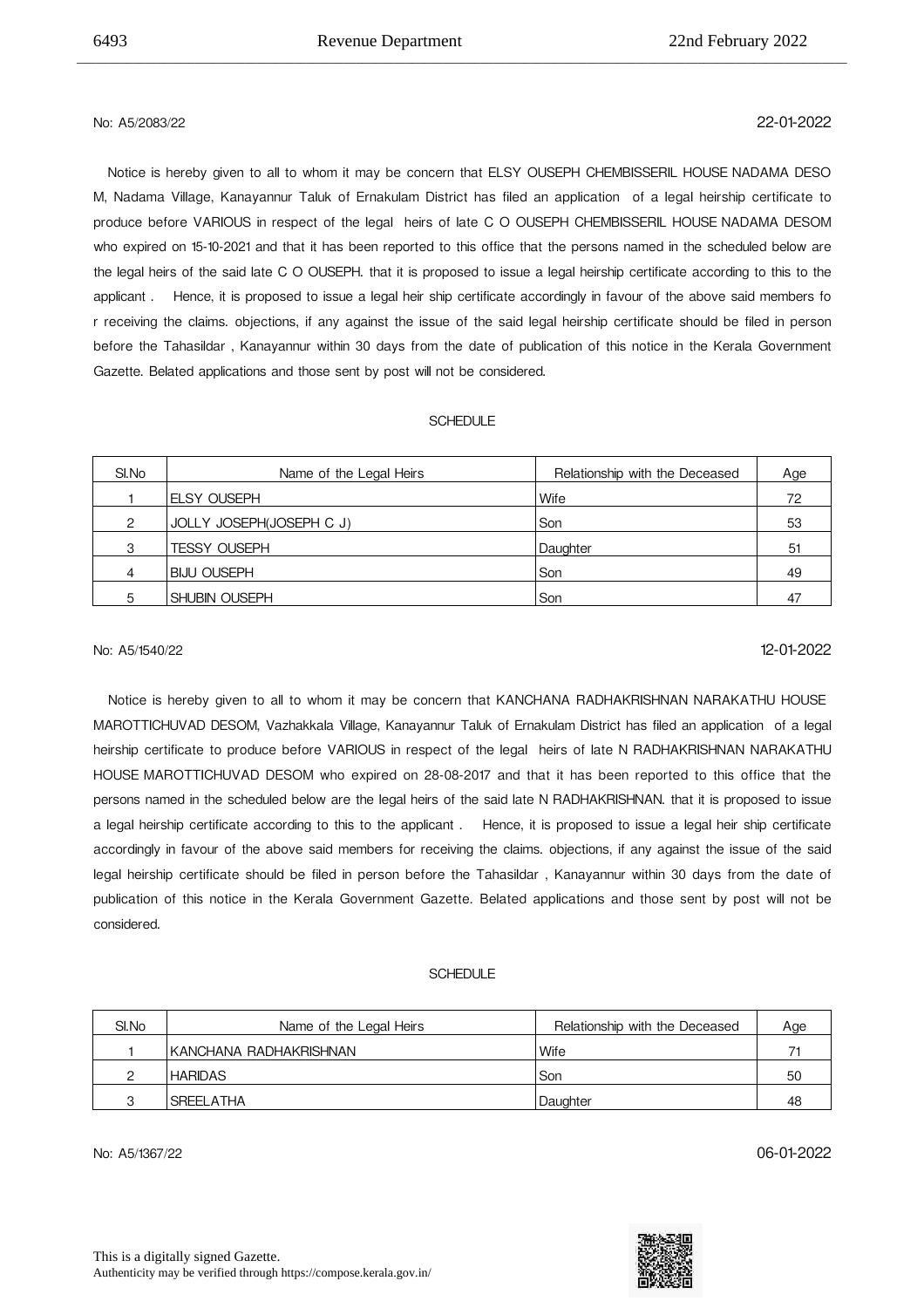Notice is hereby given to all to whom it may be concern that MAHESH NARAYANAN UTHRAM HOUSE, PONNURUN NI DESOM, Poonithura Village, Kanayannur Taluk of Ernakulam District has filed an application of a legal heirship certificate to produce before VARIOUS in respect of the legal heirs of late A NARAYANAN UTHRAM HOUSE,
PONNURUNNI DESOM who expired on 25-09-2021 and that it has been reported to this office that the persons named in the scheduled below are the legal heirs of the said late A NARAYANAN. that it is proposed to issue a legal heirship certificate according to this to the applicant . 

 Hence, it is proposed to issue a legal heir ship certificate accordingly in favour of the above said members for receiving the claims. objections, if any against the issue of the said legal heirship certificate should be filed in person before the Tahasildar , Kanayannur within 30 days from the date of publication of this notice in the Kerala Government Gazette. Belated applications and those sent by post will not be considered.

#### **SCHEDULE**

| SI.No | Name of the Legal Heirs | Relationship with the Deceased | Age |
|-------|-------------------------|--------------------------------|-----|
|       | IMAHESH NARAYANAN       | Son                            | 36  |
|       | IMANJU NARAYANAN        | Daughter                       | 4   |

## No: A5/1369/22 14-01-2022

 Notice is hereby given to all to whom it may be concern that MANOJ P J PERUMBILLIL HOUSE, Poonithura Village, Kanayannur Taluk of Ernakulam District has filed an application of a legal heirship certificate to produce before VARIOUS in respect of the legal heirs of late P V JOHN PERUMBILLIL HOUSE who expired on 17-08-2014 and that it has been reported to this office that the persons named in the scheduled below are the legal heirs of the said late P V JOHN. that it is proposed to issue a legal heirship certificate according to this to the applicant . 

 Hence, it is proposed to issue a lega l heir ship certificate accordingly in favour of the above said members for receiving the claims. objections, if any against the issue of the said legal heirship certificate should be filed in person before the Tahasildar , Kanayannur within 30 days from the date of publication of this notice in the Kerala Government Gazette. Belated applications and those sent by post will not be considered.

### **SCHEDULE**

| SI.No | Name of the Legal Heirs | Relationship with the Deceased | Aae |
|-------|-------------------------|--------------------------------|-----|
|       | IMARY JOHN              | 'Wife                          | 76  |
|       | MANOJ P J               | Son                            | 44  |

## No: A5/1447/22 04-01-2022

 Notice is hereby given to all to whom it may be concern that SIJU C P CHIRAKKAPPADI HOUSE, Kakkanad Village, Kanayannur Taluk of Ernakulam District has filed an application of a legal heirship certificate to produce before VARIOUS in respect of the legal heirs of late PADMANABHAN C K CHIRAKKAPPADI HOUSE who expired on 15-04-2009 and that it has been reported to this office that the persons named in the scheduled below are the legal heirs of the said late PADMANABHAN C K. that it is proposed to issue a legal heirship certificate according to this to the applicant . Hence, i t is proposed to issue a legal heir ship certificate accordingly in favour of the above said members for receiving the claims.

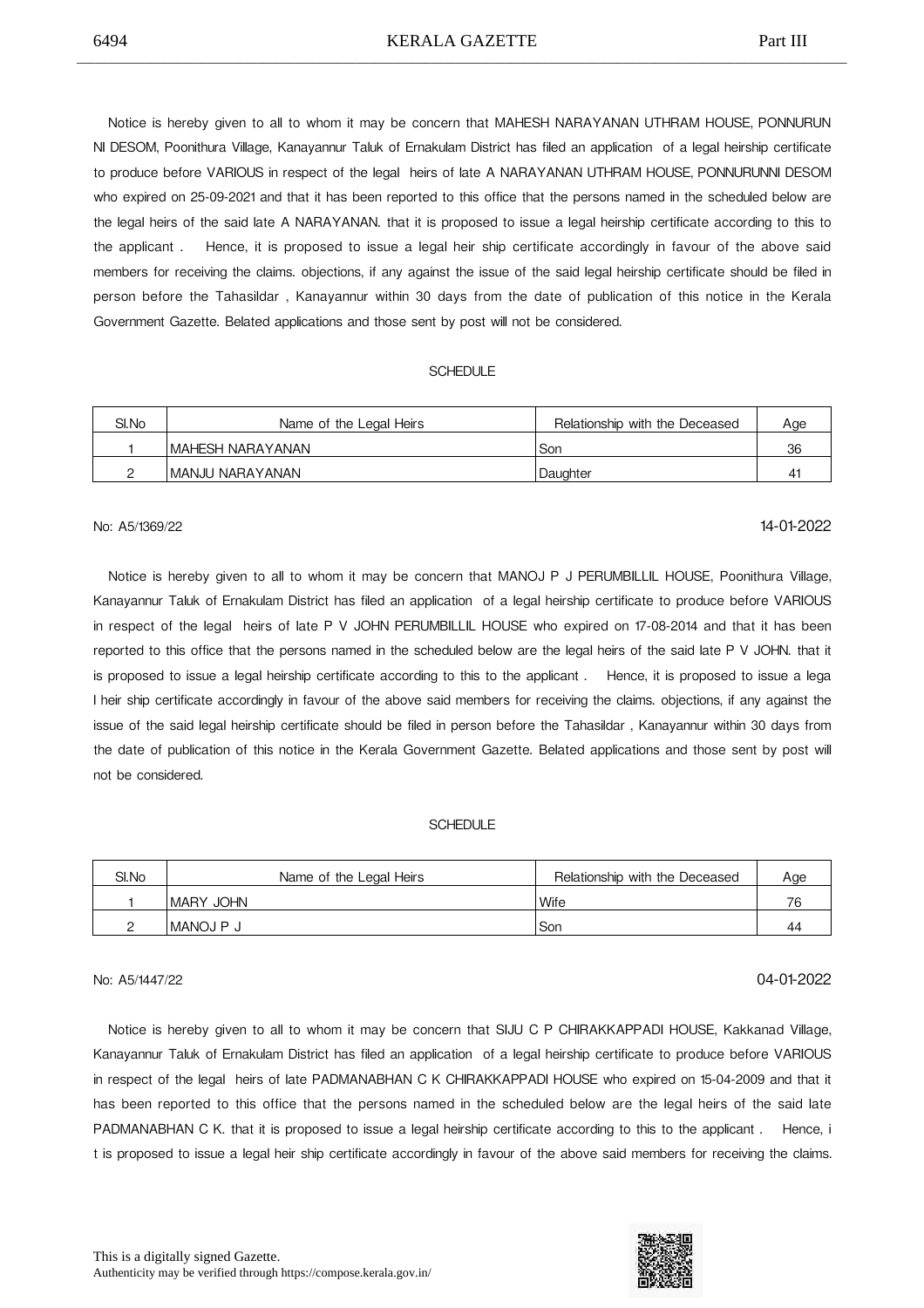objections, if any against the issue of the said legal heirship certificate should be filed in person before the Tahasildar , Kanayannur within 30 days from the date of publication of this notice in the Kerala Government Gazette. Belated applications and those sent by post will not be considered.

\_\_\_\_\_\_\_\_\_\_\_\_\_\_\_\_\_\_\_\_\_\_\_\_\_\_\_\_\_\_\_\_\_\_\_\_\_\_\_\_\_\_\_\_\_\_\_\_\_\_\_\_\_\_\_\_\_\_\_\_\_\_\_\_\_\_\_\_\_\_\_\_\_\_\_\_\_\_\_\_\_\_\_\_\_\_\_\_\_\_\_\_\_\_\_\_\_\_\_\_\_\_\_\_\_\_\_\_\_\_\_\_\_\_\_\_\_\_\_\_\_\_\_\_

#### **SCHEDULE**

| SI.No | Name of the Legal Heirs | Relationship with the Deceased | Age |
|-------|-------------------------|--------------------------------|-----|
|       | IBIJU C P               | Son                            | 38  |
|       | ISIJU C P               | Son                            | 36  |
|       | ISIJA C P               | Daughter                       | 32  |

## No: A5/21270/21 01-12-2021

 Notice is hereby given to all to whom it may be concern that SREEKUMAR B. RAM NIVAS
PIZHALA, Kadamakkudi Village, Kanayannur Taluk of Ernakulam District has filed an application of a legal heirship certificate to produce before VARIOUS in respect of the legal heirs of late BALAN P R RAM NIVAS
PIZHALA who expired on 28-09-2021 and that it has been reported to this office that the persons named in the scheduled below are the legal heirs of the said late BALAN P R. that it is proposed to issue a legal heirship certificate according to this to the applicant. Hence, it is proposed to issue a legal heir ship certificate accordingly in favour of the above said members for receiving the claims. objections, if any against the issue of the said legal heirship certificate should be filed in person before the Tahasildar , Kanayannur within 30 days from the date of publication of this notice in the Kerala Government Gazette. Belated applications and those sent by post will not be considered.

#### **SCHEDULE**

| SI.No | Name of the Legal Heirs | Relationship with the Deceased | Age |
|-------|-------------------------|--------------------------------|-----|
|       | <b>SREEKUMAR B</b>      | Son                            | 44  |
| ⌒     | I PREMKUMAR B           | Son                            | 47  |
| 3     | LATHAKUMARI B           | Daughter                       | 50  |
| 4     | SULOCHANA BALAN         | Wife                           | 69  |

## No: A5/1343/22 14-01-2022

 Notice is hereby given to all to whom it may be concern that RUDRANI KANNIKATTUPARAMBIL HOUSE
VADUTHA LA DESOM, Cheranellur Village, Kanayannur Taluk of Ernakulam District has filed an application of a legal heirship certificate to produce before VARIOUS in respect of the legal heirs of late M S BALAKRISHNAN KANNIKATTUPARAMBIL HOUSE
VADUTHALA DESOM who expired on 10-02-2011 and that it has been reported to this office that the persons named in the scheduled below are the legal heirs of the said late M S BALAKRISHNAN. that it is proposed to issue a legal heirship certificate according to this to the applicant. Hence, it is proposed to issue a legal heir ship certificate accordingly in favour of the above said members for receiving the claims. objections, if any against the issue of the said legal heirship certificate should be filed in person before the Tahasildar , Kanayannur within 30 days from the date of publication of this notice in the Kerala Government Gazette. Belated applications and those sent by post will not be considered.

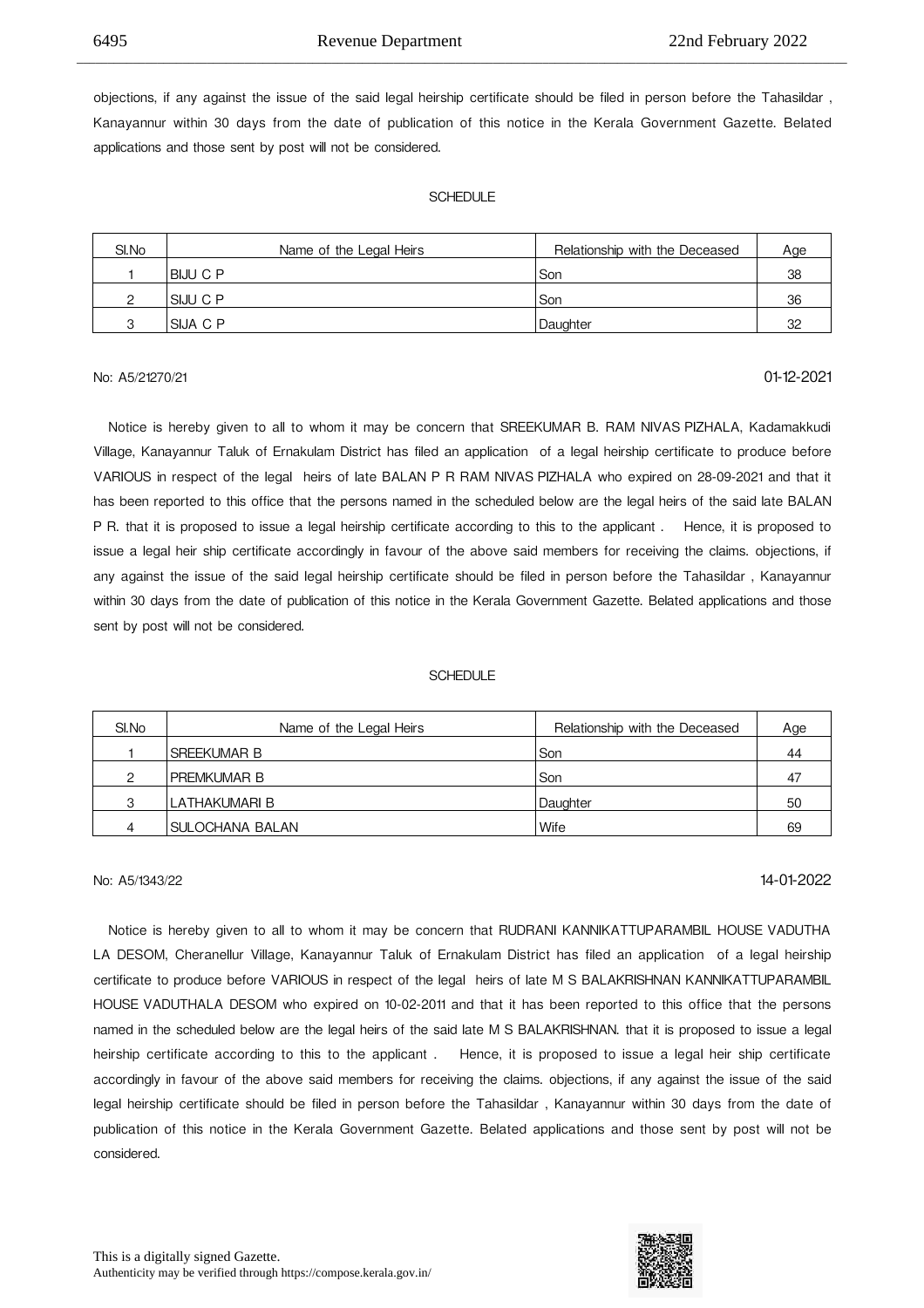### **SCHEDULE**

| SI.No | Name of the Legal Heirs | Relationship with the Deceased |  |
|-------|-------------------------|--------------------------------|--|
|       | JDRANI<br>Rl            | <b>Wife</b>                    |  |

## No: A5/1324/22 04-01-2022

 Notice is hereby given to all to whom it may be concern that VASANTHALAKSHMI P SREEPADMAM HOUSE THRIKKAKKARA, Vazhakkala Village, Kanayannur Taluk of Ernakulam District has filed an application of a legal heirship certificate to produce before VARIOUS in respect of the legal heirs of late P PATHMINI AMMA SREEPADMAM HOUSE THRIKKAKKARA who expired on 28-07-2021 and that it has been reported to this office that the persons named in the scheduled below are the legal heirs of the said late P PATHMINI AMMA, that it is proposed to issue a legal heirship certificate according to this to the applicant . 

 Hence, it is proposed to issue a legal heir ship certificate accordingly in favour of the above said members for receiving the claims, objections, if any against the issue of the said legal heirship certificate should be filed in person before the Tahasildar , Kanayannur within 30 days from the date of publication of this notice in the Kerala Government Gazette. Belated applications and those sent by post will not be considered.

### SCHEDULE

| SI.No | Name of the Legal Heirs | Relationship with the Deceased |                     |
|-------|-------------------------|--------------------------------|---------------------|
|       | VASANTHALAKSHMI P       | Daughter                       | $\overline{c}$<br>∽ |

## No: A5/1448/22 03-01-2022

 Notice is hereby given to all to whom it may be concern that SHAMEEMA ZAMEER A-53, FORT GRAND APARTMENTS , THRIKKAKKARA DESOM, Kakkanad Village, Kanayannur Taluk of Ernakulam District has filed an application of a legal heirship certificate to produce before VARIOUS in respect of the legal heirs of late ZAMEER KADEEJA BEEVI A-53, FORT GRAND APARTMENTS, THRIKKAKKARA DESOM who expired on 06-09-2021 and that it has been reported to this office that the persons named in the scheduled below are the legal heirs of the said late ZAMEER KADEEJA BEEVI. that it is proposed to issue a legal heirship certificate according to this to the applicant . Hence, it is proposed to issue a legal heir ship certificate accordingly in favour of the above said members for receiving the claims. objections, if any against the issue of the said legal heirship certificate should be filed in person before the Tahasildar , Kanayannur within 30 days from the date of publication of this notice in the Kerala Government Gazette. Belated applications and those sent by post will not be considered.

| SI.No | Name of the Legal Heirs         | Relationship with the Deceased | Age |
|-------|---------------------------------|--------------------------------|-----|
|       | SHAMFFMA ZAMFFR                 | Wife                           | 41  |
| ◠     | INABHAN CHINGATHOTTATHIL KELOTH | Son                            | 19  |
| ◠     | INASHAL MUHAMMED                | Son                            | 15  |
|       | IMUHAMMED ZAHIL ZAMEER          | Son                            |     |

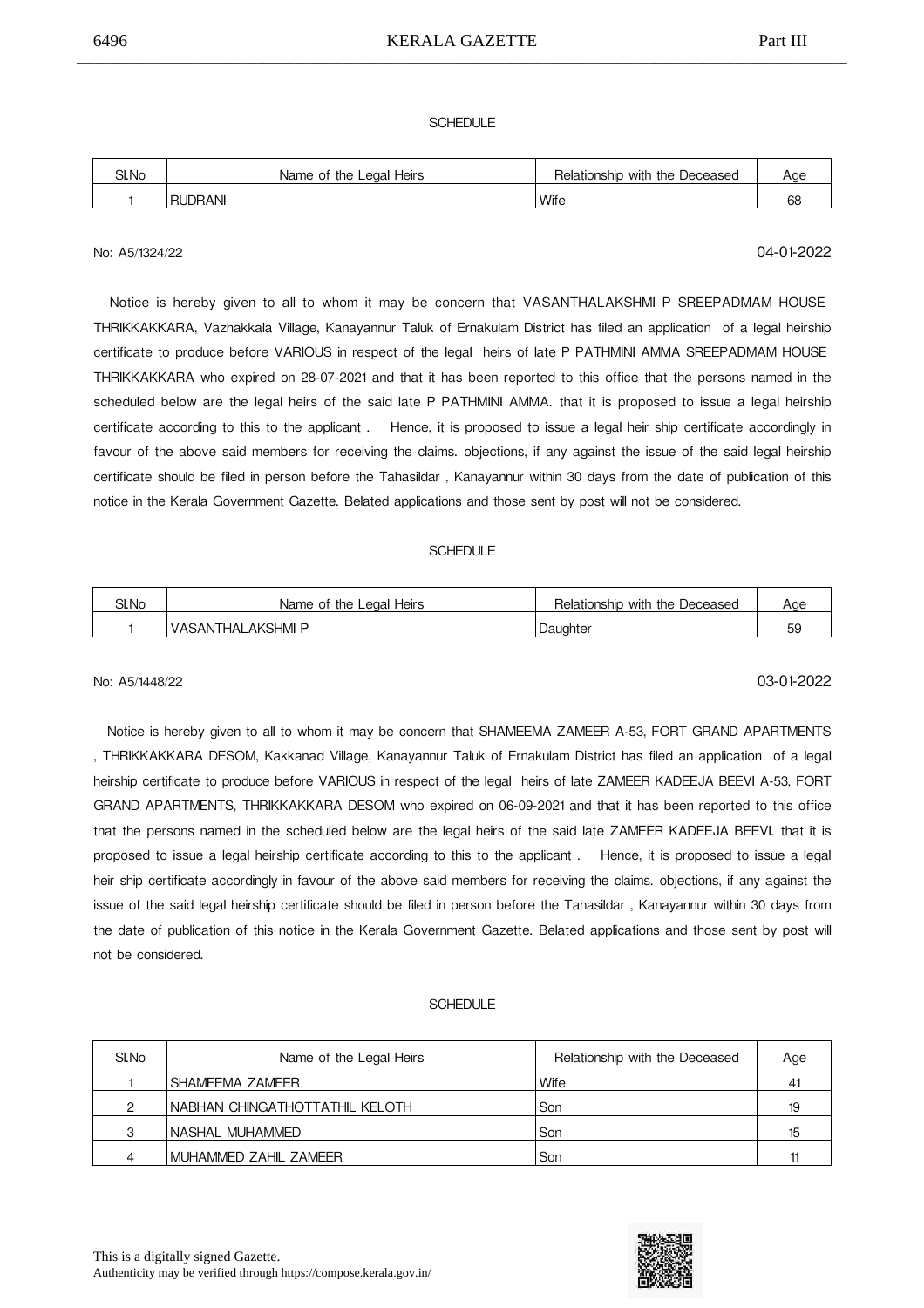## No: A5/1446/22 03-01-2022

 Notice is hereby given to all to whom it may be concern that RAMAKRISHNAN C V CHOZHIKKARA HOUSE THENGODE(D), Kakkanad Village, Kanayannur Taluk of Ernakulam District has filed an application of a legal heirship certificate to produce before VARIOUS in respect of the legal heirs of late C P VELAYUDHAN CHOZHIKKARA HOUSE THENGODE(D) who expired on 22-09-2014 and that it has been reported to this office that the persons named in the scheduled below are the legal heirs of the said late C P VELAYUDHAN. that it is proposed to issue a legal heirship certificate according to this to the applicant . 

 Hence, it is proposed to issue a legal heir ship certificate accordingly in favour of the above said members for receiving the claims. objections, if any against the issue of the said legal heirship certificate should be filed in person before the Tahasildar , Kanayannur within 30 days from the date of publication of this notice in the Kerala Government Gazette. Belated applications and those sent by post will not be considered.

\_\_\_\_\_\_\_\_\_\_\_\_\_\_\_\_\_\_\_\_\_\_\_\_\_\_\_\_\_\_\_\_\_\_\_\_\_\_\_\_\_\_\_\_\_\_\_\_\_\_\_\_\_\_\_\_\_\_\_\_\_\_\_\_\_\_\_\_\_\_\_\_\_\_\_\_\_\_\_\_\_\_\_\_\_\_\_\_\_\_\_\_\_\_\_\_\_\_\_\_\_\_\_\_\_\_\_\_\_\_\_\_\_\_\_\_\_\_\_\_\_\_\_\_

### SCHEDULE

| SI.No         | Name of the Legal Heirs | Relationship with the Deceased | Age |
|---------------|-------------------------|--------------------------------|-----|
|               | IMOHANAN C V            | Son                            | 60  |
| $\mathcal{P}$ | VISWANATHAN C V         | Daughter                       | 57  |
| 3             | IRAMAKRISHNAN C. V      | Son                            | 55  |
| 4             | PUSHPA DIVAKARAN        | Daughter                       | 53  |
| 5             | ISATHI BHASKARAN        | Daughter                       | 63  |
| 6             | <b>LIJA</b>             | Daughter                       | 50  |

## No: A5/1410/22 11-01-2022

Notice is hereby given to all to whom it may be concern that SUNITHA V R MULAKAYATH HOUSE PONEKKARA DESOMA, EdappallyNorth Village, Kanayannur Taluk of Ernakulam District has filed an application of a legal heirship certificate to produce before VARIOUS in respect of the legal heirs of late GEORGE M R MULAKAYATH HOUSE PONEKKARA DESOMA who expired on 17-09-2019 and that it has been reported to this office that the persons named in the scheduled below are the legal heirs of the said late GEORGE M R. that it is proposed to issue a legal heirship certificate according to this to the applicant. Minor(s) is/are under the protection of SI.No 1 in the below list. Hence, it is proposed to issue a legal heir ship certificate accordingly in favour of the above said members for receiving the claims. objections, if any against the issue of the said legal heirship certificate should be filed in person before the Tahasildar , Kanayannur within 30 days from the date of publication of this notice in the Kerala Government Gazette. Belated applications and those sent by post will not be considered.

### **SCHEDULE**

| SI.No | Name of the Legal Heirs | Relationship with the Deceased | Age |
|-------|-------------------------|--------------------------------|-----|
|       | ISUNITHA V R            | Wife                           | 37  |
|       | IHENOCK GEORGE          | Son                            | 10  |

No: A5/1408/22 04-01-2022

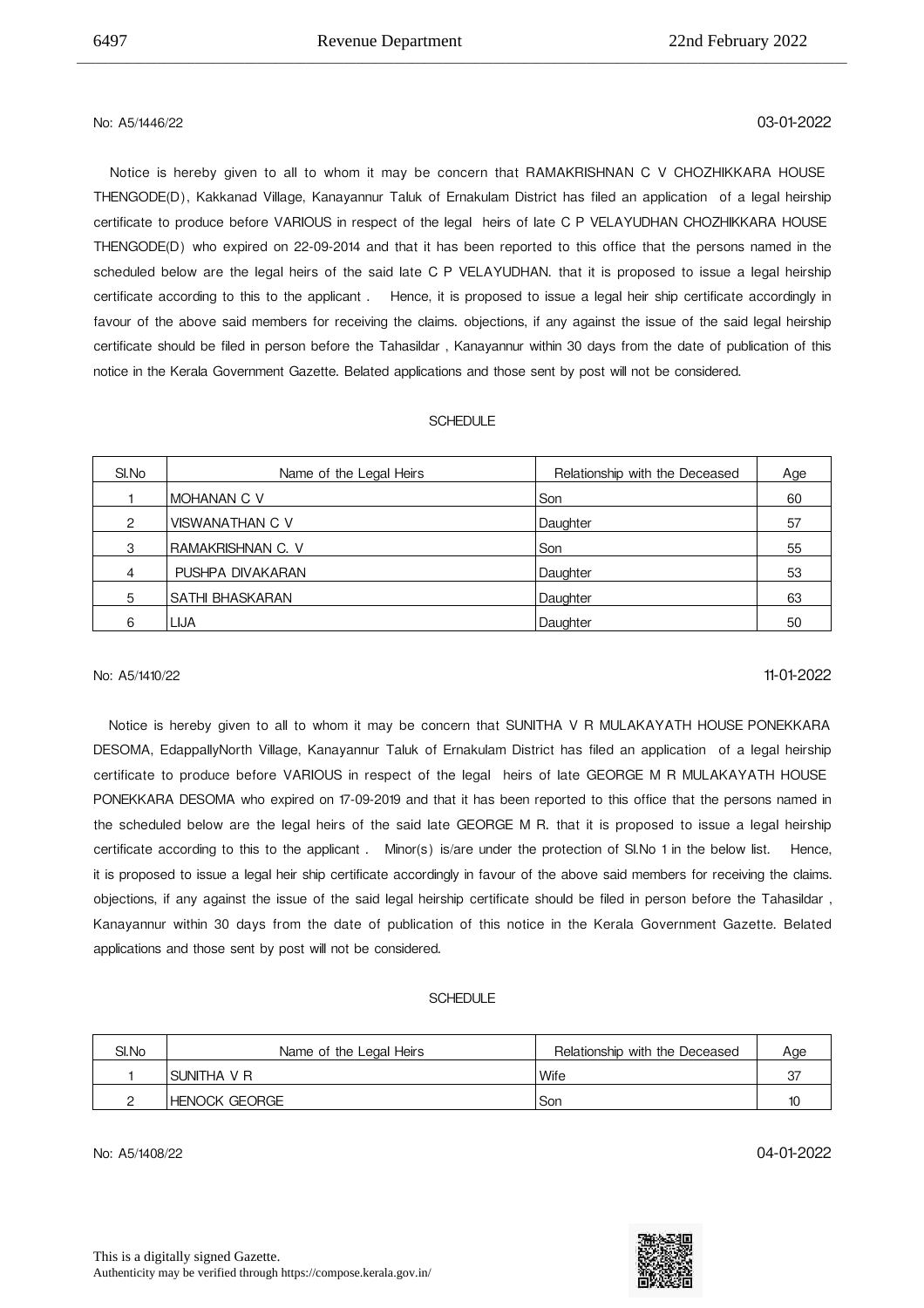Notice is hereby given to all to whom it may be concern that BIJI JOSHY ELAMKULAM HOUSE
KANDANAD DESO M, Manakkunnam Village, Kanayannur Taluk of Ernakulam District has filed an application of a legal heirship certificate to produce before VARIOUS in respect of the legal heirs of late JOSHY E P ELAMKULAM HOUSE KANDANAD DESOM who expired on 29-01-2009 and that it has been reported to this office that the persons named in the scheduled below are the legal heirs of the said late JOSHY E P. that it is proposed to issue a legal heirship certificate according to this to the applicant . 

 Hence, it is proposed to issue a legal heir ship certificate accordingly in favour of the above said members fo r receiving the claims. objections, if any against the issue of the said legal heirship certificate should be filed in person before the Tahasildar , Kanayannur within 30 days from the date of publication of this notice in the Kerala Government Gazette. Belated applications and those sent by post will not be considered.

### **SCHEDULE**

| SI.No | Name of the Legal Heirs | Relationship with the Deceased | Age |
|-------|-------------------------|--------------------------------|-----|
|       | IBIJI JOSHY             | <b>Wife</b>                    | 52  |
|       | JESSICAMOL SARA JOSHY   | Daughter                       | 24  |

## No: A5/1366/22 06-01-2022

Notice is hereby given to all to whom it may be concern that P R JOHN PALLATHU HOUSE PALARIVATTOM, Poonithura Village, Kanayannur Taluk of Ernakulam District has filed an application of a legal heirship certificate to produce before VARIOUS in respect of the legal heirs of late MARY JOHN @ K V MARY PALLATHU HOUSE PALARIVATTOM who expired on 01-09-2021 and that it has been reported to this office that the persons named in the scheduled below are the legal heirs of the said late MARY JOHN  $@$  K V MARY. that it is proposed to issue a legal heirship certificate according to this to the applicant. Hence, it is proposed to issue a legal heir ship certificate accordingly in favour of the above said members for receiving the claims. objections, if any against the issue of the said legal heirship certificate should be filed in person before the Tahasildar , Kanayannur within 30 days from the date of publication of this notice in the Kerala Government Gazette. Belated applications and those sent by post will not be considered.

#### **SCHEDULE**

| SI.No | Name of the Legal Heirs | Relationship with the Deceased | Age |
|-------|-------------------------|--------------------------------|-----|
|       | IP R JOHN               | <b>Husband</b>                 | 83  |
| ∩     | 'ANTONY ROJIE P J       | l Son                          | 46  |
|       | I PERE ROMY P J.        | l Son                          | 50  |

## No: A5/1573/22 17-01-2022

Notice is hereby given to all to whom it may be concern that SUNIL K G KIZHAKKECHAKKALAKKAL HOUSE, Cheranellur Village, Kanayannur Taluk of Ernakulam District has filed an application of a legal heirship certificate to produce before VARIOUS in respect of the legal heirs of late GOVINDAN K K KIZHAKKECHAKKALAKKAL HOUSE who expired on 19-11-2021 and that it has been reported to this office that the persons named in the scheduled below are the legal heirs of the said late GOVINDAN K K. that it is proposed to issue a legal heirship certificate according to this to the applicant .

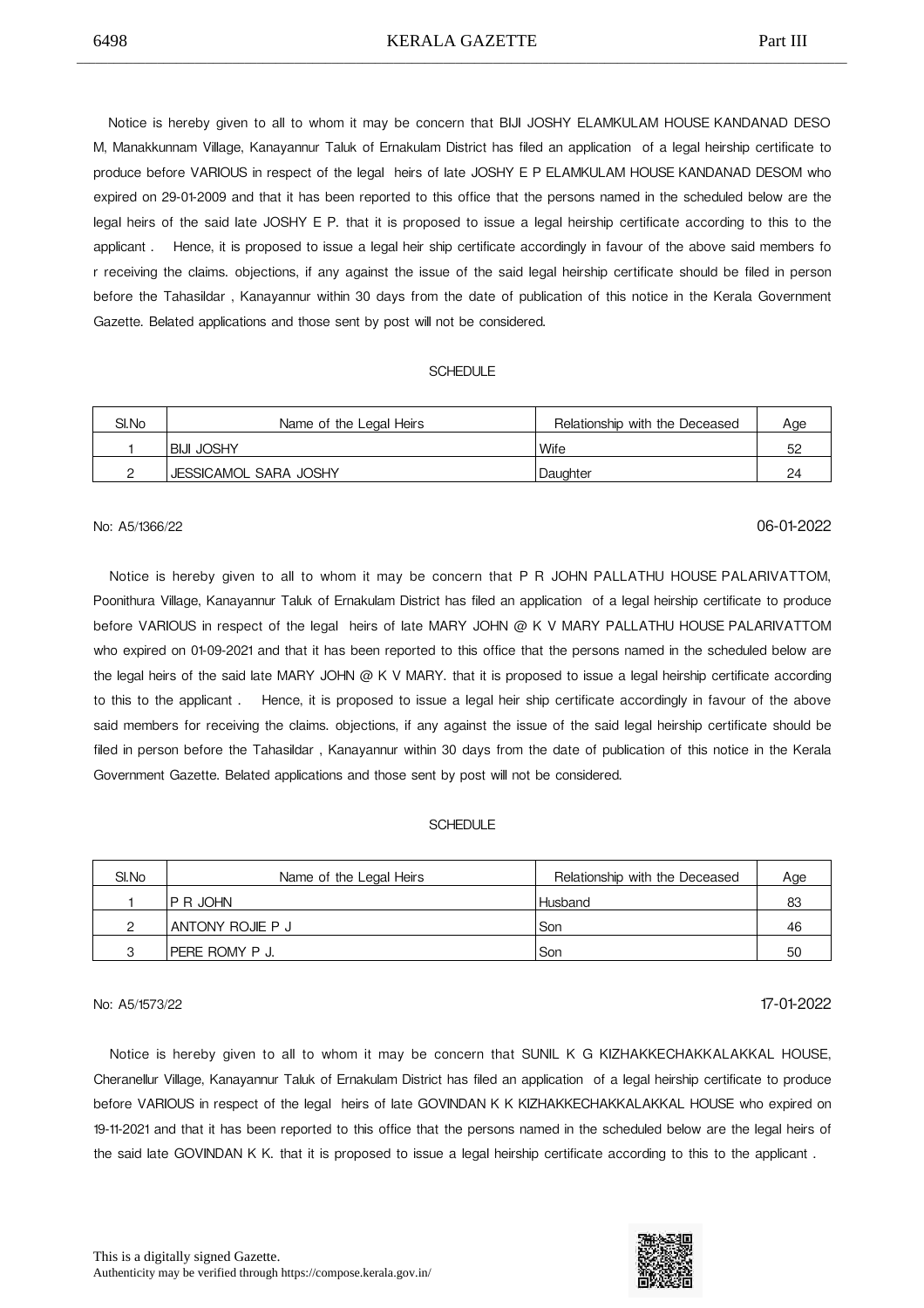Hence, it is proposed to issue a legal heir ship certificate accordingly in favour of the above said members for receiving the claims. objections, if any against the issue of the said legal heirship certificate should be filed in person before the Tahasildar , Kanayannur within 30 days from the date of publication of this notice in the Kerala Government Gazette. Belated applications and those sent by post will not be considered.

\_\_\_\_\_\_\_\_\_\_\_\_\_\_\_\_\_\_\_\_\_\_\_\_\_\_\_\_\_\_\_\_\_\_\_\_\_\_\_\_\_\_\_\_\_\_\_\_\_\_\_\_\_\_\_\_\_\_\_\_\_\_\_\_\_\_\_\_\_\_\_\_\_\_\_\_\_\_\_\_\_\_\_\_\_\_\_\_\_\_\_\_\_\_\_\_\_\_\_\_\_\_\_\_\_\_\_\_\_\_\_\_\_\_\_\_\_\_\_\_\_\_\_\_

#### **SCHEDULE**

| SI.No | Name of the Legal Heirs | Relationship with the Deceased | Age |
|-------|-------------------------|--------------------------------|-----|
|       | SUNIL K G               | l Son                          | 43  |
| ◠     | I PANKAJAKSHIN          | <b>Wife</b>                    | 67  |
| 3     | SUCHATHA MURALI         | Daughter                       | 47  |
| 4     | SUDHEER K G             | l Son                          | 45  |

## No: a5/1577/22 12-01-2022

 Notice is hereby given to all to whom it may be concern that MADHU M V MANAYATH HOUSE THIRUVANKULAM DESOM, Thiruvankulam Village, Kanayannur Taluk of Ernakulam District has filed an application of a legal heirship certificate to produce before VARIOUS in respect of the legal heirs of late T A PRABHAVATHY MANAYATH HOUSE who expired on 30-08-2007 and that it has been reported to this office that the persons named in the scheduled below are the legal heirs of the said late T A PRABHAVATHY. that it is proposed to issue a legal heirship certificate according to this to the applicant . 

 Hence, it is proposed to issue a legal heir ship certificate accordingly in favour of the above said members for receiving the claims. objections, if any against the issue of the said legal heirship certificate should be filed in person before the Tahasildar , Kanayannur within 30 days from the date of publication of this notice in the Kerala Government Gazette. Belated applications and those sent by post will not be considered.

### **SCHEDULE**

| SI.No | Name of the Legal Heirs | Relationship with the Deceased | Age |
|-------|-------------------------|--------------------------------|-----|
|       | imadhu m v              | Son                            | 47  |
| ∩     | ipramod m v             | Son                            | 46  |
| ◠     | <b>VEENA VENU M</b>     | Daughter                       | 42  |

## No: A5/22806/21 14-01-2022

 Notice is hereby given to all to whom it may be concern that SACHIN K. S. kakkattuparambil house
irumbanam deso m, Thiruvankulam Village, Kanayannur Taluk of Ernakulam District has filed an application of a legal heirship certificate to produce before VARIOUS in respect of the legal heirs of late Sathyan K R kakkattuparambil house
irumbanam desom who expired on 23-02-2020 and that it has been reported to this office that the persons named in the scheduled below are the legal heirs of the said late Sathyan K R. that it is proposed to issue a legal heirship certificate according to this to the applicant . 

 Hence, it is proposed to issue a legal heir ship certificate accordingly in favour of the above said members fo r receiving the claims. objections, if any against the issue of the said legal heirship certificate should be filed in person before the Tahasildar , Kanayannur within 30 days from the date of publication of this notice in the Kerala Government Gazette. Belated applications and those sent by post will not be considered.

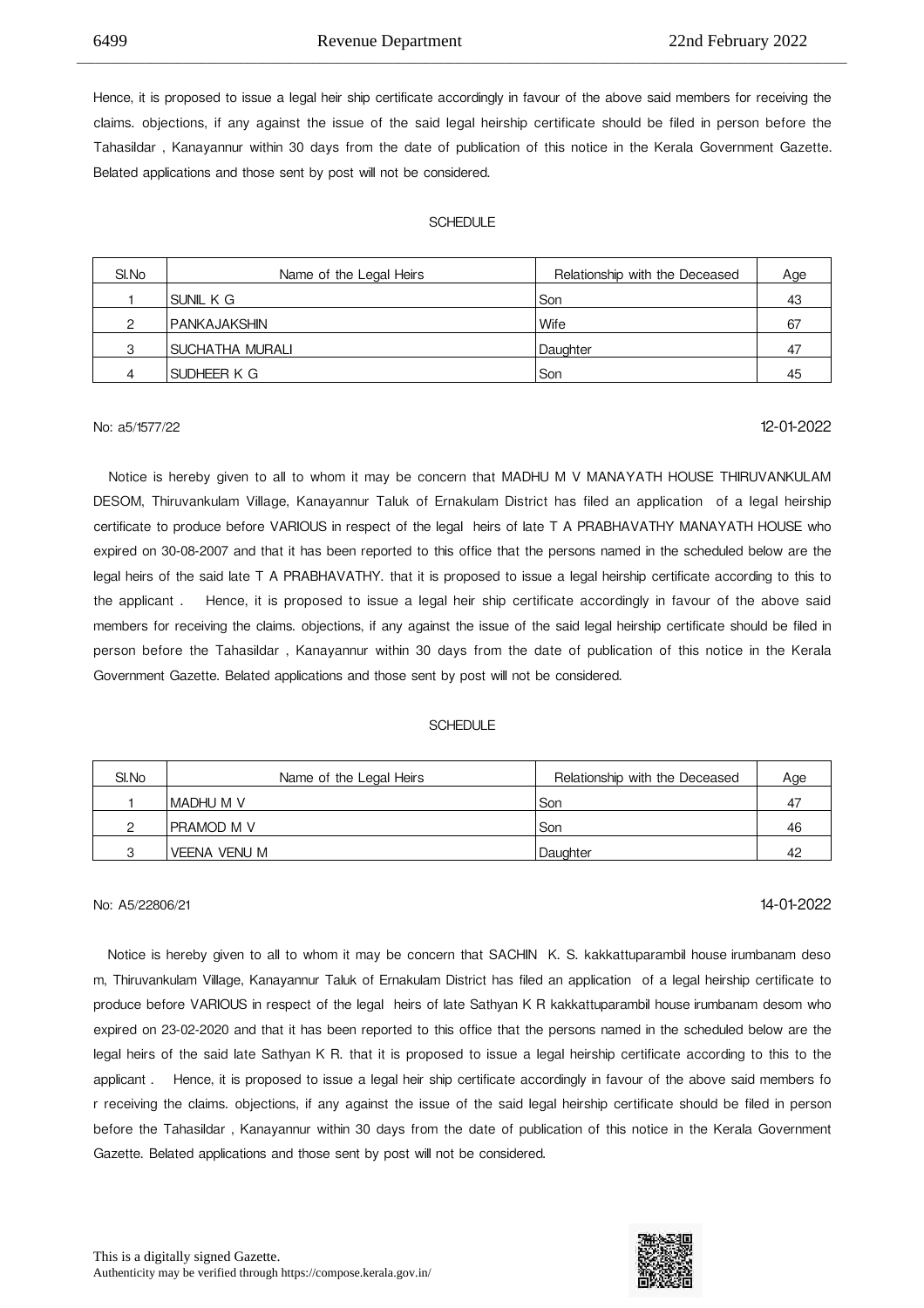### **SCHEDULE**

| SI.No | Name of the Legal Heirs | Relationship with the Deceased | Age |
|-------|-------------------------|--------------------------------|-----|
|       | ISANDHYA SANTOSH        | Daughter                       | 42  |
| っ     | SARITHA K S             | Daughter                       | 37  |
| 3     | ISAVITHA K S            | Daughter                       | 30  |
| 4     | <b>SACHIN K S</b>       | Son                            | 26  |

## No: A5/1579/22 18-01-2022

 Notice is hereby given to all to whom it may be concern that KALAIVANI SOMASHEKHARAN THIRUVATHIRA HOUSE ELAMAKKARA DESOM, EdappallySouth Village, Kanayannur Taluk of Ernakulam District has filed an application of a legal heirship certificate to produce before VARIOUS in respect of the legal heirs of late K SOMASEKHARAN THIRUVATHIRA HOUSE
ELAMAKKARA DESOM who expired on 10-05-2021 and that it has been reported to this office that the persons named in the scheduled below are the legal heirs of the said late K SOMASEKHARAN. that it is proposed to issue a legal heirship certificate according to this to the applicant. Hence, it is proposed to issue a legal heir ship certificate accordingly in favour of the above said members for receiving the claims. objections, if any against the issue of the said legal heirship certificate should be filed in person before the Tahasildar , Kanayannur within 30 days from the date of publication of this notice in the Kerala Government Gazette. Belated applications and those sent by post will not be considered.

### **SCHEDULE**

| SI.No | Name of the Legal Heirs | Relationship with the Deceased | Age |
|-------|-------------------------|--------------------------------|-----|
|       | IKLAIVANI SOMASHEKHARAN | Wife                           | 53  |
|       | <b>IMEERA RAMESH</b>    | Daughter                       | 32  |
|       | IKAMESH S               | Son                            | 31  |

## No: A5/21686/21 03-12-2021

Notice is hereby given to all to whom it may be concern that JINS K K KEERIKKATTIL HOUSE THENGODE DESOM, Kakkanad Village, Kanayannur Taluk of Ernakulam District has filed an application of a legal heirship certificate to produce before VARIOUS in respect of the legal heirs of late K N KUNJU KEERIKKATTIL HOUSE
THENGODE DESOM who expired on 06-02-2021 and that it has been reported to this office that the persons named in the scheduled below are the legal heirs of the said late K N KUNJU. that it is proposed to issue a legal heirship certificate according to this to the applicant .

 Hence, it is proposed to issue a legal heir ship certificate accordingly in favour of the above said members for receiving the claims. objections, if any against the issue of the said legal heirship certificate should be filed in person before the Tahasildar , Kanayannur within 30 days from the date of publication of this notice in the Kerala Government Gazette. Belated applications and those sent by post will not be considered.

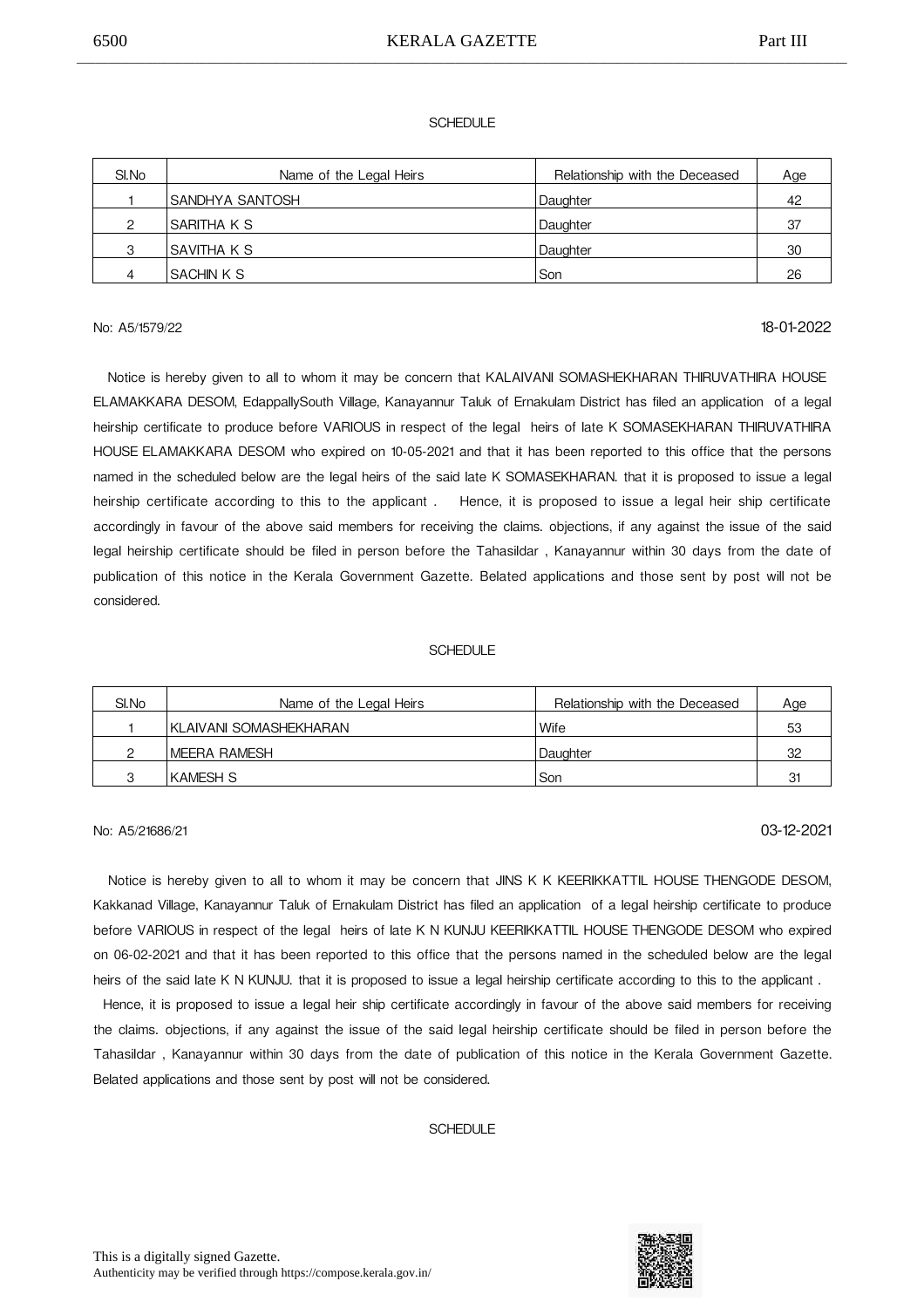| SI.No | Name of the Legal Heirs | Relationship with the Deceased | Age |
|-------|-------------------------|--------------------------------|-----|
|       | <b>ISAJEEV KUMAR</b>    | Son                            | 4b  |
|       | JINS K K                | Son                            |     |

\_\_\_\_\_\_\_\_\_\_\_\_\_\_\_\_\_\_\_\_\_\_\_\_\_\_\_\_\_\_\_\_\_\_\_\_\_\_\_\_\_\_\_\_\_\_\_\_\_\_\_\_\_\_\_\_\_\_\_\_\_\_\_\_\_\_\_\_\_\_\_\_\_\_\_\_\_\_\_\_\_\_\_\_\_\_\_\_\_\_\_\_\_\_\_\_\_\_\_\_\_\_\_\_\_\_\_\_\_\_\_\_\_\_\_\_\_\_\_\_\_\_\_\_

## No: A5/21687/21 03-12-2021

Notice is hereby given to all to whom it may be concern that ABDUL RAHMAN P K PAZHANGATTU KAKKANAD DESOM, Kakkanad Village, Kanayannur Taluk of Ernakulam District has filed an application of a legal heirship certificate to produce before VARIOUS in respect of the legal heirs of late KUNJAMMU P P PAZHANGATTU KAKKANAD DESOM who expired on 01-05-2009 and that it has been reported to this office that the persons named in the scheduled below are the legal heirs of the said late KUNJAMMU P P. that it is proposed to issue a legal heirship certificate according to this to the applicant . 

 Hence, it is proposed to issue a legal heir ship certificate accordingly in favour of the above said members fo r receiving the claims. objections, if any against the issue of the said legal heirship certificate should be filed in person before the Tahasildar , Kanayannur within 30 days from the date of publication of this notice in the Kerala Government Gazette. Belated applications and those sent by post will not be considered.

#### SCHEDULE

| SI.No | Name of the Legal Heirs | Relationship with the Deceased | Age |
|-------|-------------------------|--------------------------------|-----|
|       | <b>KUNJAMMA</b>         | Wife                           | 73  |
| 2     | muhammed kunju          | Son                            | 52  |
| 3     | SUBAIDA P K             | Daughter                       | 51  |
| 4     | <b>SAFIYA</b>           | Daughter                       | 48  |
| 5     | RASIYA P K              | Daughter                       | 43  |
| 6     | ABDUL RAHMAN P.K.       | Son                            | 54  |

## No: A5/1290/22 13-01-2022

Notice is hereby given to all to whom it may be concern that LERIN FRANCIS A. ANTHIKKATT HOUSE VENNALA DESOM, EdappallySouth Village, Kanayannur Taluk of Ernakulam District has filed an application of a legal heirship certificate to produce before VARIOUS in respect of the legal heirs of late RITA LILLY TAURO ANTHIKKATT HOUSE VENNALA DESOM who expired on 28-08-2018 and that it has been reported to this office that the persons named in the scheduled below are the legal heirs of the said late RITA LILLY TAURO. that it is proposed to issue a legal heirship certificate according to this to the applicant . Hence, it is proposed to issue a legal heir ship certificate accordingly in favour of the above said members for receiving the claims. objections, if any against the issue of the said legal heirship certificate should be filed in person before the Tahasildar , Kanayannur within 30 days from the date of publication of this notice in the Kerala Government Gazette. Belated applications and those sent by post will not be considered.

| SI.No | Name of the Legal Heirs | Relationship with the Deceased | Aae |
|-------|-------------------------|--------------------------------|-----|
|       | <b>LERIN FRANCIS A</b>  | Daughter                       | 44  |

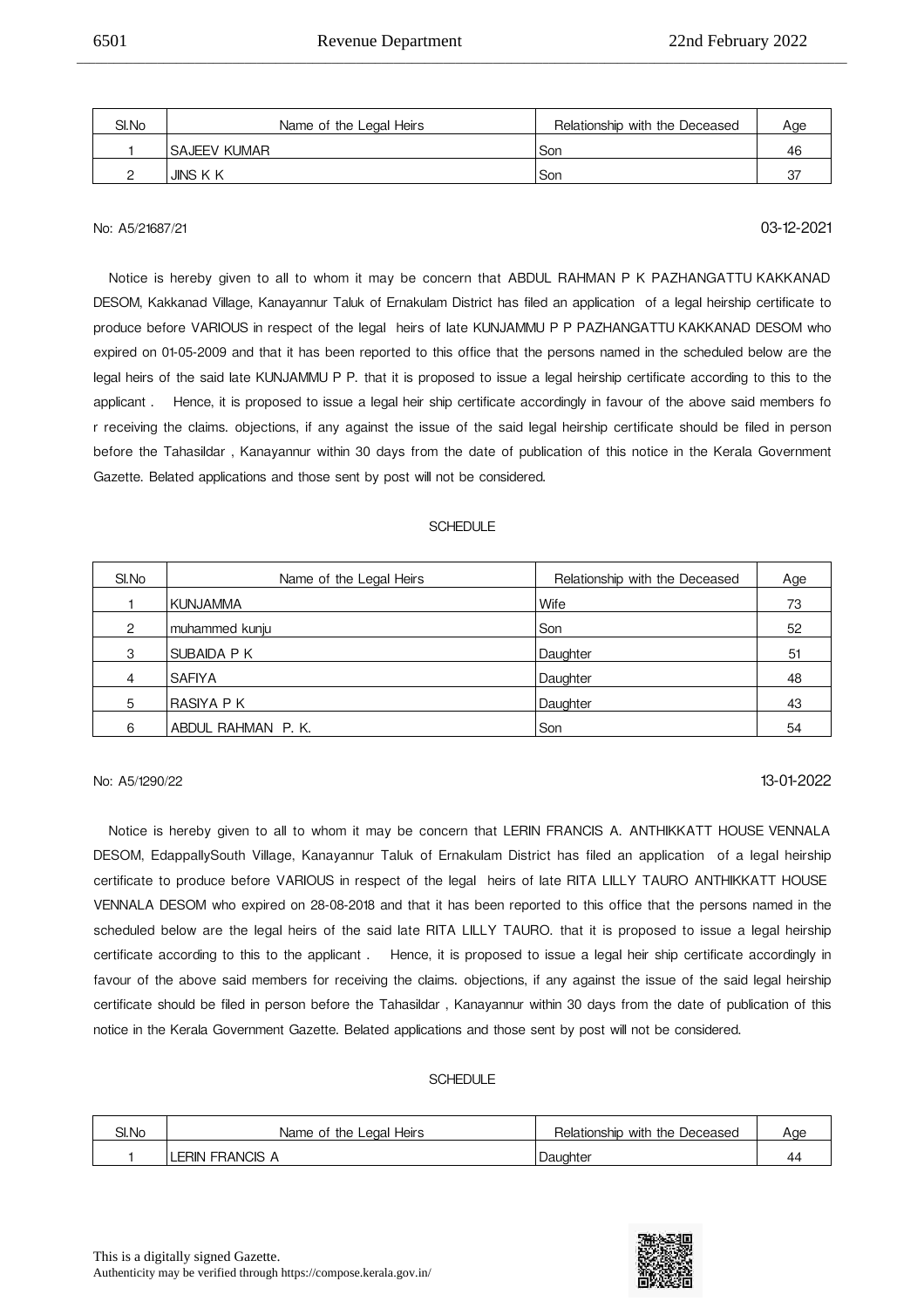| HIKI<br>лn<br>:Nľ<br>١N<br>. |  |
|------------------------------|--|
|                              |  |

## No: A5/1560/22 17-01-2022

Notice is hereby given to all to whom it may be concern that HARI KRISHNAN ABAD FLAT NO.11 A KAKKANAD DESOM, Vazhakkala Village, Kanayannur Taluk of Ernakulam District has filed an application of a legal heirship certificate to produce before VARIOUS in respect of the legal heirs of late M D KAMALAM ABAD FLAT NO.11 A KAKKANAD DESOM who expired on 20-12-2014 and that it has been reported to this office that the persons named in the scheduled below are the legal heirs of the said late M D KAMALAM. that it is proposed to issue a legal heirship certificate according to this to the applicant. Hence, it is proposed to issue a legal heir ship certificate accordingly in favour of the above said members for receiving the claims. objections, if any against the issue of the said legal heirship certificate should be filed in person before the Tahasildar , Kanayannur within 30 days from the date of publication of this notice in the Kerala Government Gazette. Belated applications and those sent by post will not be considered.

#### **SCHEDULE**

| SI.No | Heirs<br>the Legal<br>Name<br>0t | $\overline{\phantom{0}}$<br>the<br>Deceased<br>Relationship<br>with | Aae                           |
|-------|----------------------------------|---------------------------------------------------------------------|-------------------------------|
|       | <b>HARIKRISHNAN</b>              | Son                                                                 | $\overline{\phantom{0}}$<br>ັ |

## No: A5/1604/22 **18-01-2022**

Notice is hereby given to all to whom it may be concern that SUNIL KUMAR M PANJAJANYAM HOUSE EROOR DESOM, Nadama Village, Kanayannur Taluk of Ernakulam District has filed an application of a legal heirship certificate to produce before VARIOUS in respect of the legal heirs of late SUNDARANATHAN C PANCHAJANYAM HOUSE EROOR DESOM who expired on 17-02-2021 and that it has been reported to this office that the persons named in the scheduled below are the legal heirs of the said late SUNDARANATHAN C. that it is proposed to issue a legal heirship certificate according to this to the applicant . 

 Hence, it is proposed to issue a legal heir ship certificate accordingly in favour of th e above said members for receiving the claims. objections, if any against the issue of the said legal heirship certificate should be filed in person before the Tahasildar , Kanayannur within 30 days from the date of publication of this notice in the Kerala Government Gazette. Belated applications and those sent by post will not be considered.

#### SCHEDULE

| SI.No | Name of the Legal Heirs | Relationship with the Deceased | Aae |
|-------|-------------------------|--------------------------------|-----|
|       | ISUNIL KUMAR M.         | Son                            | 53  |
|       | SEDHEER MENON M.        | Son                            | ド   |

## No: A5/1602/22 18-01-2022

Notice is hereby given to all to whom it may be concern that PUSHPA MOOLEKKATTIL HOUSE MULANTHURUTHI DESOM, Mulanthuruthi Village, Kanayannur Taluk of Ernakulam District has filed an application of a legal heirship certificate to produce before VARIOUS in respect of the legal heirs of late RAJU M S MOOLEKKATTIL HOUSE
MULANTHURUTHI DESOM who expired on 09-12-2021 and that it has been reported to this office that the persons named in the scheduled



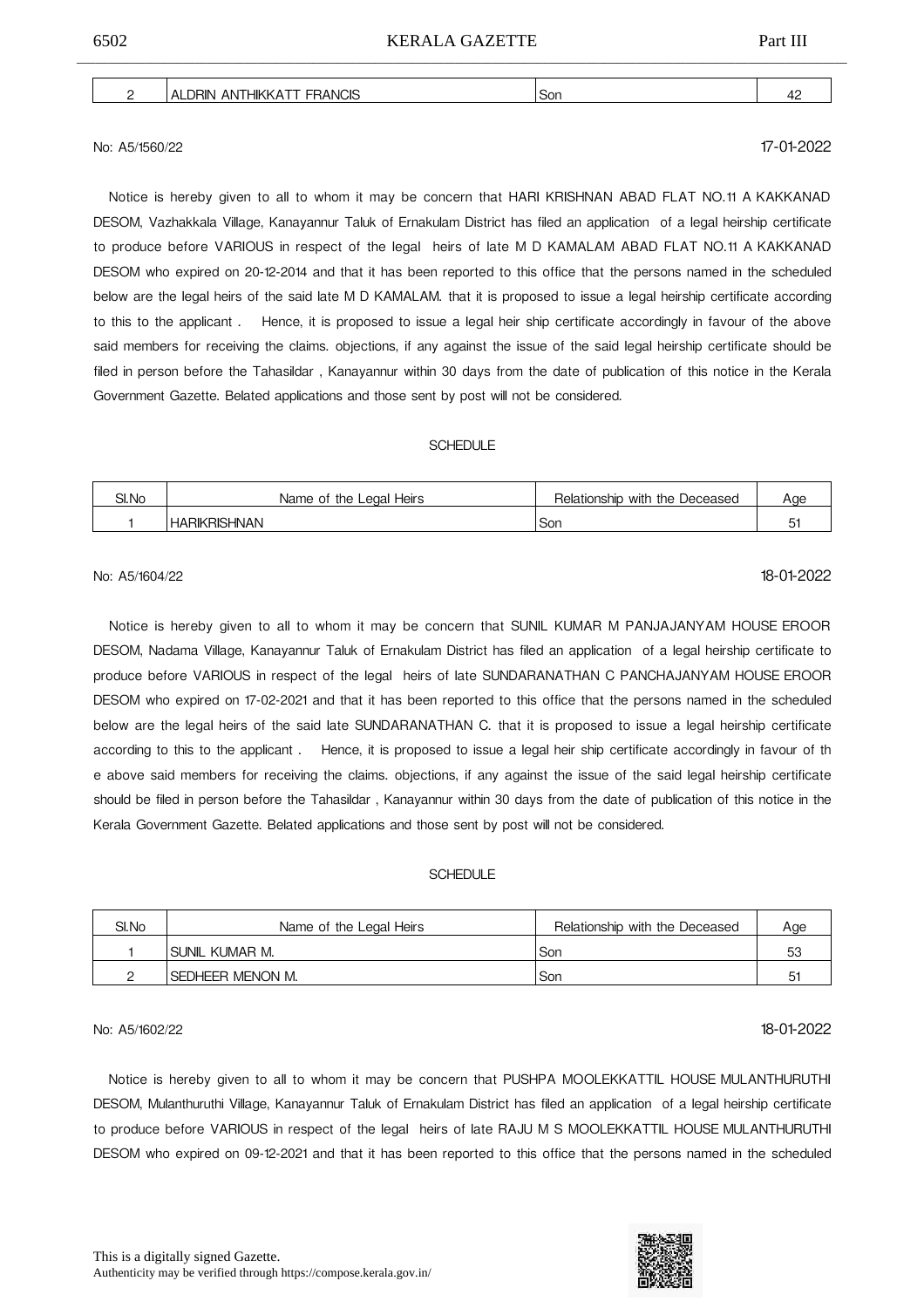below are the legal heirs of the said late RAJU M S. that it is proposed to issue a legal heirship certificate according to this to the applicant . 

 Hence, it is proposed to issue a legal heir ship certificate accordingly in favour of the above said members for receiving the claims. objections, if any against the issue of the said legal heirship certificate should be filed in person before the Tahasildar , Kanayannur within 30 days from the date of publication of this notice in the Kerala Government Gazette. Belated applications and those sent by post will not be considered.

\_\_\_\_\_\_\_\_\_\_\_\_\_\_\_\_\_\_\_\_\_\_\_\_\_\_\_\_\_\_\_\_\_\_\_\_\_\_\_\_\_\_\_\_\_\_\_\_\_\_\_\_\_\_\_\_\_\_\_\_\_\_\_\_\_\_\_\_\_\_\_\_\_\_\_\_\_\_\_\_\_\_\_\_\_\_\_\_\_\_\_\_\_\_\_\_\_\_\_\_\_\_\_\_\_\_\_\_\_\_\_\_\_\_\_\_\_\_\_\_\_\_\_\_

#### SCHEDULE

| SI.No | Name of the Legal Heirs | Relationship with the Deceased | Age |
|-------|-------------------------|--------------------------------|-----|
|       | <b>IPUSHPA</b>          | Wife                           | 49  |
| っ     | <b>RESHMA RAJU</b>      | Daughter                       | 26  |
| 3     | ROHITH RAJU             | Son                            | 22  |
| 4     | IKARTHYAYANI            | Mother                         | 71  |

## No: A5/21850/21 07-12-2021

 Notice is hereby given to all to whom it may be concern that RAJANI T P KAPPASSERY HOUSE, VADUTHALA DESOM , Cheranellur Village, Kanayannur Taluk of Ernakulam District has filed an application of a legal heirship certificate to produce before VARIOUS in respect of the legal heirs of late LOHITHAKSHAN K K KAPPASSERY HOUSE, VADUTHALA DESOM who expired on 06-05-2021 and that it has been reported to this office that the persons named in the scheduled below are the legal heirs of the said late LOHITHAKSHAN K K. that it is proposed to issue a legal heirship certificate according to this to the applicant . 

 Hence, it is proposed to issue a legal heir ship certificate accordingly in favour of th e above said members for receiving the claims. objections, if any against the issue of the said legal heirship certificate should be filed in person before the Tahasildar , Kanayannur within 30 days from the date of publication of this notice in the Kerala Government Gazette. Belated applications and those sent by post will not be considered.

#### **SCHEDULE**

| SI.No | Name of the Legal Heirs | Relationship with the Deceased | Age      |
|-------|-------------------------|--------------------------------|----------|
|       | <b>RAJANIT P</b>        | l Wife                         | 49       |
|       | IROOPA K L              | Daughter                       | 32       |
| ◠     | INISHAN K L             | l Son                          | -21<br>◡ |

## No: A5/21748/21 06-12-2021

 Notice is hereby given to all to whom it may be concern that SUDHABHAI MANAPPURATH VALIYAPARAMBIL HOUSE , CHERANELLOOR DESOM, Cheranellur Village, Kanayannur Taluk of Ernakulam District has filed an application of a legal heirship certificate to produce before VARIOUS in respect of the legal heirs of late M K GOPALAN MANAPPURAM VALIYAPARAMBIL HOUSE, CHERANELLOOR DESOM who expired on 27-06-1975 and that it has been reported to this office that the persons named in the scheduled below are the legal heirs of the said late M K GOPALAN. that it is proposed to issue a legal heirship certificate according to this to the applicant. Hence, it is proposed to issue a legal heir ship certificate accordingly in favour of the above said members for receiving the claims. objections, if any against the issue of the said legal heirship certificate should be filed in person before the Tahasildar , Kanayannur within 30 days from



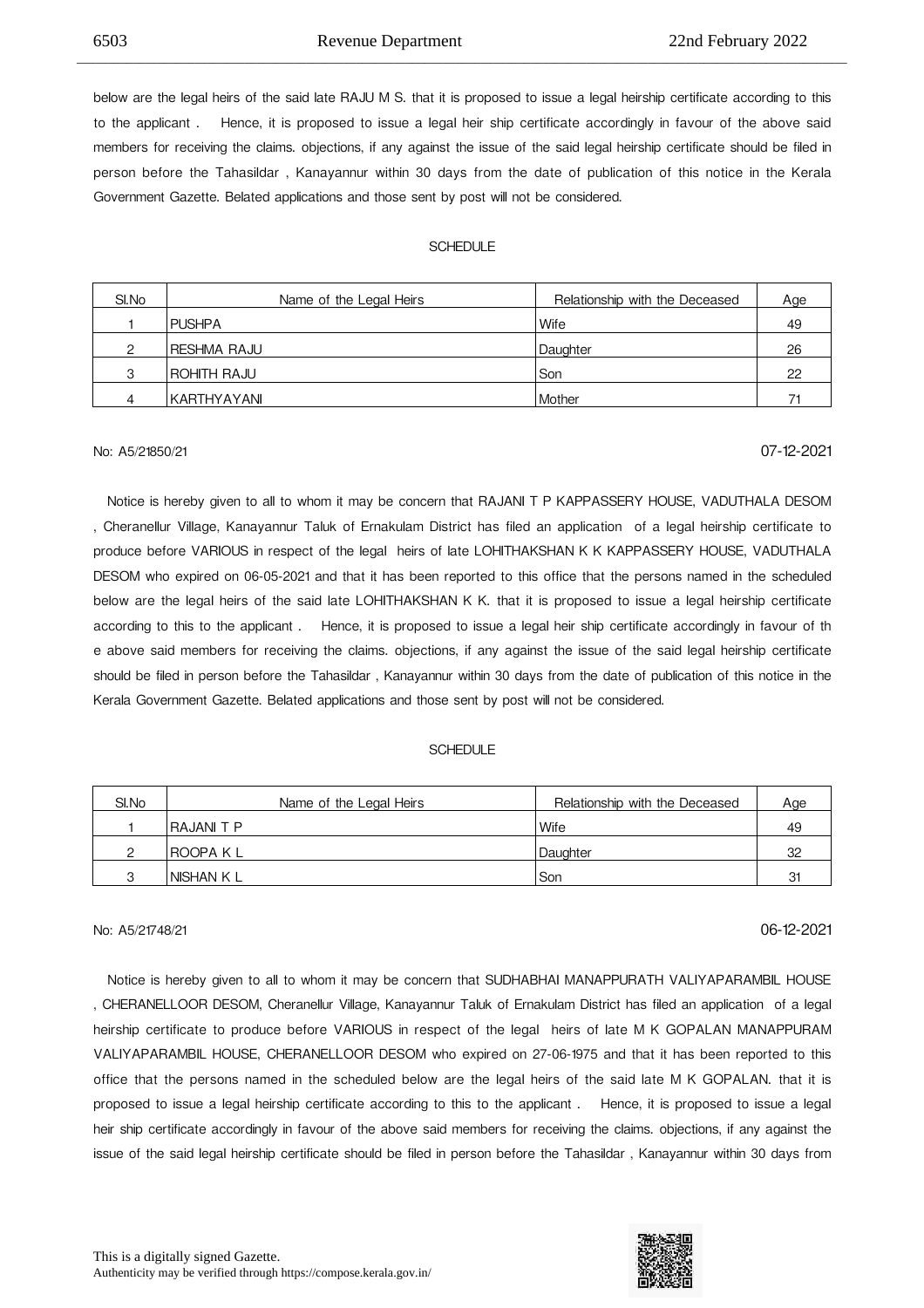the date of publication of this notice in the Kerala Government Gazette. Belated applications and those sent by post will not be considered.

#### **SCHEDULE**

| SI.No | Name of the Legal Heirs | Relationship with the Deceased | Age |
|-------|-------------------------|--------------------------------|-----|
|       | <b>SUDHABHAI</b>        | Daughter                       | 65  |
| 2     | SUSEELA RAJAN           | Daughter in law                | 68  |
| З     | IMEEVA UNNIKRISHNAN     | <b>Grand Daughter</b>          | 47  |
|       | IMANSOOR M R            | Grand Son                      | 42  |
| 5     | THANKAPPAN M G          | Son                            | 72  |

No: A5/1730/22 10-01-2022

Notice is hereby given to all to whom it may be concern that MEENA MALAYIL HOUSE MULANTHURUTHI DESOM, Mulanthuruthi Village, Kanayannur Taluk of Ernakulam District has filed an application of a legal heirship certificate to produce before VARIOUS in respect of the legal heirs of late M VINNY JOHN MALAYIL HOUSE MULANTHURUTHI DESOM who expired on 30-12-2021 and that it has been reported to this office that the persons named in the scheduled below are the legal heirs of the said late M VINNY JOHN. that it is proposed to issue a legal heirship certificate according to this to the applicant. Hence, it is proposed to issue a legal heir ship certificate accordingly in favour of the above said members for receiving the claims. objections, if any against the issue of the said legal heirship certificate should be filed in person before the Tahasildar , Kanayannur within 30 days from the date of publication of this notice in the Kerala Government Gazette. Belated applications and those sent by post will not be considered.

#### **SCHEDULE**

| SI.No | Name of the Legal Heirs | Relationship with the Deceased | Age |
|-------|-------------------------|--------------------------------|-----|
|       | <b>IMEENA</b>           | <b>Wife</b>                    | 50  |
|       | <b>JOJU M VINNY</b>     | l Son                          | 26  |
|       | ANJU M VINNY            | Daughter                       | റ്റ |

## No: A5/1784/22 **18-01-2022**

 Notice is hereby given to all to whom it may be concern that RENJI P C PANDATHIL HOUSE
EROOR DESOM, Nada ma Village, Kanayannur Taluk of Ernakulam District has filed an application of a legal heirship certificate to produce before VARIOUS in respect of the legal heirs of late P K LEELA PANDATHIL HOUSE
EROOR DESOM who expired on 23-12-2021 and that it has been reported to this office that the persons named in the scheduled below are the legal heirs of the said late P K LEELA, that it is proposed to issue a legal heirship certificate according to this to the applicant. Hence, it is proposed to issue a legal heir ship certificate accordingly in favour of the above said members for receiving the claims. objections, if any against the issue of the said legal heirship certificate should be filed in person before the Tahasildar , Kanayannur within 30 days from the date of publication of this notice in the Kerala Government Gazette. Belated applications and those sent by post will not be considered.



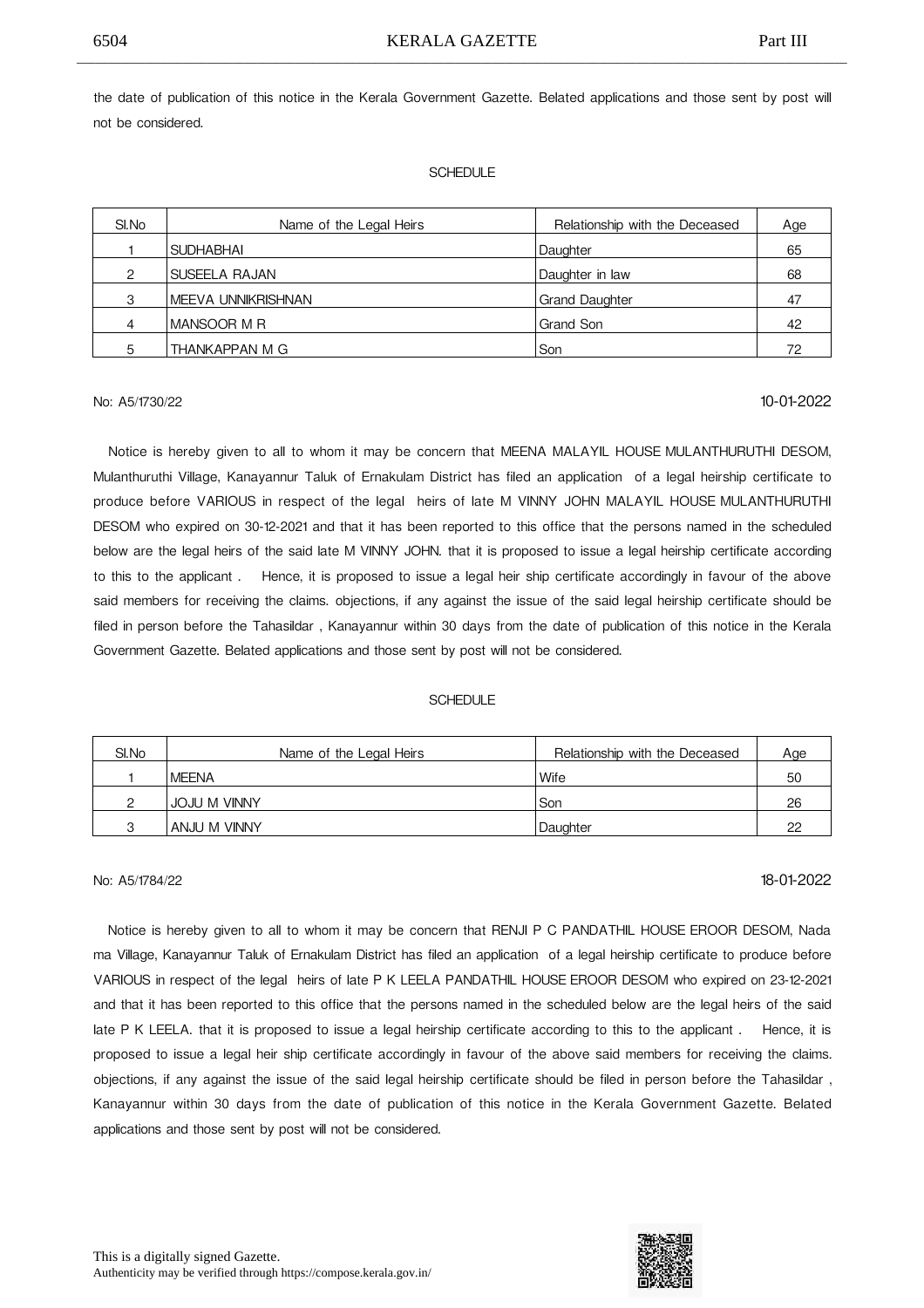### SCHEDULE

\_\_\_\_\_\_\_\_\_\_\_\_\_\_\_\_\_\_\_\_\_\_\_\_\_\_\_\_\_\_\_\_\_\_\_\_\_\_\_\_\_\_\_\_\_\_\_\_\_\_\_\_\_\_\_\_\_\_\_\_\_\_\_\_\_\_\_\_\_\_\_\_\_\_\_\_\_\_\_\_\_\_\_\_\_\_\_\_\_\_\_\_\_\_\_\_\_\_\_\_\_\_\_\_\_\_\_\_\_\_\_\_\_\_\_\_\_\_\_\_\_\_\_\_

| SI.No | Name of the Legal Heirs | Relationship with the Deceased | Age |
|-------|-------------------------|--------------------------------|-----|
|       | RENJI P C               | Son                            | 53  |
|       | IP C JAYACHANDRAN       | Son                            | 50  |

## No: A5/1784/22(A) 18-01-2022

 Notice is hereby given to all to whom it may be concern that RENJI P C PANDATHIL HOUSE
EROOR DESOM, Nada ma Village, Kanayannur Taluk of Ernakulam District has filed an application of a legal heirship certificate to produce before VARIOUS in respect of the legal heirs of late T N CHANDRASEKHARAN PANDATHIL HOUSE
EROOR DESOM who expired on 15-08-2016 and that it has been reported to this office that the persons named in the scheduled below are the legal heirs of the said late T N CHANDRASEKHARAN. that it is proposed to issue a legal heirship certificate according to this to the applicant. Hence, it is proposed to issue a legal heir ship certificate accordingly in favour of the above sai d members for receiving the claims. objections, if any against the issue of the said legal heirship certificate should be filed in person before the Tahasildar , Kanayannur within 30 days from the date of publication of this notice in the Kerala Government Gazette. Belated applications and those sent by post will not be considered.

### SCHEDULE

| SI.No | Name of the Legal Heirs | Relationship with the Deceased | Age |
|-------|-------------------------|--------------------------------|-----|
|       | IRENJI P C              | l Son                          | 53  |
|       | IP C JAYACHANDRAN       | l Son                          | 50  |

## No: A5/1759/22 18-01-2022

 Notice is hereby given to all to whom it may be concern that P K LALITHA KUTTIKKAT HOUSE
VENNALA DESOM, EdappallySouth Village, Kanayannur Taluk of Ernakulam District has filed an application of a legal heirship certificate to produce before 3 in respect of the legal heirs of late K K SASI KUTTIKKAT HOUSE
VENNALA DESOM who expired on 08-11-2020 and that it has been reported to this office that the persons named in the scheduled below are the legal heirs of the said late K K SASI. that it is proposed to issue a legal heirship certificate according to this to the applicant . Hence, it is proposed to issue a legal heir ship certificate accordingly in favour of the above said members for receiving the claims. objections, if any against the issue of the said legal heirship certificate should be filed in person before the Tahasildar , Kanayannur within 30 days from the date of publication of this notice in the Kerala Government Gazette. Belated applications and those sent by post will not be considered.

| SI.No | Name of the Legal Heirs | Relationship with the Deceased | Age |
|-------|-------------------------|--------------------------------|-----|
|       | IP K LALITHA            | Wife                           | 66  |
|       | ISALISH K S             | Son                            | 37  |
| ◠     | ISHALINI BAIJUMON       | Daughter                       | 39  |

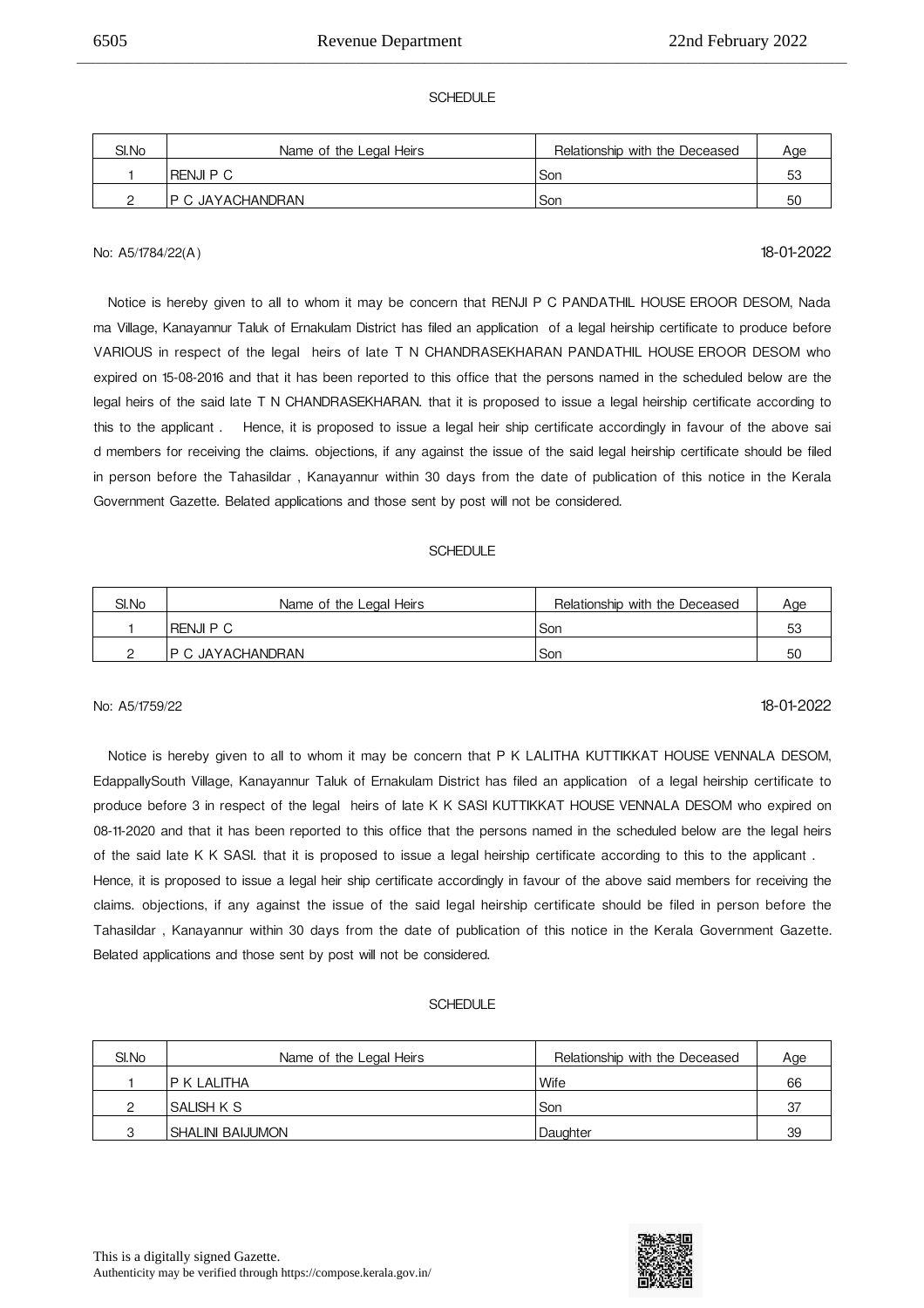## No: A5/1882/22 19-01-2022

Notice is hereby given to all to whom it may be concern that SAJEED P H PARAYANTHAZHATHU THRIKKAKKARA DESOM, Vazhakkala Village, Kanayannur Taluk of Ernakulam District has filed an application of a legal heirship certificate to produce before VARIOUS in respect of the legal heirs of late HASSAN P A PARAYANTHAZHATHU
THRIKKAKKARA DESOM who expired on 08-11-2021 and that it has been reported to this office that the persons named in the scheduled below are the legal heirs of the said late HASSAN P A. that it is proposed to issue a legal heirship certificate according to this to the applicant . Hence, it is proposed to issue a legal heir ship certificate accordingly in favour of the above sai d members for receiving the claims. objections, if any against the issue of the said legal heirship certificate should be filed in person before the Tahasildar , Kanayannur within 30 days from the date of publication of this notice in the Kerala Government Gazette. Belated applications and those sent by post will not be considered.

### SCHEDULE

| SI.No | Name of the Legal Heirs | Relationship with the Deceased | Age |
|-------|-------------------------|--------------------------------|-----|
|       | IBEEVI HASSAN           | Wife                           | 63  |
| 2     | ANWAR P H               | Son                            | 48  |
| 3     | P H SOFYA ZAKEER        | Daughter                       | 47  |
| 4     | <b>BUSHARA P H</b>      | Daughter                       | 43  |
| 5     | <b>SAJEED P H</b>       | Son                            | 41  |

## No: A5/1883/22 20-01-2022

 Notice is hereby given to all to whom it may be concern that SANTHOSH P NANDANA HOUSE, CHERANELLUR DESOM, Cheranellur Village, Kanayannur Taluk of Ernakulam District has filed an application of a legal heirship certificate to produce before VARIOUS in respect of the legal heirs of late RAVEENDRANATH PAI NANDANA HOUSE, CHERANELLUR DESOM who expired on 23-09-2018 and that it has been reported to this office that the persons named in the scheduled below are the legal heirs of the said late RAVEENDRANATH PAI. that it is proposed to issue a legal heirship certificate according to this to the applicant . 

 Hence, it is proposed to issue a legal heir ship certificate accordingly in favour of th e above said members for receiving the claims. objections, if any against the issue of the said legal heirship certificate should be filed in person before the Tahasildar , Kanayannur within 30 days from the date of publication of this notice in the Kerala Government Gazette. Belated applications and those sent by post will not be considered.

#### SCHEDULE

| SI.No | Name of the Legal Heirs      | Relationship with the Deceased | Age |
|-------|------------------------------|--------------------------------|-----|
|       | <b>GEETHA R</b>              | Daughter                       | 51  |
| ◠     | ISANTHOSH RAVEENDRANADHA PAI | Son                            |     |
| ◠     | ISURESH R PAI                | l Son                          | 50  |
|       | VIJAYABHAYI                  | <b>Wife</b>                    | 75  |

No: A5/1851/22 20-01-2022

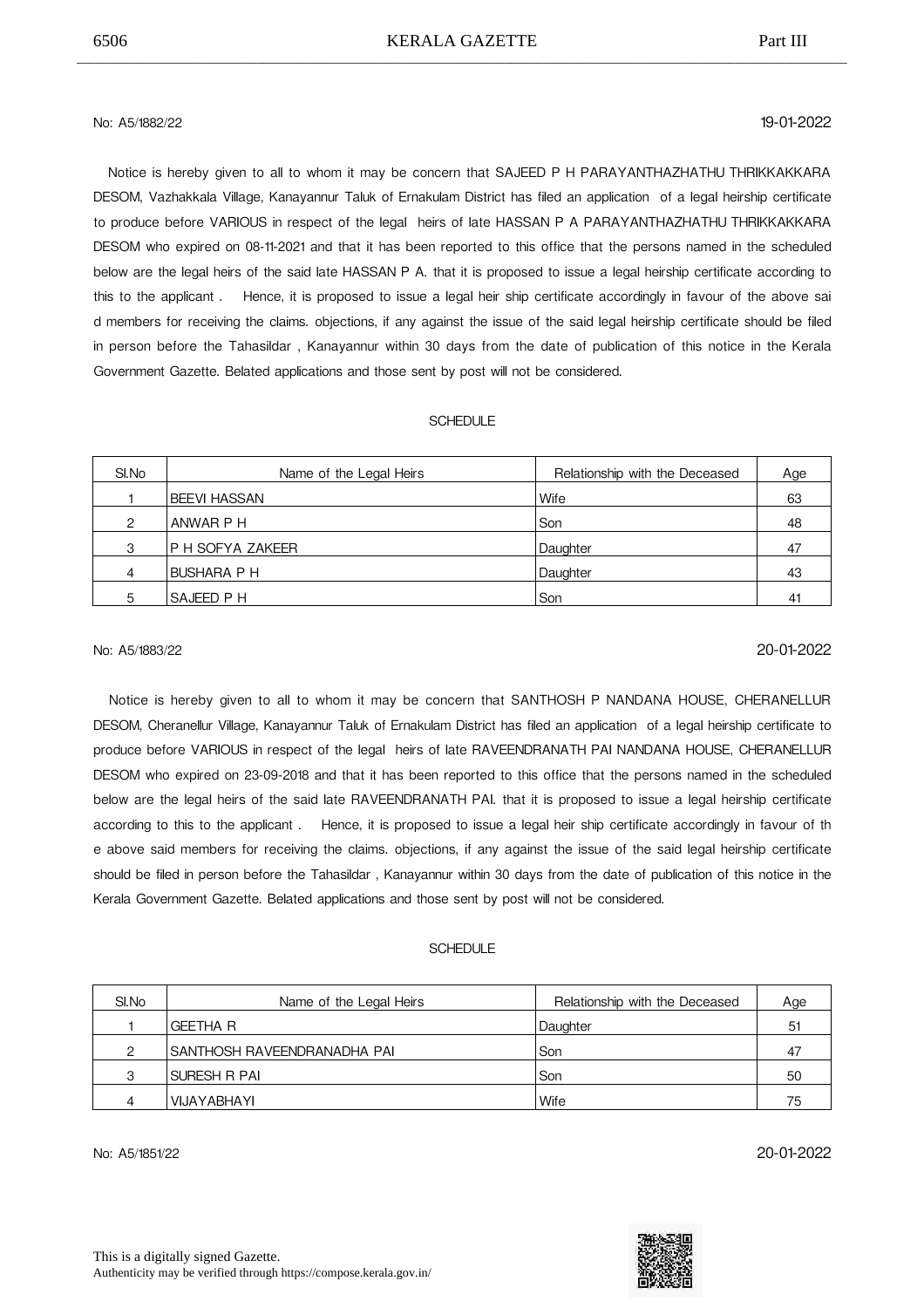Notice is hereby given to all to whom it may be concern that BABY ABRAHAM KURUSSINKAL HOUSE, CHERANELLU R DESOM, Cheranellur Village, Kanayannur Taluk of Ernakulam District has filed an application of a legal heirship certificate to produce before VARIOUS in respect of the legal heirs of late K F ABRAHAM KURUSSINKAL HOUSE, CHERANELLUR DESOM who expired on 29-01-2021 and that it has been reported to this office that the persons named in the scheduled below are the legal heirs of the said late K F ABRAHAM. that it is proposed to issue a legal heirship certificate according to this to the applicant. Hence, it is proposed to issue a legal heir ship certificate accordingly in favour of the above said members for receiving the claims. objections, if any against the issue of the said legal heirship certificate should be filed in person before the Tahasildar , Kanayannur within 30 days from the date of publication of this notice in the Kerala Government Gazette. Belated applications and those sent by post will not be considered.

\_\_\_\_\_\_\_\_\_\_\_\_\_\_\_\_\_\_\_\_\_\_\_\_\_\_\_\_\_\_\_\_\_\_\_\_\_\_\_\_\_\_\_\_\_\_\_\_\_\_\_\_\_\_\_\_\_\_\_\_\_\_\_\_\_\_\_\_\_\_\_\_\_\_\_\_\_\_\_\_\_\_\_\_\_\_\_\_\_\_\_\_\_\_\_\_\_\_\_\_\_\_\_\_\_\_\_\_\_\_\_\_\_\_\_\_\_\_\_\_\_\_\_\_

### **SCHEDULE**

| SI.No | Name of the Legal Heirs | Relationship with the Deceased | Age |
|-------|-------------------------|--------------------------------|-----|
|       | IBABY ABRAHAM           | 'Wife                          | 70  |
|       | IMARY BIJI ANTONY       | Daughter                       | 47  |
|       | ANTONY ABRAHAM          | Son                            | 45  |

## No: A5/1855/22 19-01-2022

 Notice is hereby given to all to whom it may be concern that SREEDEVI V M GEETHABAVAN HOUSE
MULANTHURUT HI DESOM, Mulanthuruthi Village, Kanayannur Taluk of Ernakulam District has filed an application of a legal heirship certificate to produce before VARIOUS in respect of the legal heirs of late SURESHKUMAR C K GEETHABAVAN HOUSE MULANTHURUTHI DESOM who expired on 02-08-2020 and that it has been reported to this office that the persons named in the scheduled below are the legal heirs of the said late SURESHKUMAR C K. that it is proposed to issue a legal heirship certificate according to this to the applicant. Hence, it is proposed to issue a legal heir ship certificate accordingly in favour of the above said members for receiving the claims. objections, if any against the issue of the said legal heirship certificate should be filed in person before the Tahasildar , Kanayannur within 30 days from the date of publication of this notice in the Kerala Government Gazette. Belated applications and those sent by post will not be considered.

#### **SCHEDULE**

| SI.No | Name of the Legal Heirs | Relationship with the Deceased | Age |
|-------|-------------------------|--------------------------------|-----|
|       | <b>SREEDEVI V M</b>     | Wife                           | ხ   |
|       | <b>GOKUL SURESH</b>     | Son                            | 23  |

## No: A5/1957/22 19-01-2022

Notice is hereby given to all to whom it may be concern that ELBY SHIBU PUTHANVEETTIL HOUSE VELIYANAD DESOM, Edakkattuvayal Village, Kanayannur Taluk of Ernakulam District has filed an application of a legal heirship certificate to produce before VARIOUS in respect of the legal heirs of late SHIBU P V PUTHANVEETTIL HOUSE VELIYANAD DESOM who expired on 24-05-2021 and that it has been reported to this office that the persons named in the scheduled below are the legal heirs of the said late SHIBU P V. that it is proposed to issue a legal heirship certificate

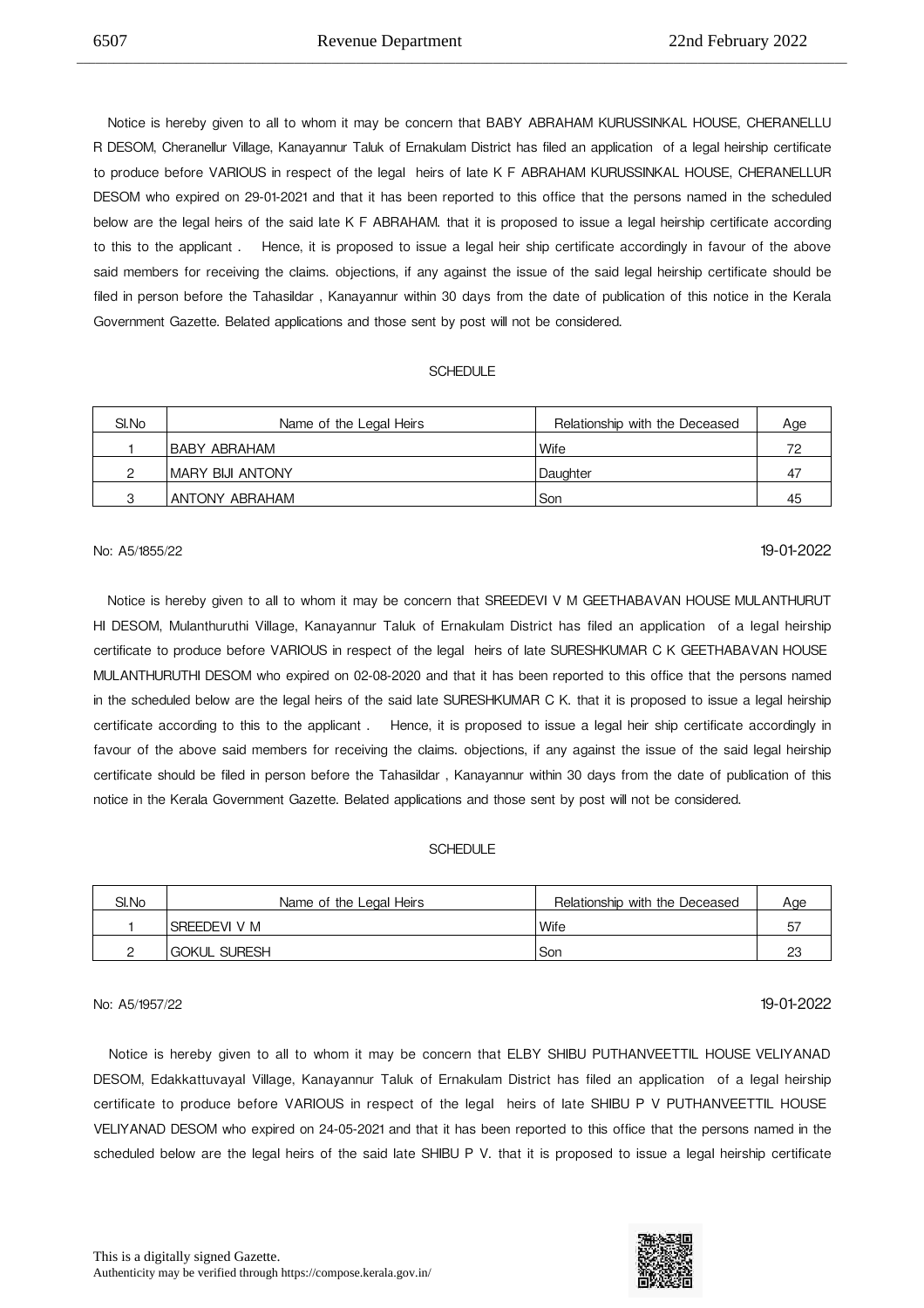6508 KERALA GAZETTE Part III \_\_\_\_\_\_\_\_\_\_\_\_\_\_\_\_\_\_\_\_\_\_\_\_\_\_\_\_\_\_\_\_\_\_\_\_\_\_\_\_\_\_\_\_\_\_\_\_\_\_\_\_\_\_\_\_\_\_\_\_\_\_\_\_\_\_\_\_\_\_\_\_\_\_\_\_\_\_\_\_\_\_\_\_\_\_\_\_\_\_\_\_\_\_\_\_\_\_\_\_\_\_\_\_\_\_\_\_\_\_\_\_\_\_\_\_\_\_\_\_\_\_\_\_

according to this to the applicant . 

 Hence, it is proposed to issue a legal heir ship certificate accordingly in favour of th e above said members for receiving the claims. objections, if any against the issue of the said legal heirship certificate should be filed in person before the Tahasildar , Kanayannur within 30 days from the date of publication of this notice in the Kerala Government Gazette. Belated applications and those sent by post will not be considered.

#### **SCHEDULE**

| SI.No | Name of the Legal Heirs | Relationship with the Deceased | Age              |
|-------|-------------------------|--------------------------------|------------------|
|       | <b>IELBY SHIBU</b>      | Wife                           | 37               |
| ◠     | AIBEL BASIL SHIBU       | Son                            | 15               |
| ◠     | <b>ADORN SHIBU</b>      | Son                            | 10 <sup>10</sup> |

## No: A5/1872/22 18-01-2022

 Notice is hereby given to all to whom it may be concern that BIJU PETER PULIKKAL HOUSE, ELAMAKKARA DESOM, EdappallySouth Village, Kanayannur Taluk of Ernakulam District has filed an application of a legal heirship certificate to produce before VARIOUS in respect of the legal heirs of late PETER P C PULIKKAL HOUSE, ELAMAKKARA DESOM who expired on 23-09-2021 and that it has been reported to this office that the persons named in the scheduled below are the legal heirs of the said late PETER P C. that it is proposed to issue a legal heirship certificate according to this to the applicant . 

 Hence, it is proposed to issue a legal heir ship certificate accordingly in favour of the above said members fo r receiving the claims. objections, if any against the issue of the said legal heirship certificate should be filed in person before the Tahasildar , Kanayannur within 30 days from the date of publication of this notice in the Kerala Government Gazette. Belated applications and those sent by post will not be considered.

#### **SCHEDULE**

| SI.No | Name of the Legal Heirs | Relationship with the Deceased | Age            |
|-------|-------------------------|--------------------------------|----------------|
|       | PHILOMINA PETER         | <b>Wife</b>                    | 71             |
| ⌒     | I BIJU PETER            | l Son                          | 47             |
| 3     | <b>SMITHA SAJU</b>      | Daughter                       | 46             |
|       | <b>SEENA MARY</b>       | Daughter                       | 4 <sup>1</sup> |

## No: A5/1958/22 19-01-2022

 Notice is hereby given to all to whom it may be concern that LEELA P S SHAH-VILLA
EDAKKATTUVAYAL DESOM, Edakkattuvayal Village, Kanayannur Taluk of Ernakulam District has filed an application of a legal heirship certificate to produce before VARIOUS in respect of the legal heirs of late P N THANKAPPAN SHAH-VILLA
EDAKKATTUVAYAL DESOM who expired on 21-12-2021 and that it has been reported to this office that the persons named in the scheduled below are the legal heirs of the said late P N THANKAPPAN. that it is proposed to issue a legal heirship certificate according to this to the applicant . 

 Hence, it is proposed to issue a legal heir ship certificate accordingly in favour of th e above said members for receiving the claims. objections, if any against the issue of the said legal heirship certificate should be filed in person before the Tahasildar , Kanayannur within 30 days from the date of publication of this notice in the Kerala Government Gazette. Belated applications and those sent by post will not be considered.

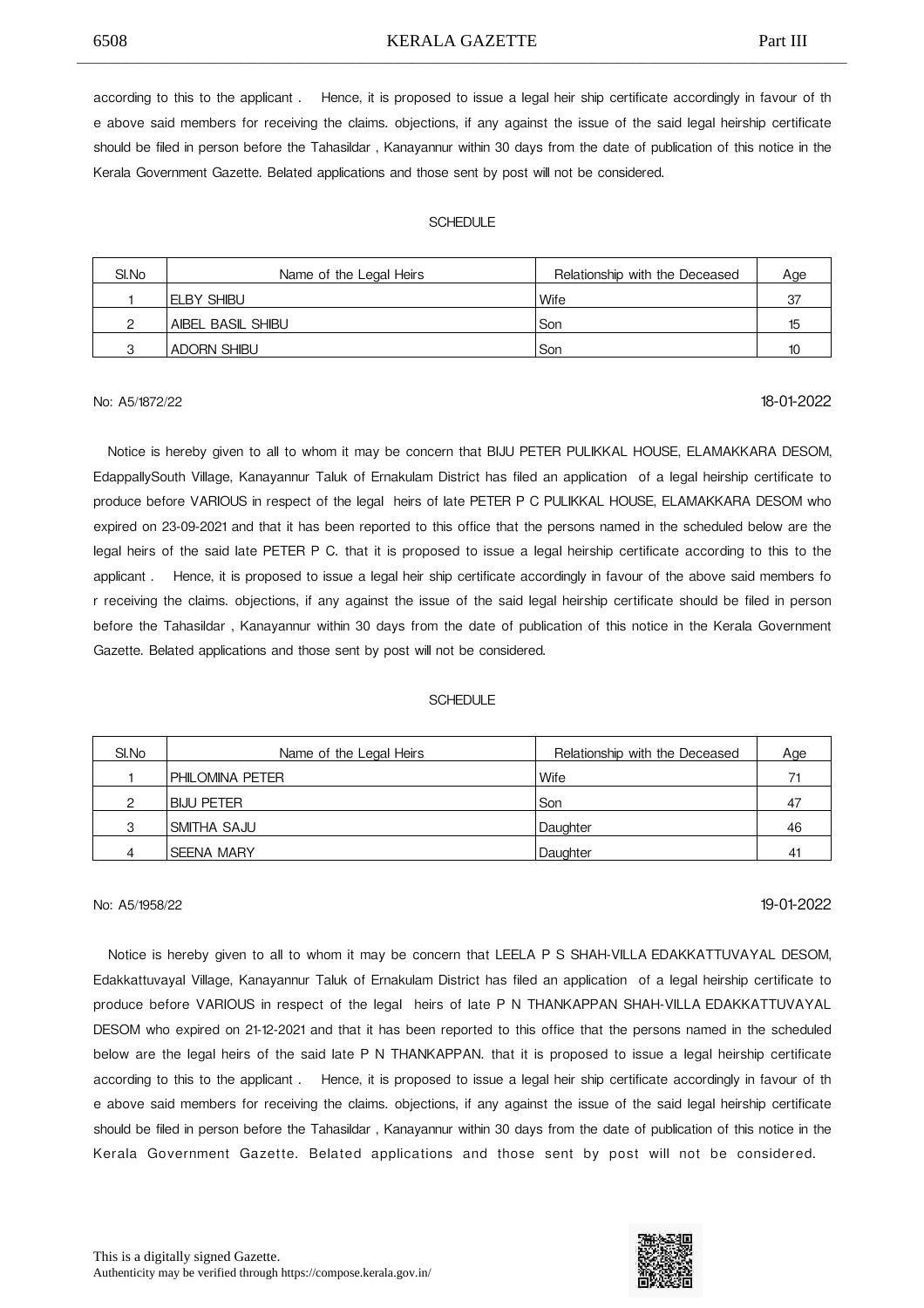### **SCHEDULE**

\_\_\_\_\_\_\_\_\_\_\_\_\_\_\_\_\_\_\_\_\_\_\_\_\_\_\_\_\_\_\_\_\_\_\_\_\_\_\_\_\_\_\_\_\_\_\_\_\_\_\_\_\_\_\_\_\_\_\_\_\_\_\_\_\_\_\_\_\_\_\_\_\_\_\_\_\_\_\_\_\_\_\_\_\_\_\_\_\_\_\_\_\_\_\_\_\_\_\_\_\_\_\_\_\_\_\_\_\_\_\_\_\_\_\_\_\_\_\_\_\_\_\_\_

| SI.No | Name of the Legal Heirs | Relationship with the Deceased | Age |
|-------|-------------------------|--------------------------------|-----|
|       | LEELA P S               | Wife                           | 69  |
|       | LATHEESH THANKAPPAN     | Son                            | 42  |
|       | IRATHEESH THANKAPPAN    | Son                            | 40  |

## No: A5/1963/22 21-01-2022

 Notice is hereby given to all to whom it may be concern that SAFIYA KARUVELIPARAMBU HOUSE
CHERANELLUR DESOM, Cheranellur Village, Kanayannur Taluk of Ernakulam District has filed an application of a legal heirship certificate to produce before VARIOUS in respect of the legal heirs of late PATHU KARUVELIPARAMBU HOUSE
CHERANELLUR DESOM who expired on 28-11-2002 and that it has been reported to this office that the persons named in the scheduled below are the legal heirs of the said late PATHU. that it is proposed to issue a legal heirship certificate according to this to the applicant . 

 Hence, it is proposed to issue a legal heir ship certificate accordingly in favour of the above said members for receiving the claims. objections, if any against the issue of the said legal heirship certificate should be filed in person before the Tahasildar , Kanayannur within 30 days from the date of publication of this notice in the Kerala Government Gazette. Belated applications and those sent by post will not be considered.

### SCHEDULE

| SI.No | Name of the Legal Heirs | Relationship with the Deceased | Age |
|-------|-------------------------|--------------------------------|-----|
|       | <b>SAFIYA</b>           | Daughter                       | 76  |
| 2     | AMINA ABDUL RAHEEM      | Daughter in law                | 58  |
| 3     | SAID MOHAMED K A        | Grand Son                      | 41  |
| 4     | FAKRUDHEEN K A          | Grand Son                      | 38  |
| 5     | AMEEN K A               | Grand Son                      | 35  |

## No: A5/1474/22 06-01-2022

 Notice is hereby given to all to whom it may be concern that SUDHEER P R PORIYAMPADAM HOUSE, PADIVATTOM DESOM, EdappallySouth Village, Kanayannur Taluk of Ernakulam District has filed an application of a legal heirship certificate to produce before VARIOUS in respect of the legal heirs of late KOMALAM PORIYAMPADAM HOUSE, PADIVATTOM DESOM who expired on 11-06-2021 and that it has been reported to this office that the persons named in the scheduled below are the legal heirs of the said late KOMALAM. that it is proposed to issue a legal heirship certificate according to this to the applicant . 

 Hence, it is proposed to issue a legal heir ship certificate accordingly in favour of th e above said members for receiving the claims. objections, if any against the issue of the said legal heirship certificate should be filed in person before the Tahasildar , Kanayannur within 30 days from the date of publication of this notice in the Kerala Government Gazette. Belated applications and those sent by post will not be considered.



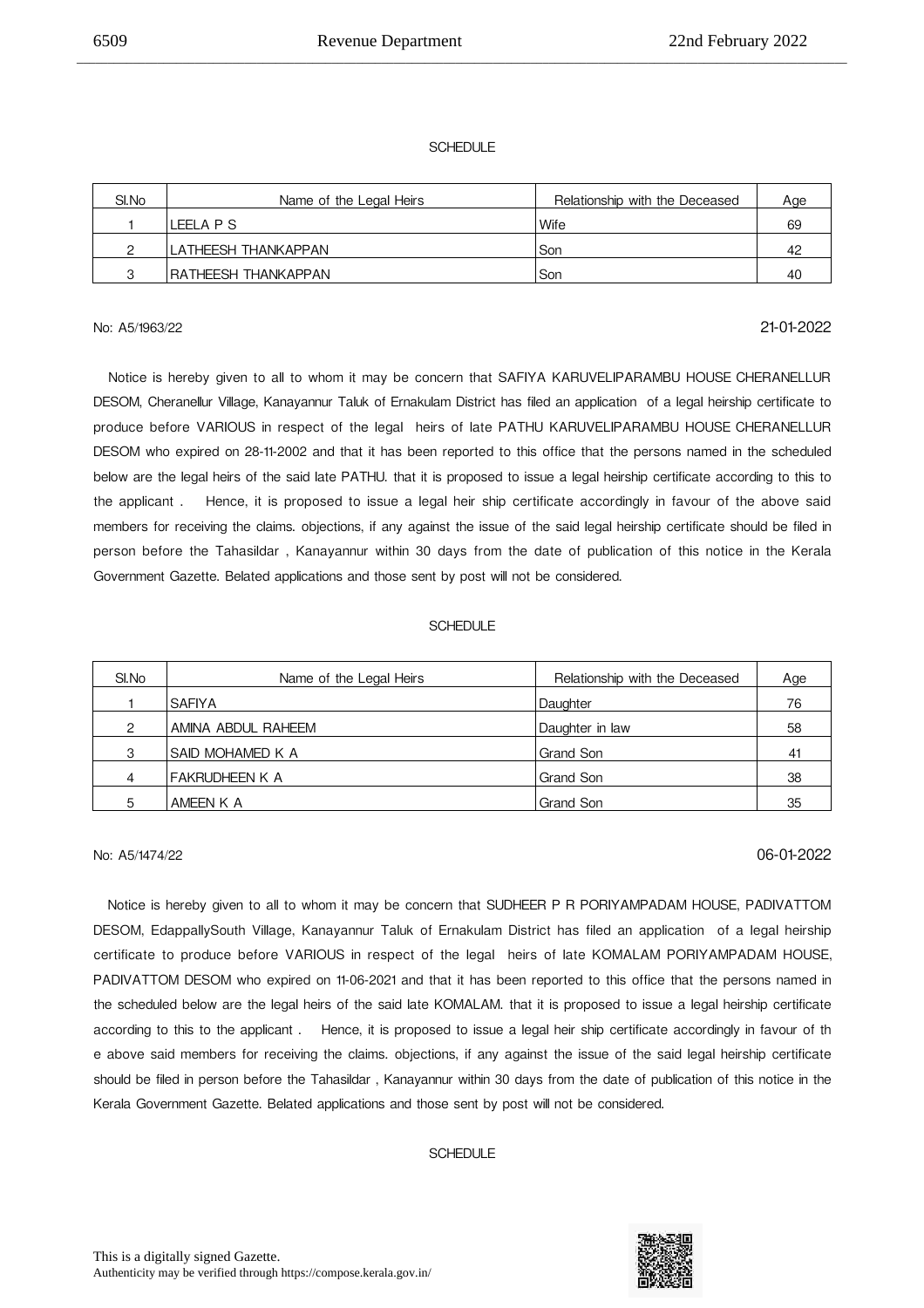| SI.No | Name of the Legal Heirs | Relationship with the Deceased | Age |
|-------|-------------------------|--------------------------------|-----|
|       | <b>SURESH P R</b>       | Son                            | 56  |
| C     | SUDHEER P R             | Son                            | 53  |
| 3     | <b>SHAJIPR</b>          | Son                            | 51  |
| 4     | <b>SHALIPR</b>          | Son                            | 51  |

## No: A5/1512/22 07-01-2022

 Notice is hereby given to all to whom it may be concern that AFSAL K A KOTTAYIL HOUSE, THRIKKAKKARA DESOM , Vazhakkala Village, Kanayannur Taluk of Ernakulam District has filed an application of a legal heirship certificate to produce before VARIOUS in respect of the legal heirs of late ASHRAF K S KOTTAYIL HOUSE, THRIKKAKKARA DESOM who expired on 14-06-2019 and that it has been reported to this office that the persons named in the scheduled below are the legal heirs of the said late ASHRAF K S. that it is proposed to issue a legal heirship certificate according to this to the applicant . 

 Hence, it is proposed to issue a legal heir ship certificate accordingly in favour of the above said members fo r receiving the claims. objections, if any against the issue of the said legal heirship certificate should be filed in person before the Tahasildar , Kanayannur within 30 days from the date of publication of this notice in the Kerala Government Gazette. Belated applications and those sent by post will not be considered.

#### **SCHEDULE**

| SI.No | Name of the Legal Heirs | Relationship with the Deceased | Age |
|-------|-------------------------|--------------------------------|-----|
|       | IFATHIMA ASHRAF         | Wife                           | 53  |
| ∩     | AFSAL K A               | Son                            | 32  |
| ◠     | <b>SHEFSIKA</b>         | Daughter                       | 31  |

## No: a5/1502/22 15-01-2022

Notice is hereby given to all to whom it may be concern that ANILKUMAR K S KIZHAKKEVETTIKKAPPILLIL HOUSE CHOORAKKAT DESOM, Thekkumbhagam Village, Kanayannur Taluk of Ernakulam District has filed an application of a legal heirship certificate to produce before VARIIOUS in respect of the legal heirs of late SUNDARESAN K B KIZHAKKEVETTIKKAPPILLIL HOUSE
CHOORAKKAT DESOM who expired on 13-11-2021 and that it has been reported to this office that the persons named in the scheduled below are the legal heirs of the said late SUNDARESAN K B. that it is proposed to issue a legal heirship certificate according to this to the applicant . Hence, it is proposed to issue a legal heir ship certificate accordingly in favour of the above said members for receiving the claims. objections, if any against the issue of the said legal heirship certificate should be filed in person before the Tahasildar , Kanayannur within 30 days from the date of publication of this notice in the Kerala Government Gazette. Belated applications and those sent by post will not be considered.

| SI.No | Heirs<br>Name of the Legal     | Relationship with the Deceased | Aae     |
|-------|--------------------------------|--------------------------------|---------|
|       | <b>TNAM</b><br>RA <sup>®</sup> | <b>Wife</b>                    | 56<br>◡ |